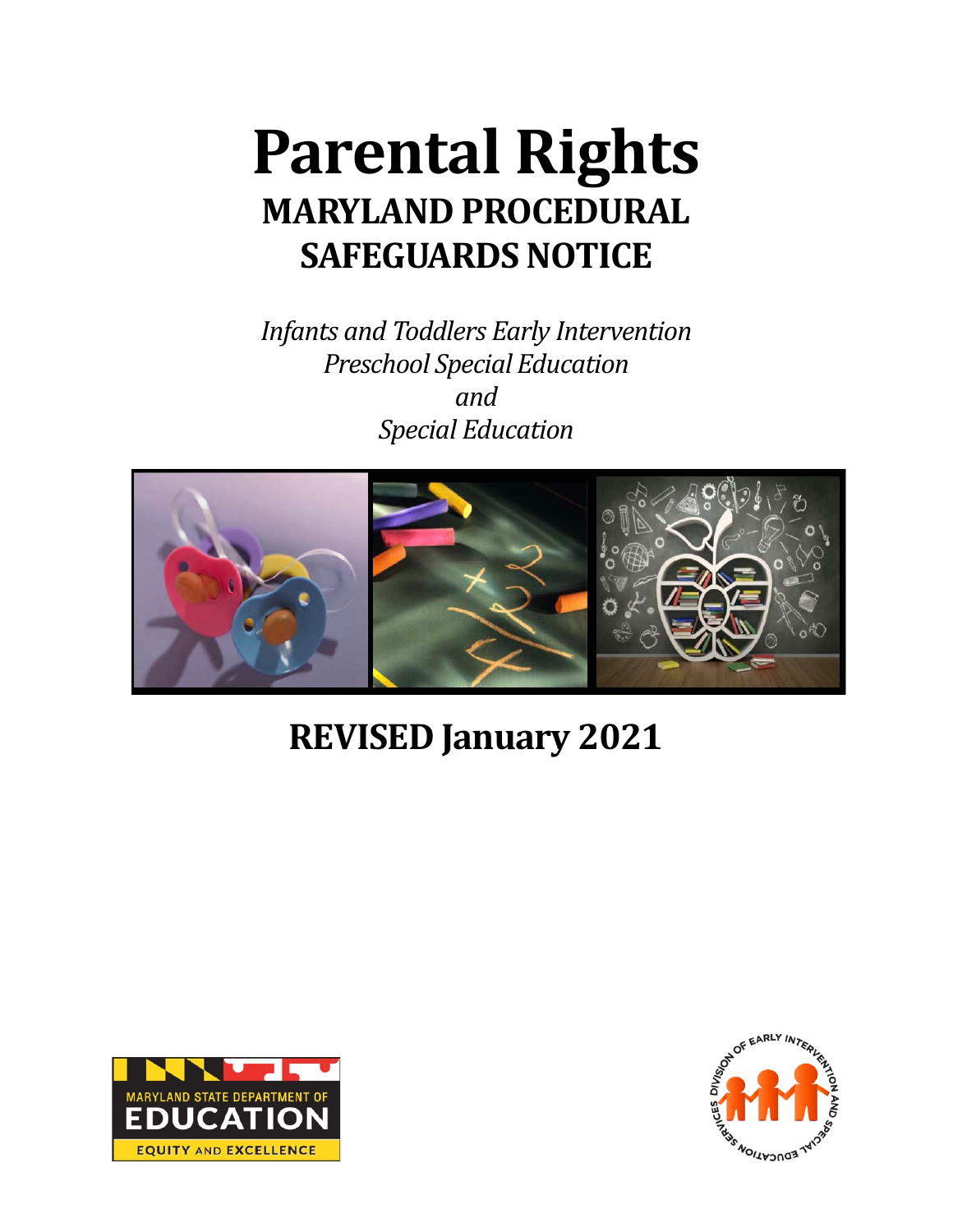#### **Parental Rights Maryland Procedural Safeguards Notice Infants and Toddlers, Preschool, Special Education** January 2021

© 2013 Maryland State Department of Education

This publication was developed and produced by the Maryland State Department of Education (MSDE), Division of Early Intervention/Special Education Services, with funds from the U.S. Department of Education, IDEA Part C Grant #H181A120124, and IDEA Part B Grant #H027A012035A, Copyright 2013, Maryland State Department of Education (MSDE). Readers are allowed and encouraged to copy and share this document, but must credit the MSDE Division of Early Intervention/Special Education Services. All other rights reserved. The Maryland State Department of Education does not discriminate on the basis of race, color, sex, age, national origin, religion, disability, or sexual orientation in matters affecting employment or in providing access to programs. For inquiries related to departmental policy, please contact the Equity Assurance and Compliance Branch, Office of the Deputy State Superintendent for Administration, Maryland State Department of Education, 200 West Baltimore Street, 6th floor, Baltimore, MD 21201-2595, 410-767-0433, Fax 410-767-0431, www.MarylandPublicSchools.org. In accordance with the Americans with Disabilities Act (ADA), this document is available in alternative formats, upon request. Contact the Division of Early Intervention/Special Education Services, Maryland State Department of Education at Voice (410) 767-7770 or Fax (410) 333-1571.

**Karen B. Salmon, Ph.D.**  State Superintendent of Schools

**Clarence C. Crawford** President State Board of Education

**Carol A. Williamson, Ed.D.** Chief Academic Officer

**Marcella E. Franczkowski, M.S.** Assistant State Superintendent

Division of Early Intervention/Special Education Services

**Larry Hogan** Governor

Maryland State Department of Education Division of Early Intervention/Special Education Services 200 West Baltimore Street Baltimore, Maryland 21201 410-767-7770 (phone) 410-333-1571 (fax) [http://www.marylandpublicschools.org](http://www.marylandpublicschools.org/)

This document is available from the Maryland State Department of Education, Division of Early Intervention and Special Education Services in the following languages: Amharic, Arabic, Bengali, Burmese, Chinese, Dari), French, Gujarati, Haitian, Hebrew, Hindi, Japanese, Korean, Nepali, Pashto, Polish, Portuguese, Russian, Spanish, Tagalog, Turkish, Urdu, and Vietnamese.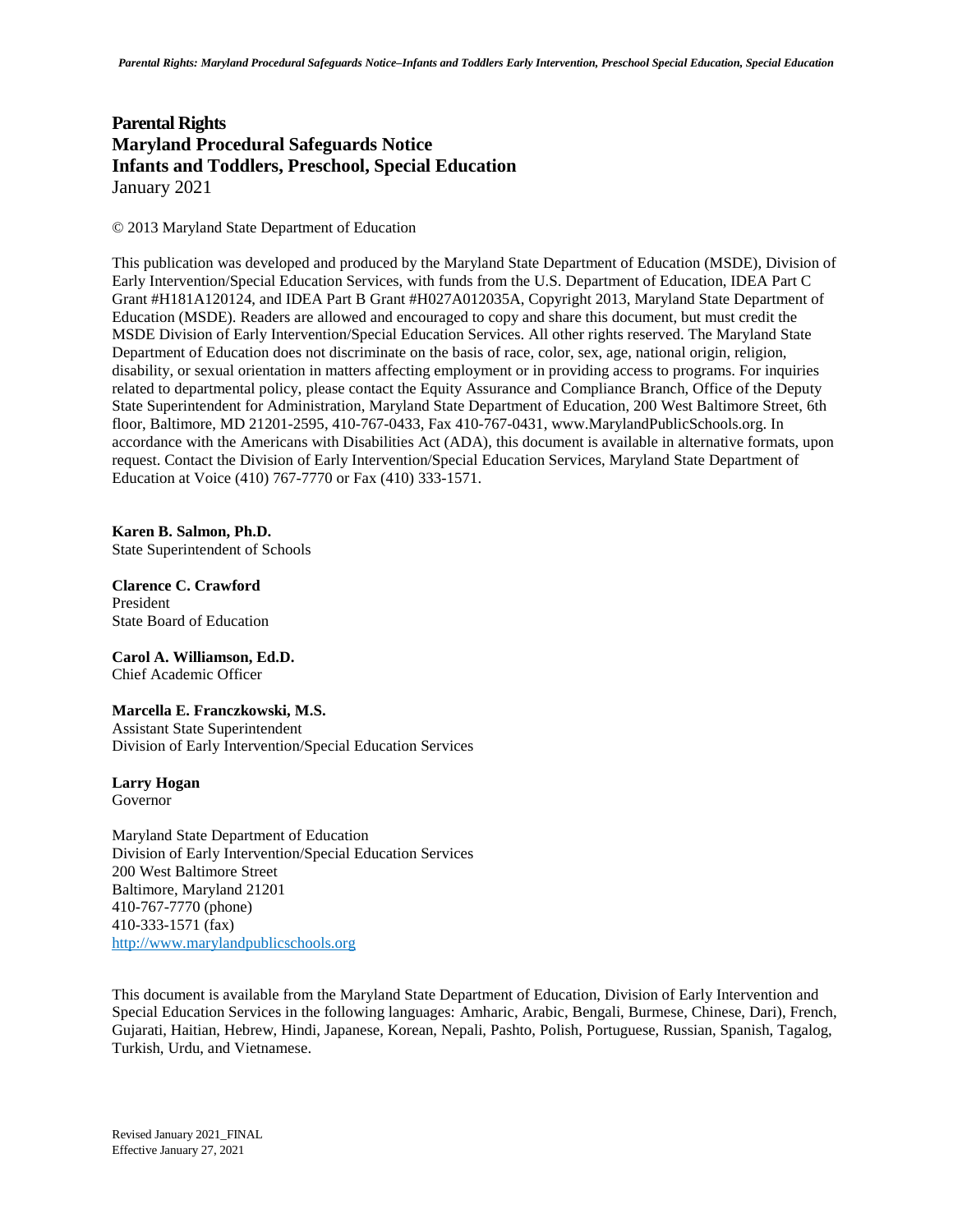# **Table of Contents**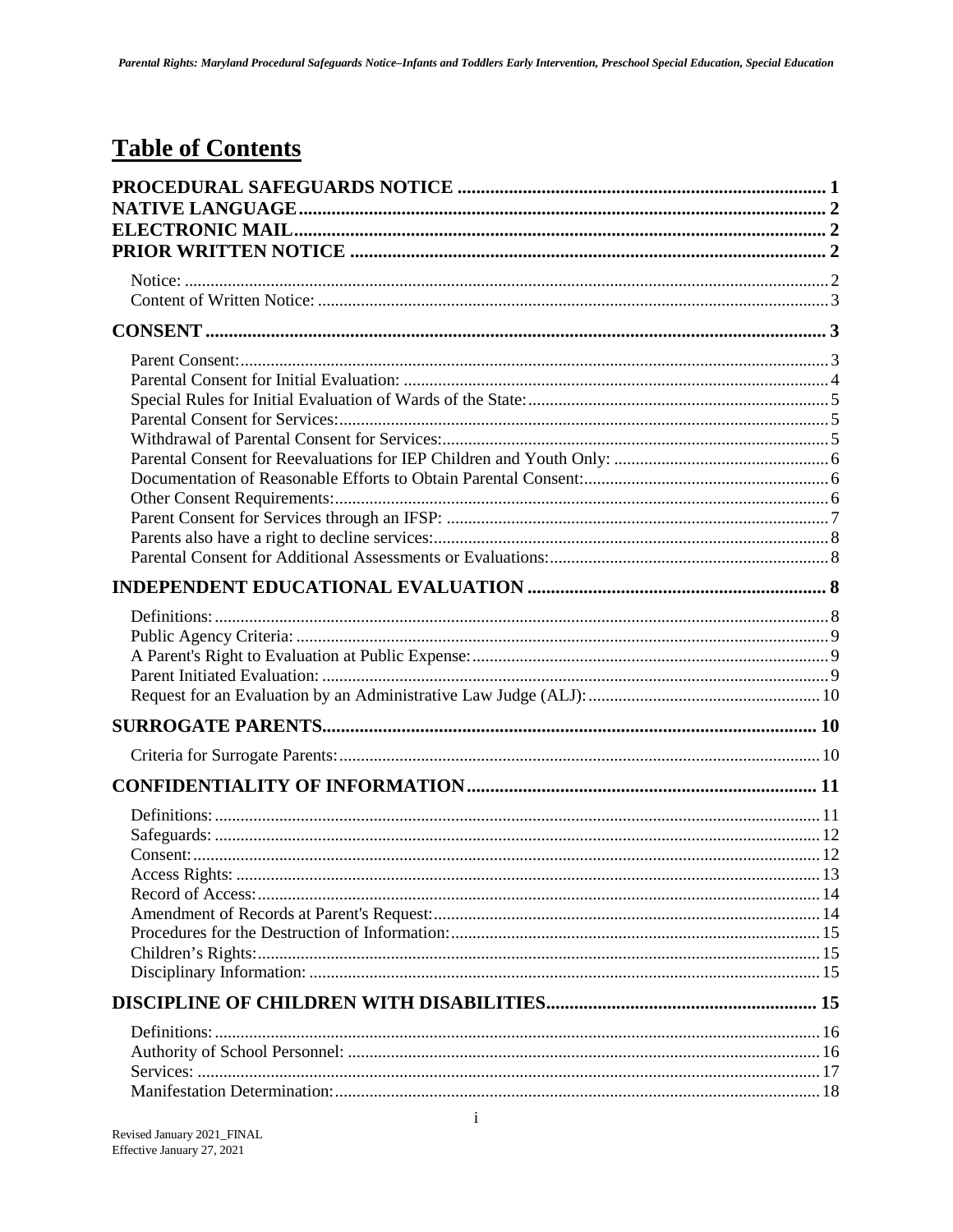| PARENTAL UNILATERAL PLACEMENT OF CHILDREN IN PRIVATE SCHOOLS |  |
|--------------------------------------------------------------|--|
|                                                              |  |
|                                                              |  |
|                                                              |  |
|                                                              |  |
|                                                              |  |
|                                                              |  |
|                                                              |  |
|                                                              |  |
|                                                              |  |
|                                                              |  |
|                                                              |  |
|                                                              |  |
|                                                              |  |
|                                                              |  |
|                                                              |  |
|                                                              |  |
|                                                              |  |
|                                                              |  |
|                                                              |  |
|                                                              |  |
|                                                              |  |
|                                                              |  |
|                                                              |  |
|                                                              |  |
|                                                              |  |
|                                                              |  |
|                                                              |  |
|                                                              |  |
|                                                              |  |
|                                                              |  |
|                                                              |  |
|                                                              |  |
|                                                              |  |
|                                                              |  |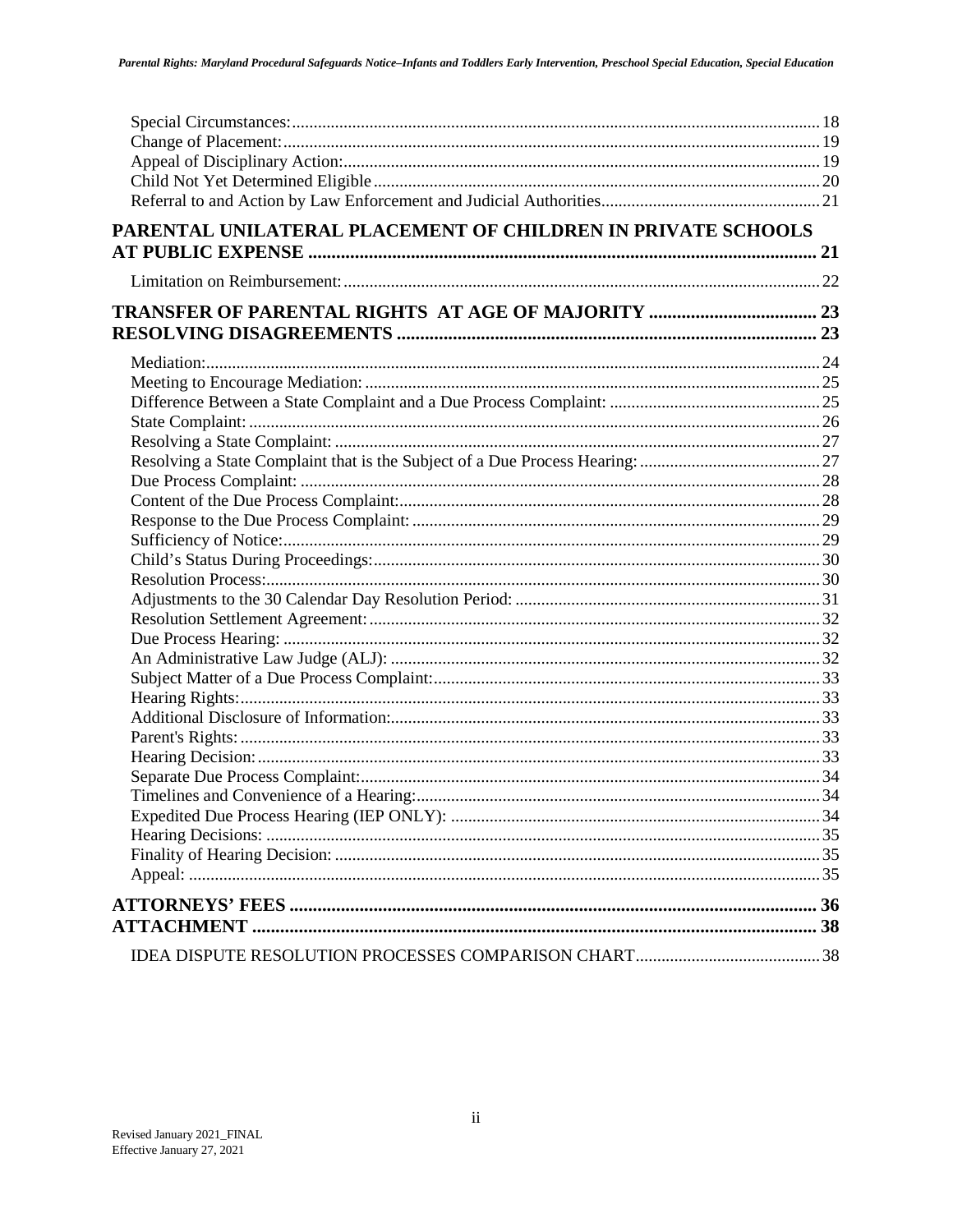#### **PROCEDURAL SAFEGUARDS NOTICE**

**34 C.F.R. § 300.504 and § 303.421 and § 303.404**

#### <span id="page-4-0"></span>**The procedural safeguards notice includes a full explanation of parental rights in an easily understandable manner and in a parent's native language, where applicable. This Procedural Safeguards notice applies to children with disabilities and families under the federal law, the Individuals with Disabilities Education Act.**

The protections included in this document are established by the federal Individuals with Disabilities Education Act (IDEA), 20 U.S.C. §1400 *et seq*., the Code of Federal Regulations (CFR), 34 C.F.R. § 300.1 *et. seq*. (IEP) *and* 34 C.F.R. § 303.1 *et. seq.* (IFSP) and the following chapters of the Code of Maryland Regulations or COMAR: COMAR 13A.05.01, COMAR 13A.08.03, and COMAR 13A.13.01. Each public agency shall establish, maintain, and implement procedural safeguards that meet the requirements of the IDEA. Where appropriate, this notice will indicate which sections are applicable to either Part B or Part C of the IDEA by indicating IEP for Part B and IFSP for Part C. For children and families receiving services through an IFSP, parents are to receive a copy of Procedural Safeguards:

- along with Prior Written Notice, including when the Early Intervention Services provider proposes, or refuses, to initiate or change the identification, evaluation, or placement of the child, or the provision of early intervention services to the child and that child's family;
- when a child is referred for Early Intervention Services under Part C; or
- with a copy of the State's system of payments policies when obtaining consent for provision of early intervention services.

For children receiving services through an IEP, parents are to receive a copy of the procedural safeguards document one time a year, except a public agency must give parents another copy of the document:

- Upon initial referral or parental request for evaluation;
- Upon receipt of the first written State complaint in a school year;
- Upon receipt of the first due process complaint in a school year;
- When a decision is made to take a disciplinary action; and
- Upon parent request.

A public agency may place a current copy of the procedural safeguards notice on its Internet web site, if such web site exists.

The procedural safeguards document includes a full explanation of the parents' rights, in an easily understandable manner and in the parent's native language, unless it clearly is not feasible to do so. If the native language or other mode of communication of the parent is not a written language, the public agency shall take steps to translate the procedural safeguards orally or by other means in the parent's native language or other mode of communication. The public agency must keep written evidence to document the translation of the notice and the parents understood the content of the procedural safeguards.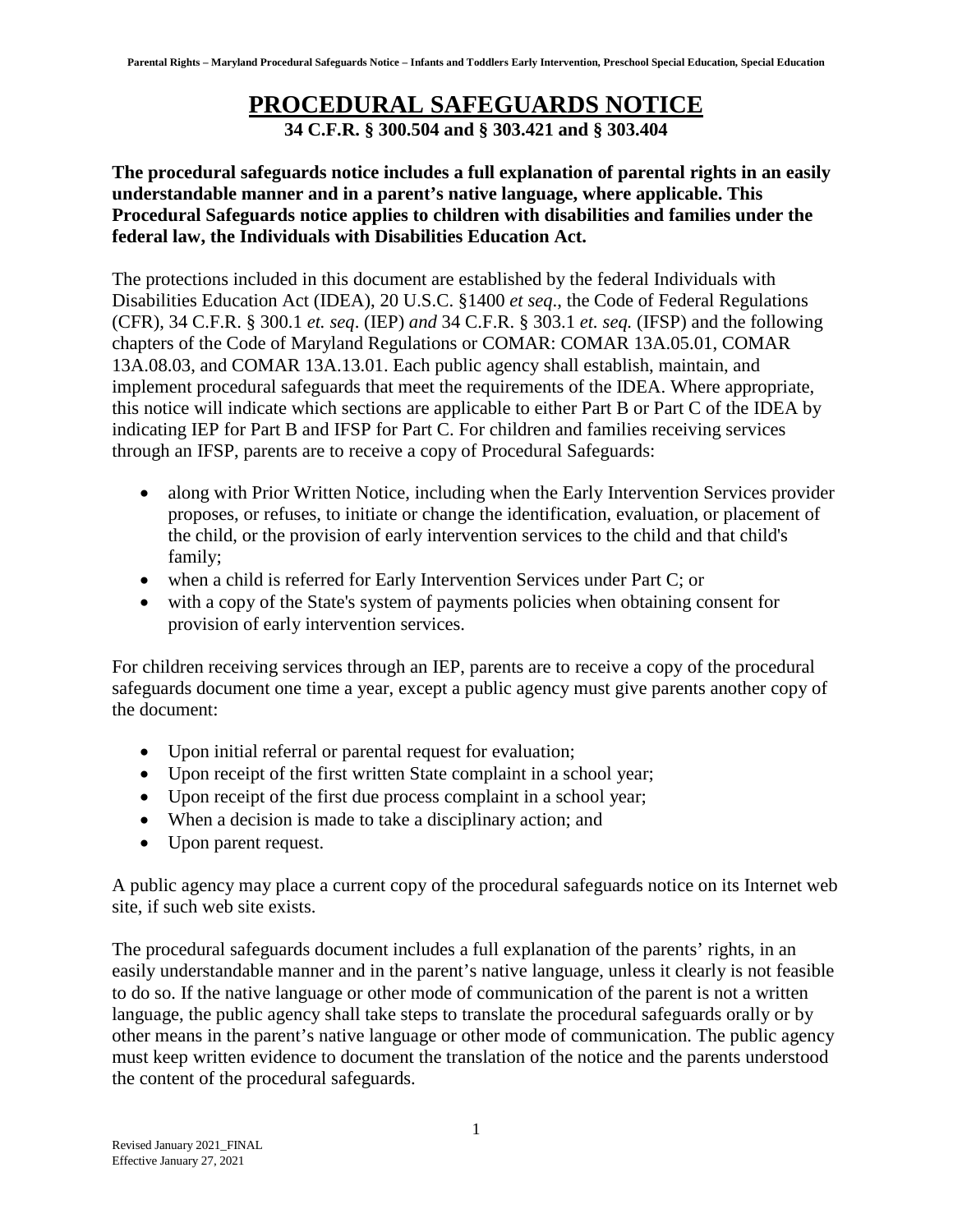#### **NATIVE LANGUAGE IEP and IFSP 34 C.F.R. § 300.612, § 300.29, § 303.421, and § 303.25**

<span id="page-5-0"></span>Parents have the right to receive information in the language they understand.

- Native language, when used with an individual who has limited English proficiency, means the following:
- The language normally used by that person, or, in the case of a child, the language normally used by the child's parents;
- In all direct contact with a child (including evaluation of the child), the language normally used by the child in the home or learning environment.

For a person with deafness or blindness, or for a person with no written language, the mode of communication is what the person normally uses (such as sign language, Braille, or oral communication). Parents may request their child's completed IFSP or IEP to be translated into the parents' native language. If the native language spoken by the parents is spoken by more than one percent (1%) of the student population in the local school system, appropriate school personnel must provide the parents with the translated document within 30 days after the date of the request. This one percent translation requirement is also discussed in the mediation section of this document.

#### **ELECTRONIC MAIL**

#### **IEP and IFSP**

#### **34 C.F.R. § 300.505**

<span id="page-5-1"></span>**Parents may choose to receive notices electronically if this option is available.** If the public agency offers parents the choice of receiving documents by e-mail, a parent may choose to receive the following by e-mail:

- Prior written notice:
- Procedural safeguards notice; and
- <span id="page-5-2"></span>• Notices related to a request for due process.

### **PRIOR WRITTEN NOTICE**

#### **IEP and IFSP 34 C.F.R. §§ 300.503 and 303.421**

**Parents have the right to receive written information about the public agency's actions concerning their child's early intervention services or special education and related services.**

#### **Notice:**

<span id="page-5-3"></span>A public agency must give parents written notice a reasonable time before it proposes, or refuses, to initiate or change the: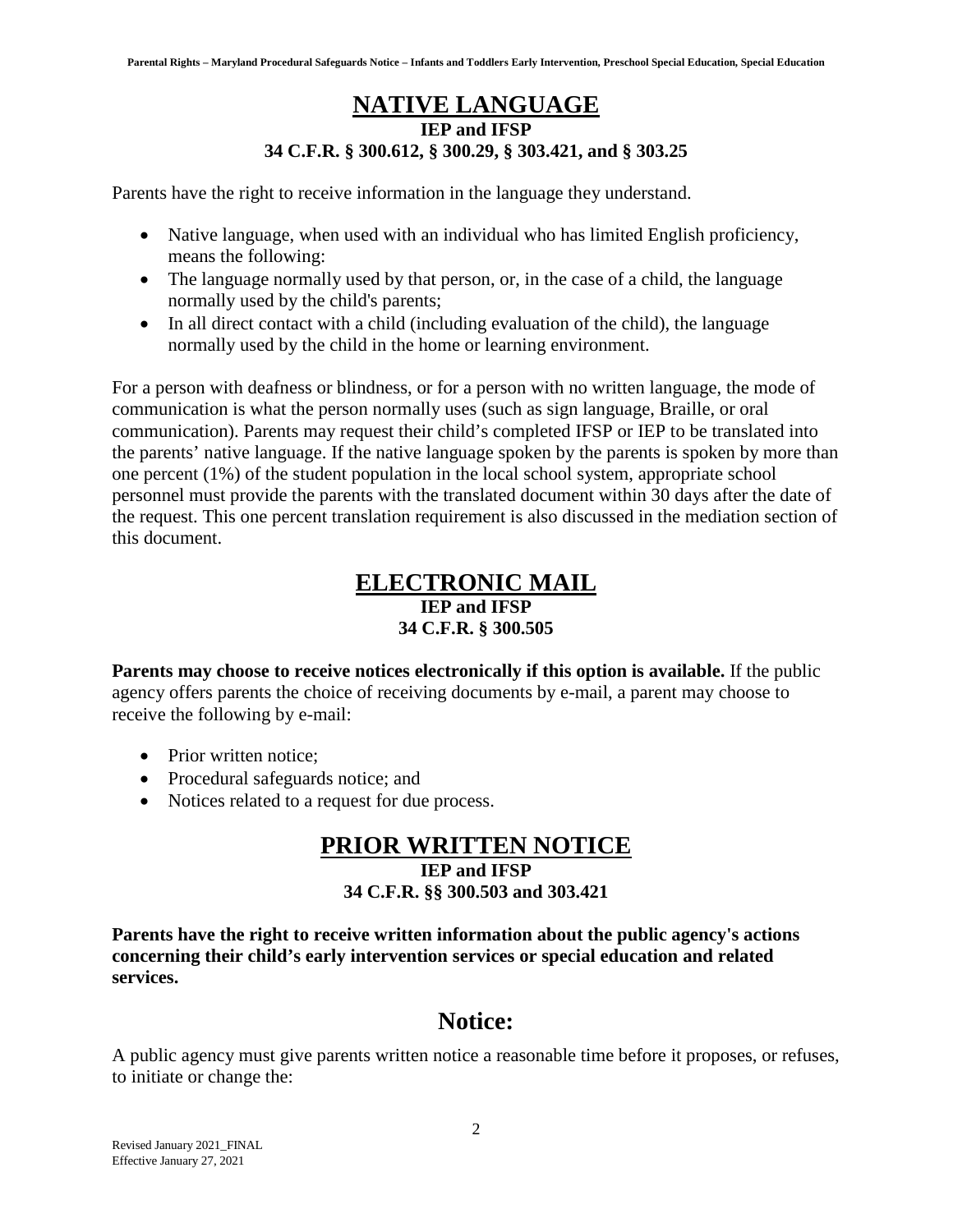- Identification:
- Evaluation;
- Educational program;
- Educational placement of a child
- Provision of a free appropriate public education (FAPE) to a child; or
- Provision of early intervention services to the child and the child's family through an IFSP, or
- Provision of special education and related services to the child through an IEP.

When written notice relates to an action that requires parental consent, the public agency may give written notice at the same time.

#### **Content of Written Notice:**

<span id="page-6-0"></span>For children and families receiving services through an IFSP, written notice must:

- Describe the action that is being proposed or refused;
- Explain the reasons for taking the action: and
- Include the Procedural Safeguards.

For children receiving services through an IEP, the written notice must:

- Describe the action(s) that the public agency proposed or refused to take;
- Explain why the public agency is proposing or refusing to take the action(s);
- Describe each evaluation procedure, assessment, record, or report the public agency used in deciding to propose or refuse the action(s);
- Include a statement that parents have protections under the procedural safeguards provisions in IDEA;
- Tell parents how they can obtain a description of the procedural safeguards if the action that the public agency is proposing or refusing is not an initial referral for evaluation;
- Include resources for parents to contact for help in understanding the IDEA;
- Describe any other choices that the child's Individualized Education Program (IEP) team considered and the reasons why those choices were rejected; and
- <span id="page-6-1"></span>• Provide a description of other reasons why the public agency proposed or refused the action.

#### **CONSENT**

#### **IEP and IFSP**

**34 C.F.R. § 300.300 and 34 C.F.R. § 303.420**

#### **Parent Consent:**

<span id="page-6-2"></span>**A public agency must get parental consent to assess a child for both early intervention and special education and related services, and before providing early intervention and special education and related services for the first time. Parents have the right to withdraw consent at any time. There are some exceptions to consent for evaluation.**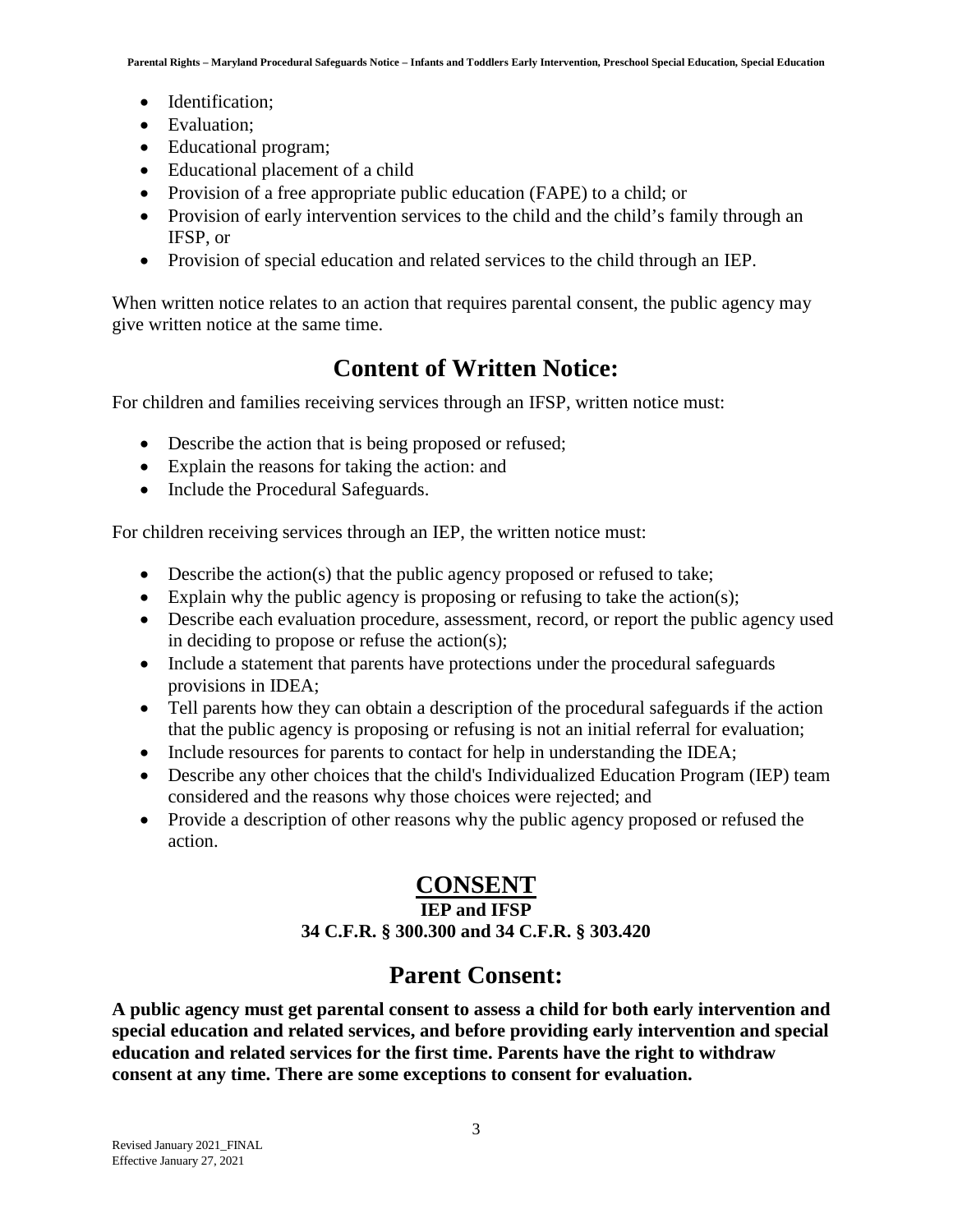Consent means that the parents:

- Have been fully informed of all information relevant to the activity for which consent is sought, in their native language or other mode of communication;
- Understand and agree in writing to the carrying out of the activity for which their consent is sought and the consent describes that activity and lists the records (if any) that will be released and to whom; and
- Understand that the granting of consent is voluntary and may be revoked at any time.

If parents withdraw consent, it does not cancel out an action that occurred between the time the public agency received consent and before its withdrawal.

If the parent revokes consent, in writing, for their child to receive special education services after the child is initially provided special education and related services, the public agency is not required to amend the child's education records to remove any references to the child's receipt of special education and related services because of the revocation of consent.

# **IEP – Part B**

### **Parental Consent for Initial Evaluation:**

<span id="page-7-0"></span>A public agency must obtain parental consent before conducting an initial evaluation of a child to determine if the child is eligible for special education and related services, and before providing special education and related services for the first time.<sup>[1](#page-7-1)</sup> Before a public agency can conduct an initial evaluation of a child to determine whether the child is eligible for special education and related services, the public agency must:

- Provide parents prior written notice of the proposed action; and
- Obtain informed consent from the parent before conducting an initial evaluation; and
- Must provide the parent with a copy of the procedural safeguards notice in addition to the prior written notice.

The public agency must make reasonable efforts to obtain informed consent for initial evaluation to decide whether the child is a child with a disability that requires the provision of special education and related services. If the parent of a child enrolled in public school or seeking to be enrolled in public school does not provide consent for initial evaluation, or the parent fails to respond to a request to provide consent, the public agency may, but is not required to, pursue the initial evaluation of the child by utilizing procedural safeguards discussed further herein, such as mediation or a due process complaint.<sup>[2](#page-7-2)</sup>

If a parent of a child who is home schooled or placed in a private school by the parents at their own expense does not provide consent for the initial evaluation or the reevaluation, or the parent

<span id="page-7-1"></span><sup>1</sup> 34 CFR § 300.300(a).

<span id="page-7-2"></span><sup>2</sup> 34 CFR § 300.300(a)(3)(i).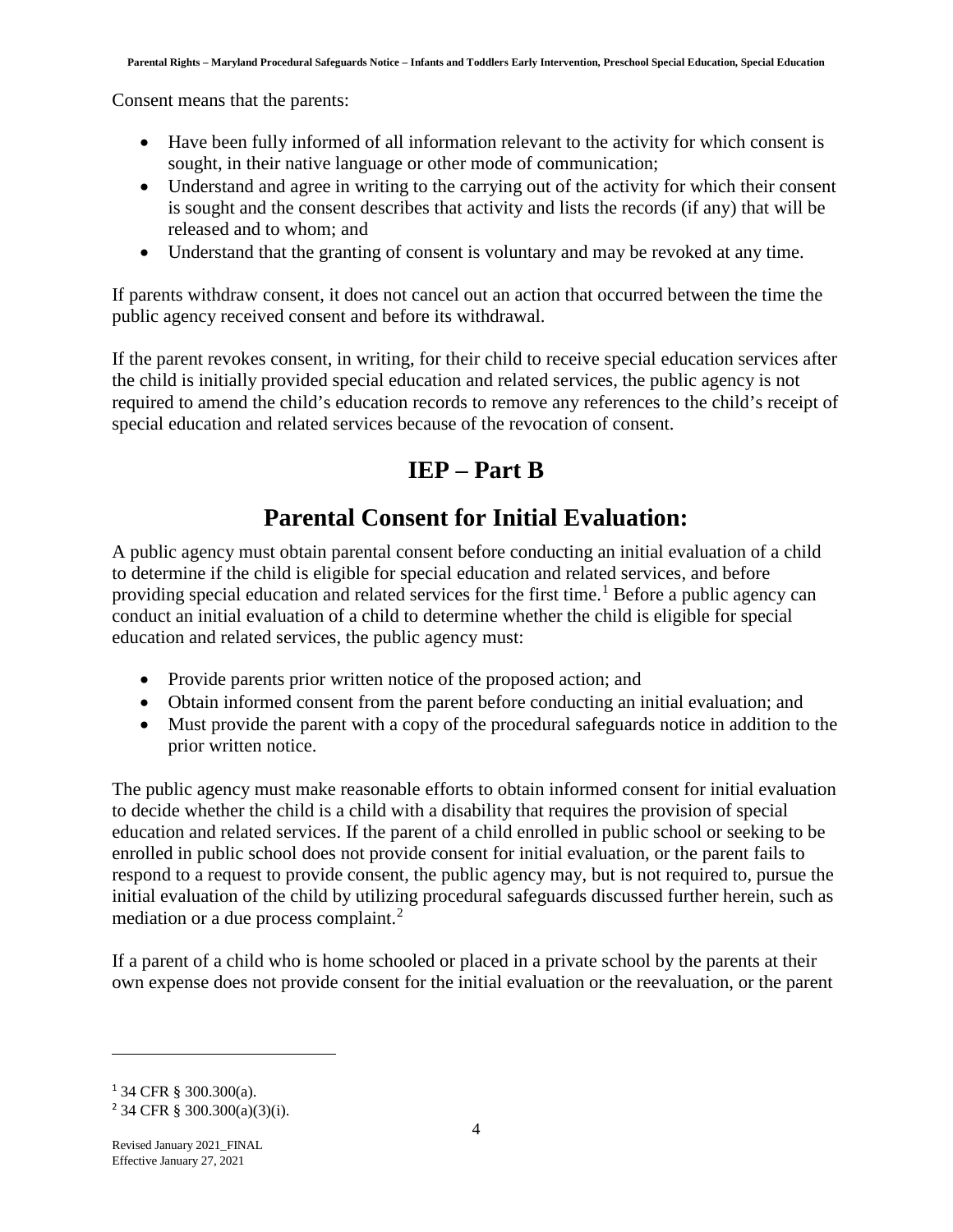fails to respond to a request to provide consent, the public agency may not use the consent override procedures described above.<sup>[3](#page-8-3)</sup>

A parent's consent for initial evaluation does not mean the parent also gives consent for the public agency to start providing early intervention or special education and related services to their child.

# **Special Rules for Initial Evaluation of Wards of the State:**

<span id="page-8-0"></span>If a child is a ward of the State and is not living with his/her parents, the public agency does not need consent from the parents for an initial evaluation to determine if the child is a child with a disability if:

- Despite reasonable efforts to do so, the public agency cannot find the child's parent;
- The rights of the parents have been terminated in accordance with State law; or
- <span id="page-8-1"></span>• A judge has assigned the right to make educational decisions and to consent for an initial evaluation to an individual other than the parent.

# **Parental Consent for Services:**

A public agency must obtain informed consent before providing special education and related services to a child for the first time. A public agency must not use mediation or due process procedures to obtain an agreement or a ruling that special education and related services may be provided to the child without parental consent if the parents:

- Refuse to give consent for their child to receive special education and related services; or
- Do not respond to a request to provide consent for the provision of special education and related services for the first time.

If the parents refuse to give consent for their child to receive special education and related services for the first time, or if the parents do not respond to a request to provide consent, the public agency:

- Is not in violation of the requirement to make a free appropriate public education (FAPE) available to their child; and
- <span id="page-8-2"></span>• Is not required to have an Individualized Education Program (IEP) meeting or develop an IEP for their child.

# **Withdrawal of Parental Consent for Services:**

If a parent of a child withdraws consent in writing for the continued provision of special education and related services, at any time after the public agency begins the initial provision of special education and related services, the public agency:

<span id="page-8-3"></span><sup>3</sup> 34 CFR § 300.300(d)(4)(i-ii).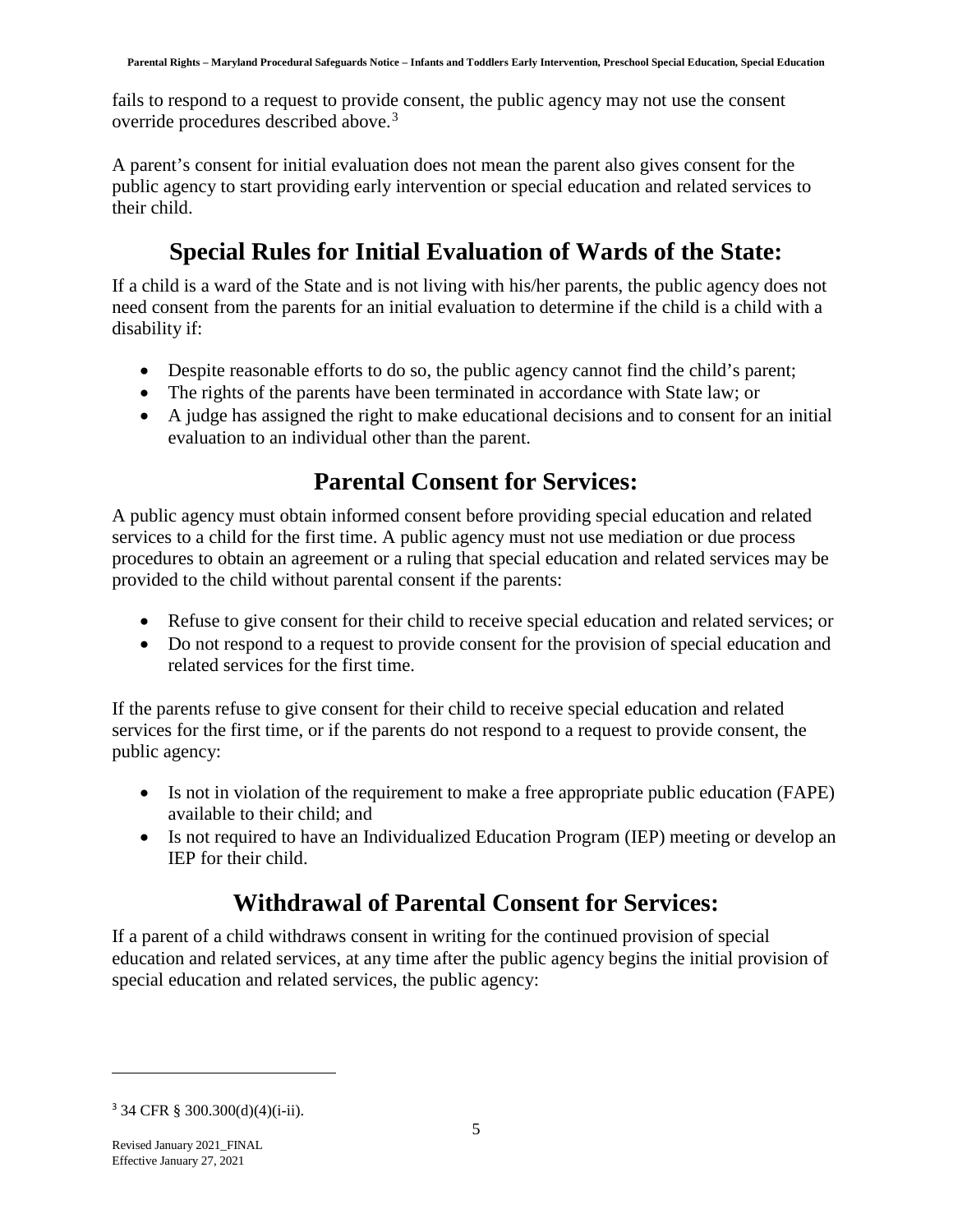- Is not required to amend the child's education records to remove any references to the child's receipt of special education and related services because of the revocation of consent;
- May not continue to provide special education and related services to the child, but must provide prior written notice to the parent of the parent's written request to stop all special education and related service, before ceasing the provision of special education and related services;
- May not use mediation or due process procedures to obtain agreement or a ruling that the services may be provided to the child;
- Will not be considered to be in violation of the requirement to make FAPE available to the child because of the failure to provide the child with further special education and related services; and
- Is not required to convene an IEP Team meeting or develop an IEP for the child for further provision of special education and related services.

Withdrawal of consent does not cancel out an action that occurred between the time the public agency received consent and before the withdrawal of consent.

### <span id="page-9-0"></span>**Parental Consent for Reevaluations for IEP Children and Youth Only:**

A public agency must obtain informed consent before it conducts a reevaluation of a child, unless the public agency can demonstrate:

- It took reasonable steps to obtain parental consent for reevaluation; and
- The parent did not respond.

If parents refuse consent for new assessments, the public agency may, but is not required to, seek to override the parent's refusal by using mediation or due process procedures to challenge the parent's refusal to provide consent. As with initial evaluation, the public agency does not violate its obligations under the IDEA if it declines to pursue new assessments.

# <span id="page-9-1"></span>**Documentation of Reasonable Efforts to Obtain Parental Consent:**

A public agency must maintain documentation of reasonable efforts to obtain parental consent for initial evaluations, to provide special education and related services for the first time, for reevaluations, and to locate parents of wards of the State for initial evaluations. The documentation must include a record of the public agency's attempts to obtain parental consent, such as:

- Detailed records of telephone calls made or attempted and the results of those calls;
- Copies of correspondence sent to parents and any responses received; and
- <span id="page-9-2"></span>• Detailed records of visits made to the parent's home or place of employment and the results of those visits.

# **Other Consent Requirements:**

Parental consent is not required before a public agency: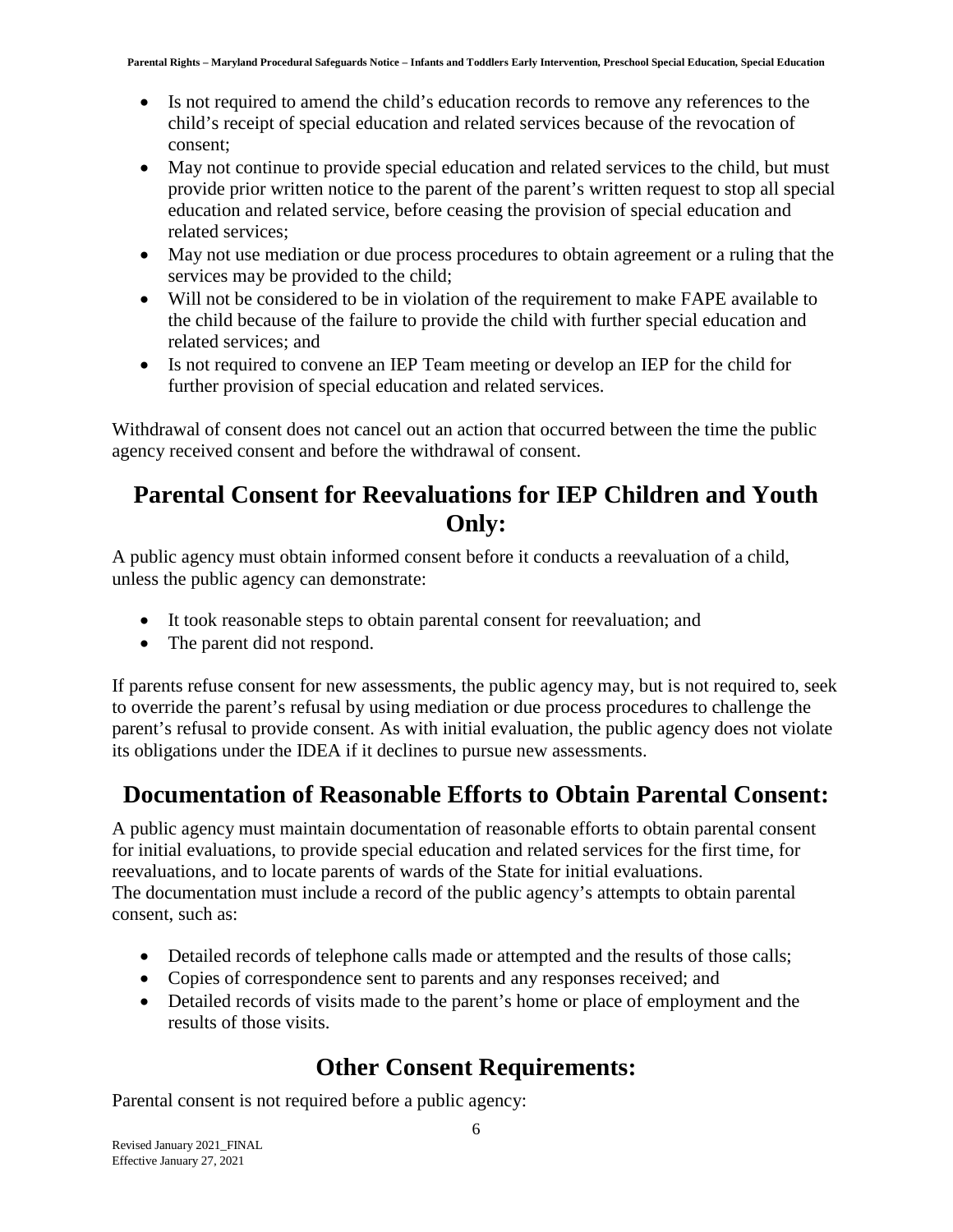- Reviews existing data as part of your child's initial evaluation or reevaluation; or
- Gives your child a test or other evaluation that is given to all children unless, before that test or evaluation, consent is required from all parents of all children.

The public agency may not use a parent's refusal to consent to deny the parent or the child any other service, benefit, or activity.

If a parent home schools their child or enrolls their child in a private school at their own expense, a public agency may not use mediation or due process procedures to override consent, and the public agency is not required to consider the child as eligible for services under 34 C.F.R. §§ 300.132-300.144, if:

- The parent does not provide consent for their child's initial evaluation or reevaluation; or
- The parent fails to respond to a request to provide consent.

In addition to the actions for which the IDEA requires parental consent (initial evaluation, initial provision of services, and reevaluation), Maryland law requires that an IEP team must obtain the written consent of a parent if the team proposes to:

- Enroll the child in an alternative education program that does not issue or provide credits towards a Maryland High School Diploma;
- Identify the child for the alternative education assessment aligned with the State's alternative curriculum; or
- Include restraint or seclusion in the IEP to address the child's behavior as described in COMAR 13A.08.04.05.

If the parent does not provide written consent to any of the proposed actions listed above, the IEP team must send the parent written notice of their consent rights no later than five (5) business days after the IEP team meeting informing them that:

- The parent has the right to either consent to or refuse to consent to the action proposed; and
- If the parent does not provide written consent or a written refusal within fifteen (15) business days of the IEP team meeting, the IEP team may implement the proposed action.

If the parent refuses to consent to any of the proposed actions listed above, the public agency may use the dispute resolution options listed in Education Article §8-413 (mediation or due process) to resolve the matter.

# **IFSP – PART C**

### **Parent Consent for Services through an IFSP:**

<span id="page-10-0"></span>Parents must give written informed consent before:

- All, screenings, evaluations, and assessments of the child and family
- Initiating the provision of early intervention services and additional assessments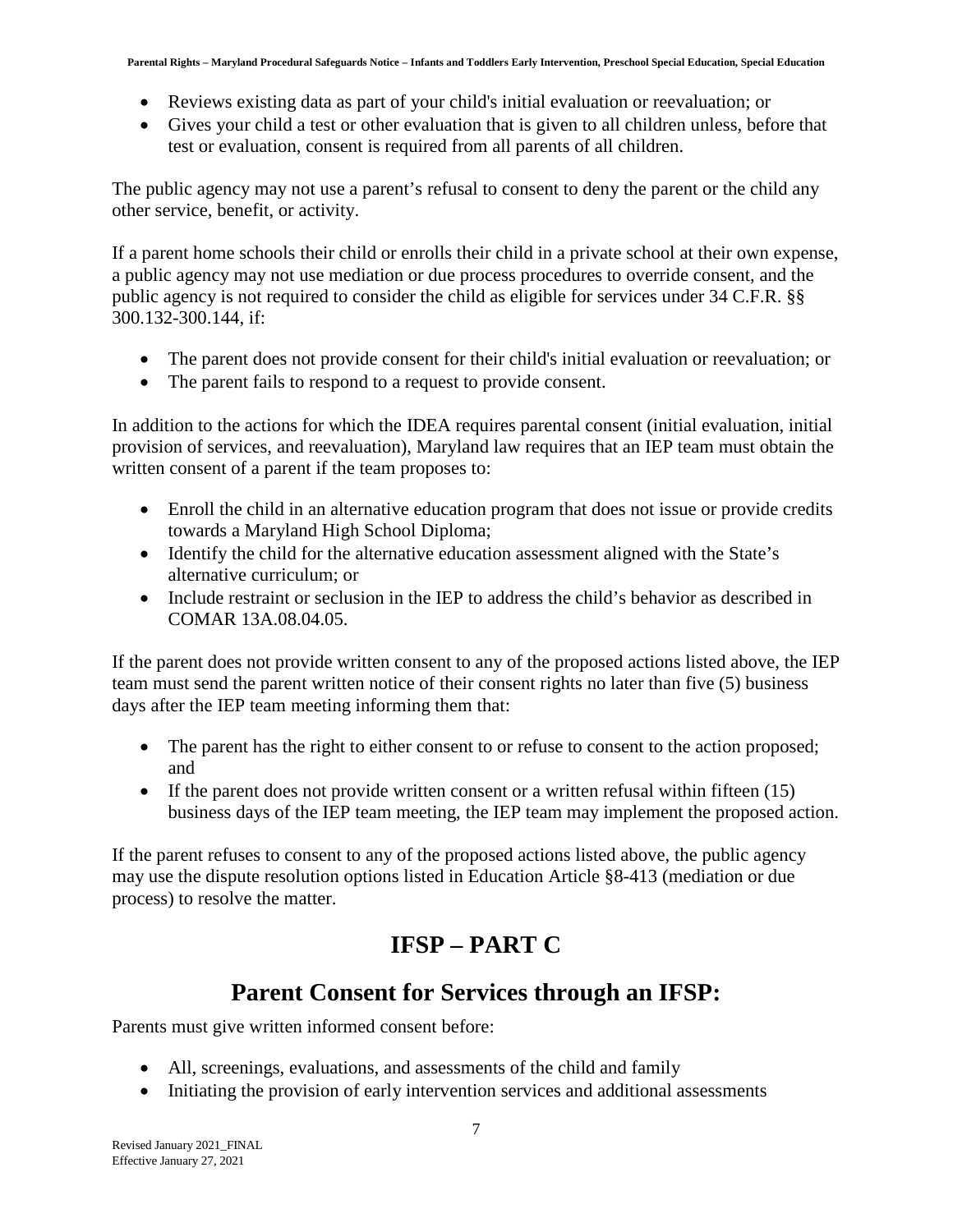- If written consent is not given, the local lead agency shall make reasonable efforts to ensure that the parent:
	- o Is fully aware of the nature of the evaluation and assessment or the services that will be available; and
	- o Understands that the child will not be able to receive the evaluation and assessment or the services unless written consent is given.

#### **Parents also have a right to decline services:**

<span id="page-11-0"></span>A parent of an eligible child may determine whether they, their child, or other family members will accept or decline any early intervention service and may decline this service after first accepting it without jeopardizing other early intervention services. If a parent chooses to continue early intervention services for a child three or older through an Extended IFSP, an educational component must be included. If the parent does not want the educational component, they are not eligible to receive early intervention services.

### **Parental Consent for Additional Assessments or Evaluations:**

<span id="page-11-1"></span>A public agency must obtain informed consent before it conducts additional individualized evaluations and assessments of a child. If a parent does not give consent, the lead agency must make reasonable efforts to ensure that the parent:

- Is fully aware of the nature of the evaluation and assessment of the child that would be available; and
- Understands that the child will not be able to receive the evaluation and assessment unless consent is given.

<span id="page-11-2"></span>If parents refuse consent for additional evaluations or assessments, the public agency may not use due process procedures to challenge the parent's refusal to provide consent.

### **INDEPENDENT EDUCATIONAL EVALUATION**

#### **IEP Only 34 C.F.R. § 300.502**

**If a parent disagrees with an evaluation completed by the public agency, the parent has the right to have the child evaluated by someone who does not work for the public agency. Only parents of a child with a disability under Part B are entitled to an independent evaluation.**

#### **Definitions:**

- <span id="page-11-3"></span>• Independent educational evaluation means an evaluation conducted by appropriately qualified personnel not employed by the public agency responsible for the education of the child; and
- Public expense means that the public agency either pays for the full cost of the evaluation or ensures that the evaluation is otherwise provided at no cost to the parents.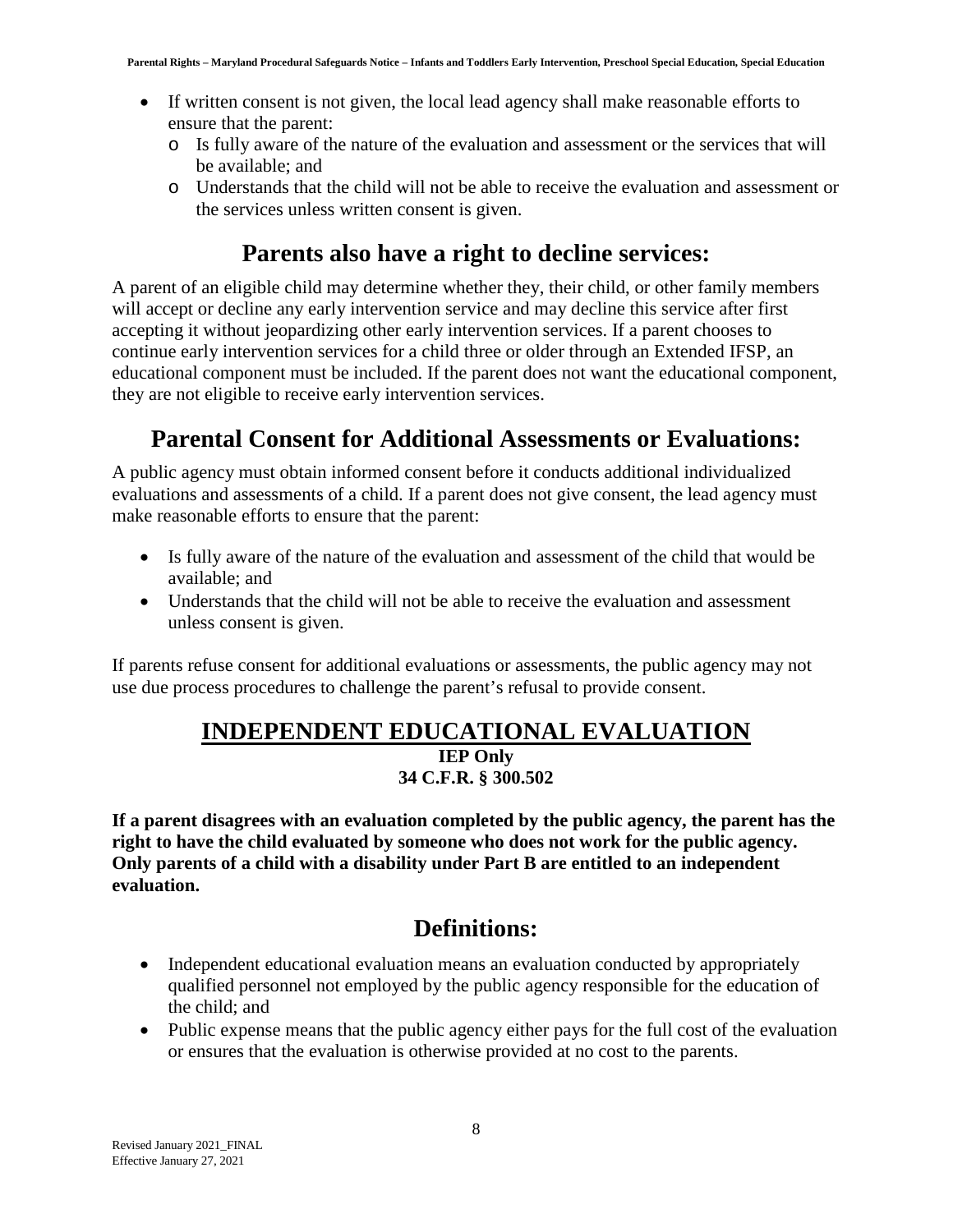Parents have the right to obtain an independent educational evaluation of their child under the IDEA subject to the procedures provided below. The public agency shall provide parents, upon request for an independent educational evaluation, information about:

- Where an independent educational evaluation may be obtained; and
- <span id="page-12-0"></span>• The public agency's criteria applicable for an independent educational evaluation.

# **Public Agency Criteria:**

When an independent educational evaluation is at public expense, the criteria under which the independent educational evaluation is obtained, including the location of the evaluation and the qualifications of the examiner, must be the same as the criteria that a public agency uses when it initiates an evaluation, to the extent those criteria are consistent with a parent's right to an independent educational evaluation. Except for the criteria described above, a public agency may not impose conditions or timelines related to obtaining an independent educational evaluation at public expense.

# **A Parent's Right to Evaluation at Public Expense:**

<span id="page-12-1"></span>Parents have the right to only one independent educational evaluation at public expense each time the public agency conducts an evaluation if the parents disagree with an evaluation obtained by the public agency.<sup>[4](#page-12-3)</sup> If parents request an independent educational evaluation at public expense, the public agency must, without unnecessary delay, either approve the request and advise the parent of the process for arranging the evaluation at public expense, or deny the request and file for a due process hearing.

If the public agency initiates a due process hearing and the final decision is that the public agency's evaluation is appropriate, parents still have the right to an independent educational evaluation, but not at public expense.

If parents request an independent educational evaluation, a public agency may ask parents for the reason why the parents object to the public evaluation. However, the parent's explanation is not required and the public agency may not unreasonably delay either providing the independent educational evaluation at public expense or initiating the due process hearing to defend the public agency's evaluation.

# **Parent Initiated Evaluation:**

<span id="page-12-2"></span>Parents always have the right to obtain an independent educational evaluation from qualified professionals of their choice, at their own expense. The results of a parent-initiated evaluations must be considered by the public agency and the IEP team, if it meets public agency criteria, when making any decisions with respect to the provision of FAPE to the child.<sup>[5](#page-12-4)</sup> The results of parent-initiated private evaluation may also be presented as evidence at a due process hearing regarding the child.

<span id="page-12-3"></span><sup>4</sup> 34 CFR § 300.502(b)(5).

<span id="page-12-4"></span><sup>5</sup> 34 CFR § 303.502(c).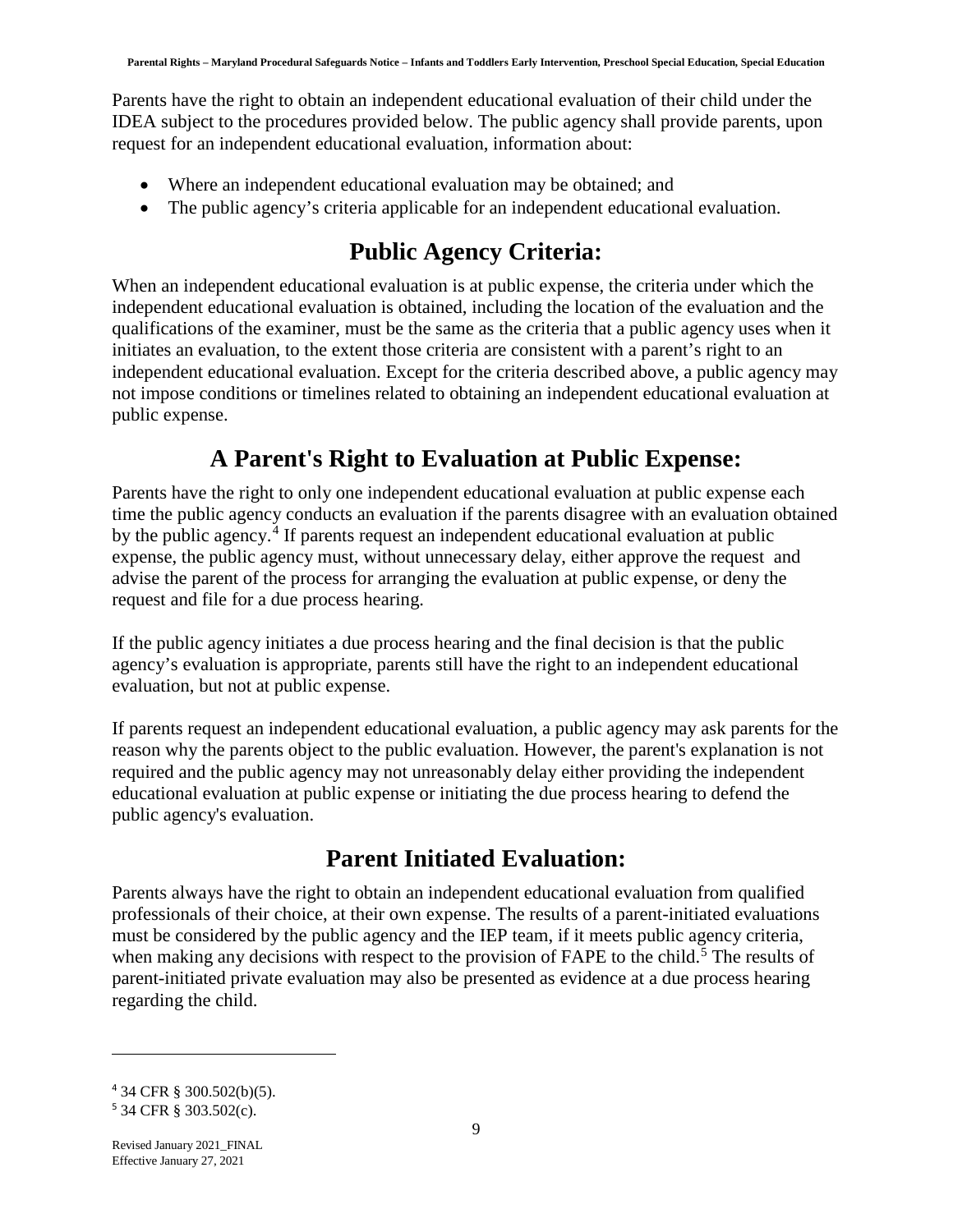### <span id="page-13-0"></span>**Request for an Evaluation by an Administrative Law Judge (ALJ):**

<span id="page-13-1"></span>If an Administrative Law Judge (ALJ) with the Office of Administrative Hearings (OAH) requests an independent educational evaluation as a part of a due process hearing, the cost of the evaluation must be at public expense.

#### **SURROGATE PARENTS IEP and IFSP 34 C.F.R. § 300.519 and § 303.422**

The local lead agency, the local school system, or in some instances a judge, may assign a surrogate parent to represent an eligible child if:

- The parent cannot be identified;
- The public agency after reasonable efforts cannot find the child's parent; or
- The child is a ward of the State of Maryland.
- The lead agency must make reasonable efforts to ensure the assignment of a surrogate parent not more than 30 days after a public agency determines that the child needs a surrogate parent.

### **Criteria for Surrogate Parents:**

- <span id="page-13-2"></span>• No conflict with the interests of the child
- Has knowledge and skills that ensure adequate representation of the child
- Not an employee of the State or an employee of any service provider involved in the provision of early intervention or other services to the child or the child's family

Once appointed as a Surrogate Parent the Surrogate Parent has the same rights as a parent for all purposes.

• The Surrogate Parents will not be considered an agency employee solely because they are paid by a public agency to be a surrogate parent.

The local lead agency or the local school system shall notify the State Superintendent of Schools, or the Superintendent's designee, of the surrogate parent appointment. A surrogate parent may represent a child in all matters relating to the:

- Evaluation and assessment of the child;
- Development and implementation of child's IFSP, including annual evaluations and periodic reviews;
- Development, review, and revision of a child's IEP;
- Ongoing provision of early intervention services to child and family through the IFSP; or
- Provision of special education and related services to a child through the IEP.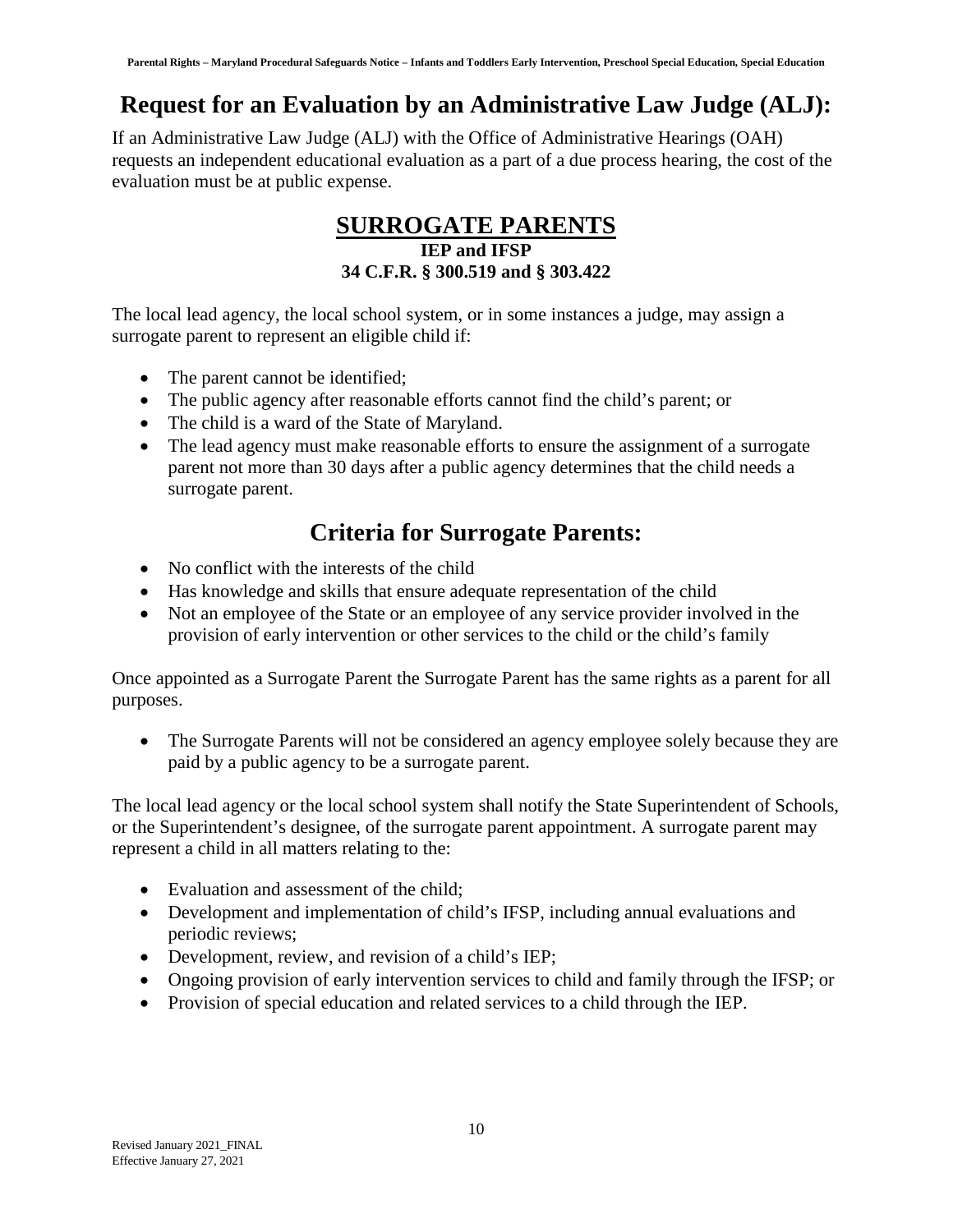### **CONFIDENTIALITY OF INFORMATION**

**IEP and IFSP 34 C.F.R. §§ 300.610-627 and 34 C.F.R. §§ 303.401-417**

<span id="page-14-0"></span>**Parents have the right to review their child's records and ask the public agency to correct their child's record if they think the record is not correct. Parental consent must be obtained before the release of personally identifiable information, yet your consent is not required in some circumstances, as described below. Parents have the right to expect the public agency to keep their child's early intervention or educational records confidential and ask the public agency to destroy their child's educational information when it is no longer needed to provide early intervention or educational services.**

#### **Definitions:**

<span id="page-14-1"></span>Destruction means physical destruction or removal of personal identifiers from information so that the information is no longer personally identifiable.

Education records means the type of records covered under the definition of ''education records'' in 34 C.F.R. Part 99 (the regulations implementing the Family Educational Rights and Privacy Act [FERPA] of 1974).

Early intervention records mean all records regarding a child that are required to be collected, maintained, or used under Part C of the IDEA and the regulations in this Part.

Participating agency means any agency or institution that collects, maintains, or uses personally identifiable information, or from which information is obtained under Part B of the IDEA. Under Part C, a participating agency includes the lead agency and early intervention service providers and any individual or entity that provides any early intervention services. It does not include primary referral sources, or public agencies (such as the State Medicaid or CHIP program) or private entities (such as private insurance companies) that act solely as funding sources for Part C services.

Personally identifiable information includes:

- Name of the child, child's parents, or other family member;
- Address of the child;
- A personal identifier, such as the child's social security number; or
- A list of personal characteristics or other information that would make it possible to identify the child with reasonable certainty.

For children being served by an IFSP, personally identifiable information also includes:

- Indirect identifiers, such as the child's date of birth, place of birth, and mother's maiden name;
- Other information that, alone or in combination, is linked or linkable to a specific child that would allow a reasonable person in the early intervention services community, who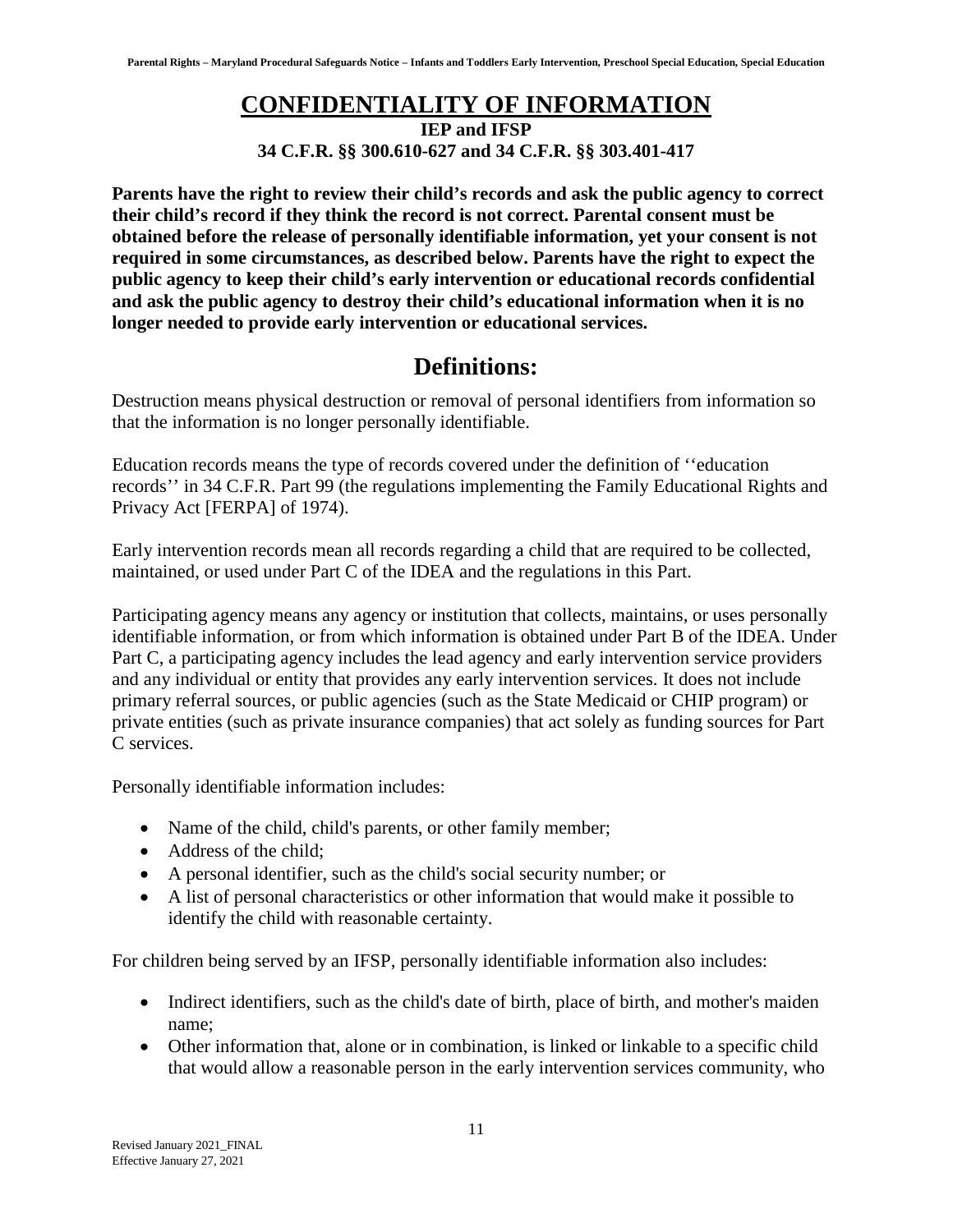does not have personal knowledge of the relevant circumstances, to identify the child with reasonable certainty; or

<span id="page-15-0"></span>• Information requested by a person who the educational agency or institution reasonably believes knows the identity of the student to whom the education record relates.

#### **Safeguards:**

Each participating agency shall protect the confidentiality of personally identifiable information at collection, storage, disclosure, and destruction stages. One official of a public agency is responsible for protecting the confidentiality of personally identifiable information. In addition to the requirements of these procedural safeguards, federal and State laws and regulations also govern the protection of educational records. All public agency personnel who collect or use personally identifiable information must receive training regarding the State's policies and procedures on the confidentiality of personally identifiable information. Each participating agency shall maintain, for public inspection, a current listing of the names and positions of those employees within the agency who may have access to personally identifiable information.

#### **Consent:**

<span id="page-15-1"></span>Parental consent must be obtained before personally identifiable information is disclosed to parties, other than officials of participating agencies for purposes of meeting a requirement of Part B, unless the information is contained in education records, and the disclosure is authorized without parental consent under 34 C.F.R. Part 99. The public agency must obtain parental consent, or the consent of an eligible child who has reached the age of majority under State law, before personally identifiable information is released to officials of a participating agencies providing or paying for transition services under Part B of the IDEA (IEP); and if a child is enrolled, or is going to enroll in a private school that is not located in the school district of the parent's residence, parental consent must be obtained before any personally identifiable information about the child is released between officials in the local educational agency (LEA) where the private school is located and officials in the LEA of the parent's residence.<sup>[6](#page-15-2)</sup>

MSDE has developed policies and procedures for public agencies, including sanctions, which the State uses to ensure that its policies and procedures are followed, and that the requirements for confidentiality, in accordance with IDEA and FERPA are met. If an organization or individual believes a public agency has violated confidentiality requirements under IDEA, a State complaint may be filed in order to resolve the matter.

Each public agency is required to have procedures in place for how adequate notice is provided to fully inform parents about the requirements of confidentiality of personally identifiable information including a:

- Description of the extent that the notice is given in the native languages of the various population groups in the State;
- Description of the children on whom personally identifiable information is maintained, and the types of information sought;

<span id="page-15-2"></span><sup>6</sup> 34 CFR § 300.622.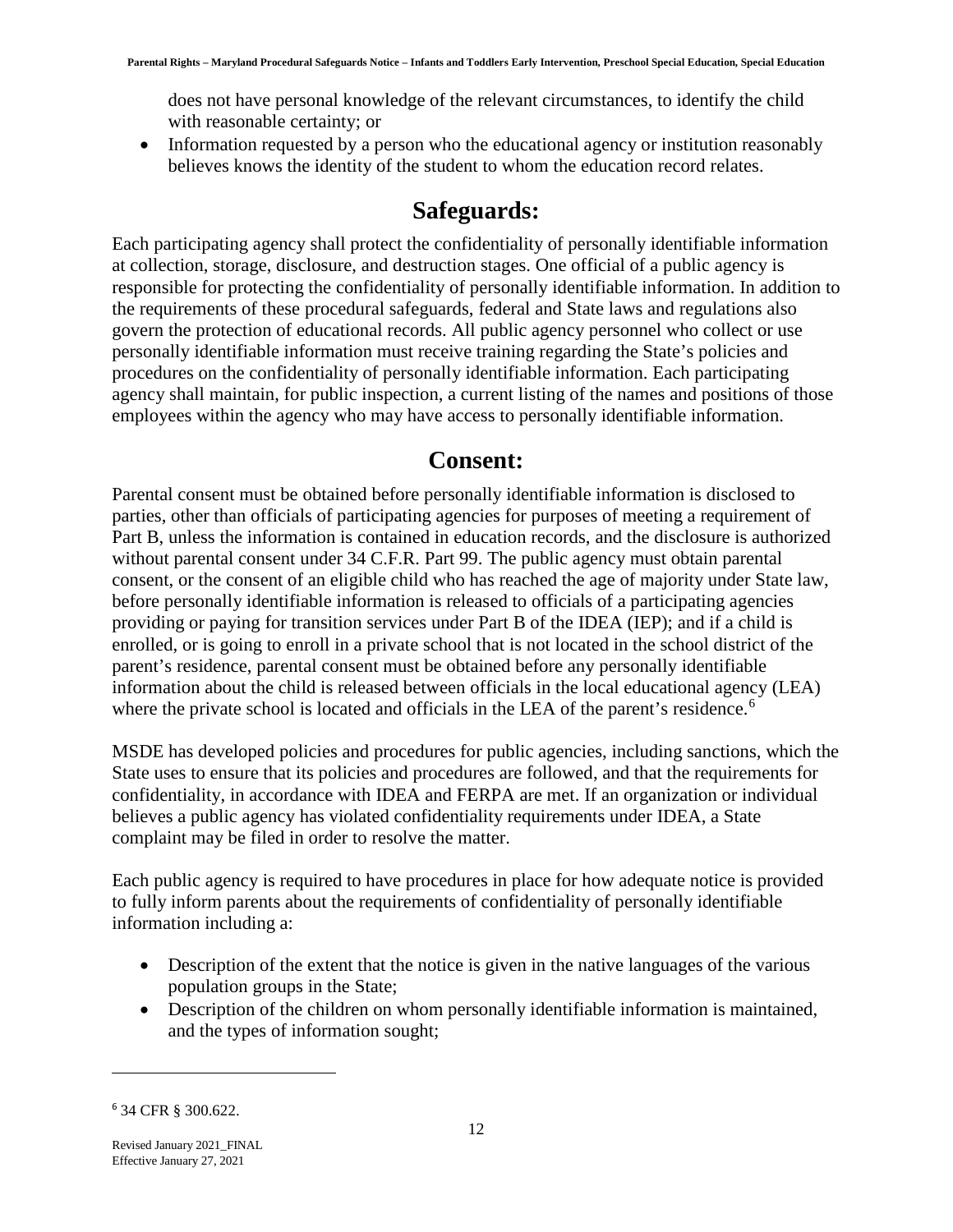- Summary of the policies and procedures that participating agencies must follow regarding storage, disclosure to third parties, retention, and destruction of personally identifiable information;
- Description of policies and procedures used in the event that a parent refuses to provide consent; and
- Description of all of the rights of parents and children regarding this information, including the rights under FERPA and implementing regulations in 34 C.F.R. Part 99.

Before any major identification, location, or evaluation activity, the notice must be published or announced in newspapers or other media, or both, with circulation adequate to notify parents throughout the jurisdiction of the activity.

Further, personally identifiable information may not be disclosed to anyone other than officials of participating agencies collecting or using the information under the IDEA, or for any purpose other than meeting the requirements of providing a child with a disability FAPE or early intervention services under the IDEA. During transition from early intervention to preschool services, the lead agency will provide notification to MSDE and the local school system that the child may be eligible for special education services as required by 34 C.F.R. § 303.209(b)(1)(i). This notification will include the child's name, date of birth, and parent contact information as required by 34 C.F.R. § 303.209(b)(1) and § 303.401.Disclosures addressed in referral to and action by law enforcement and judicial authorities regarding reporting a crime committed by a child with a disability do not require parental consent to the extent that the transmission is permitted by FERPA.

#### **Access Rights:**

<span id="page-16-0"></span>For children and families receiving early intervention services, the local lead agency shall provide parents an initial copy of their child's early intervention record at no cost to the parents. The local lead agency must also provide at no cost to parents, a copy of each evaluation, assessment of the child, family assessment, and IFSP as soon as possible after each IFSP meeting. Each public agency shall permit parents to inspect and review any education records relating to their child that is collected, maintained, or used by the public agency with respect to the identification, evaluation, and educational placement of their child, development and implementation of the IFSP and the provision of FAPE. For children and families receiving services through an IFSP, the local lead agency shall comply with a request without unnecessary delay and before any meeting regarding an IFSP, or any due process hearing, and in no case more than 10 days after the request.

For children receiving services through an IEP, the public agency shall comply with a request without unnecessary delay and before any meeting regarding an IEP, or any due process hearing or resolution session, and in no case more than 45 days after the request. A parent's right to inspect and review educational records under this section includes the parent's right to: A response from the public agency to reasonable requests for explanations and interpretations of the records;

Request that the public agency provide copies of the record if failure to provide copies would effectively prevent the parent from exercising the right to inspect and review the records; and Have the parent's representative inspect and review the records.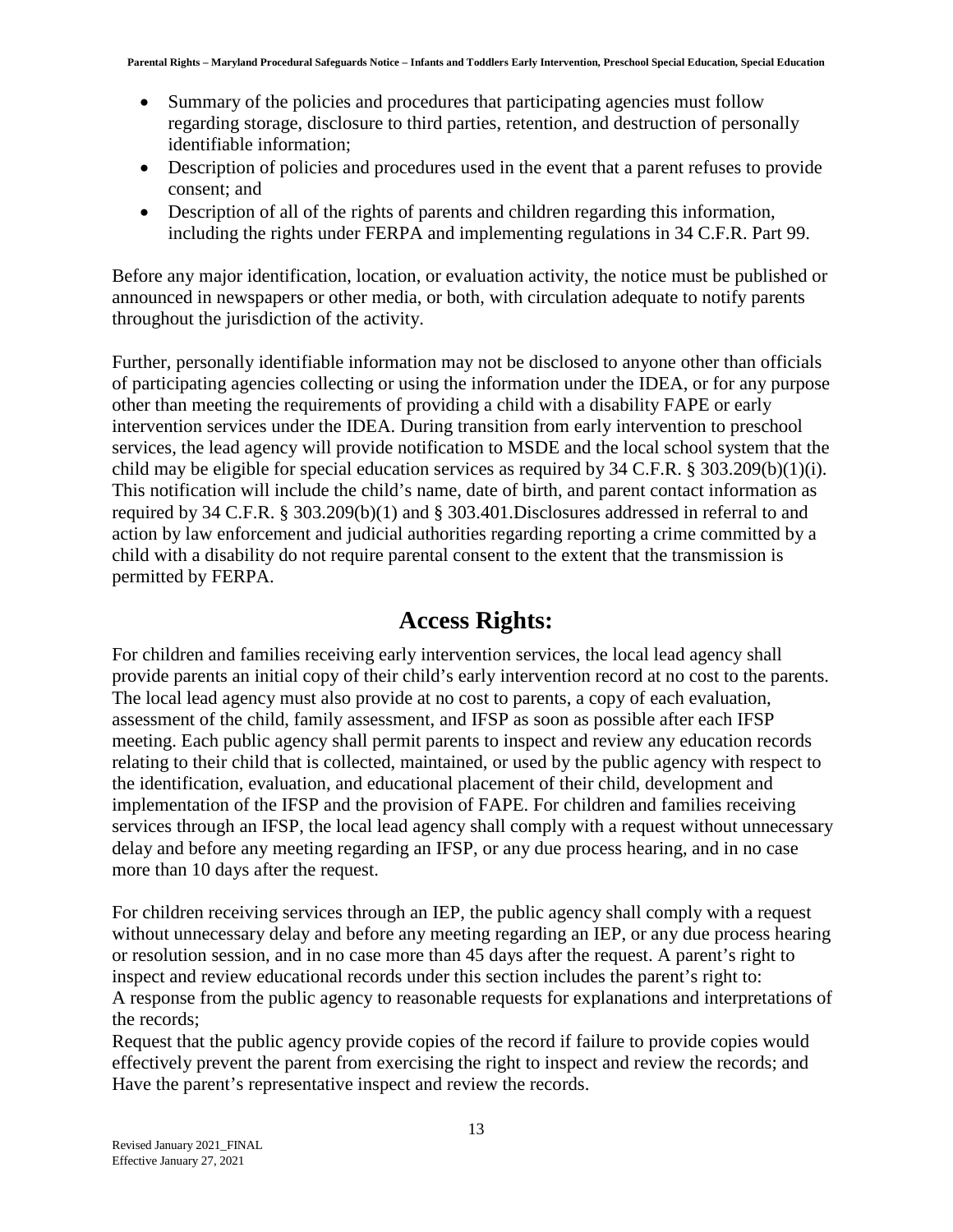A public agency may presume parents have the authority to inspect and review records relating to their child unless the public agency has been advised that a parent does not have the authority under applicable State law governing such matters as guardianship, separation, and divorce.

#### **Record of Access:**

<span id="page-17-0"></span>Each public agency shall keep a record of individuals, other than parents and authorized employees of the public agency, obtaining access to education records collected, maintained, or used under Part C or Part B of the IDEA, including the name of the individual, the date access was given, and the purpose for which the individual is authorized to use the records. If any education record includes information on more than one child, the parents of those children have the right to inspect and review only the information relating to their child or to be informed of that specific information. Each public agency shall provide parents, on request, a list of the types and locations of education records collected, maintained, or used by the public agency. Each public agency may charge a fee for copies of education records that are made for parents if the fee does not effectively prevent the parents from exercising their right to inspect and review those records. A public agency may not charge a fee to search for or retrieve information from education records.

#### **Amendment of Records at Parent's Request:**

<span id="page-17-1"></span>If a parent believes that information in the education records collected, maintained, or used under the IDEA is inaccurate or misleading or violates the privacy or other rights of their child, the parent may request the public agency that maintains the information, to amend the information. The public agency shall decide whether to amend the information in accordance with the parent request within a reasonable period of time of receiving the request. If the public agency refuses to amend the information in accordance with the request, it shall inform the parent of their refusal and advise the parent of their right to a hearing to challenge the information in educational records. A hearing conducted to challenge information in educational records must be conducted in accordance with FERPA procedures as found in 34 C.F.R. §99.22.

The public agency, upon request, shall provide the parent with an opportunity for a hearing to challenge information in education records to ensure that it is not inaccurate, misleading, or otherwise in violation of the privacy or other rights of your child. If, as a result of the hearing, the public agency decides that the information is inaccurate or misleading or otherwise in violation of the privacy or other rights of the child, the public agency shall amend the information accordingly and so inform the parent of the amendment in writing. If, as a result of the hearing, the public agency decides that the information is not inaccurate or misleading or otherwise in violation of the privacy or other rights of the child, it shall inform the parent of their right to place in the records it maintains on their child, a statement commenting on the information or setting forth any reasons for disagreeing with the decision of the public agency.

Any explanation placed in the records of your child must:

- Be maintained by the public agency as part of the child's record as long as the record or contested portion is maintained by the public agency; and
- Disclose the explanation to any party requesting a copy of the child's record or the contested portion.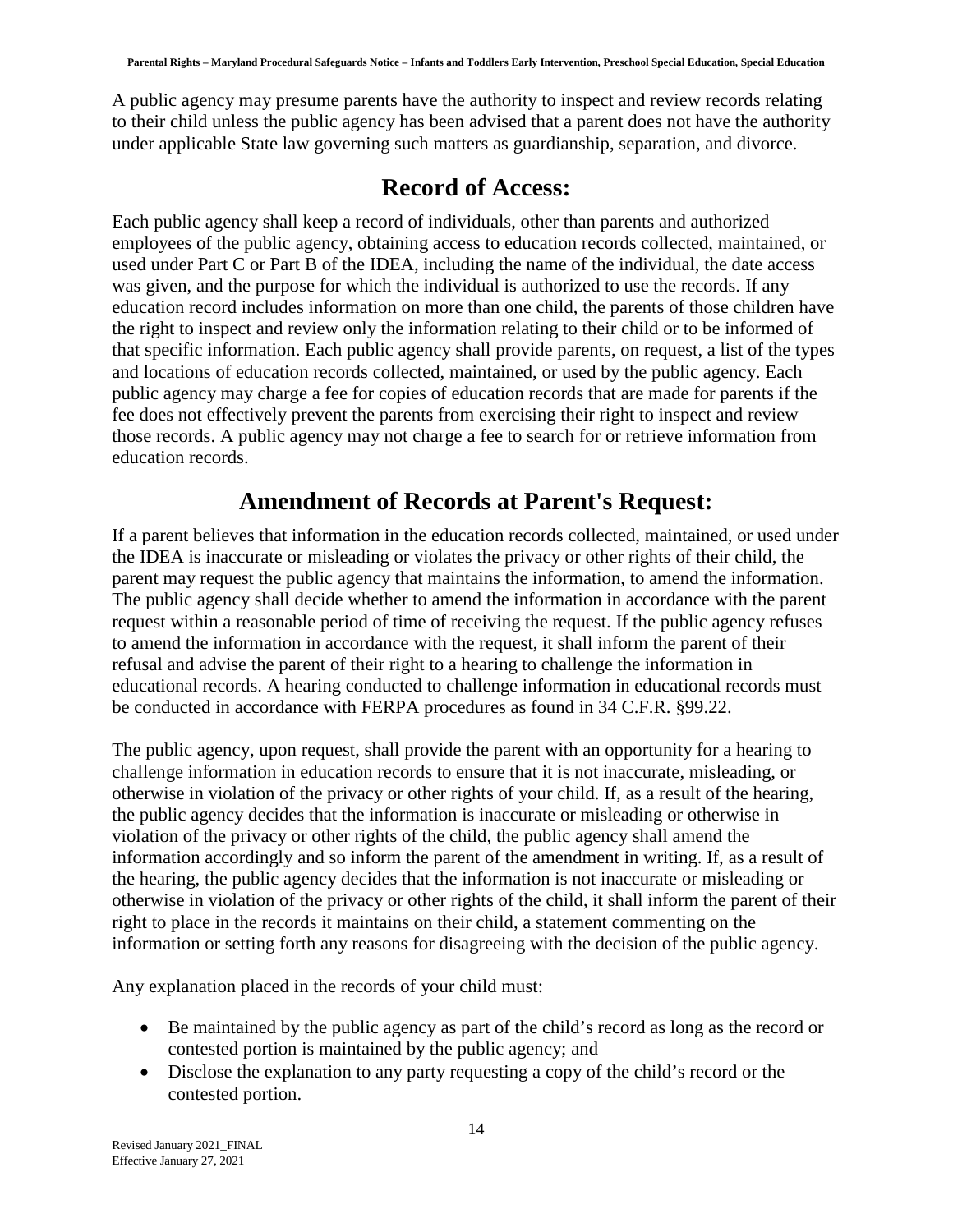#### **Procedures for the Destruction of Information:**

<span id="page-18-0"></span>The public agency is required to inform parents when personally identifiable information collected, maintained, or used under the IDEA is no longer needed to provide early intervention or educational services to their child. The information must be destroyed at the request of the parents. However, for students receiving special education services under Part B, a permanent record of the child's name, address, and phone number, the child's grades, attendance record, classes attended, grade level completed, and year completed may be maintained without time limitation. Similarly, for children receiving early intervention services under Part C, a permanent record of a child's name, date of birth, parent contact information (including address and phone number), names of service coordinator(s) and EIS provider(s), and exit data (including year and age upon exit, and any programs entered into upon exiting) may be maintained without time limitation.

#### **Children's Rights:**

<span id="page-18-1"></span>Under the regulations for FERPA, parental rights regarding a child's education records transfer to the child once he/she reaches the age of 18, unless the child's disability makes him/her incompetent under State law. If the parent's rights under Part B of IDEA transfer to the child who reaches the age of majority, the IDEA confidentiality requirements must also transfer to the child. However, the public agency must provide the parent and the child any notice required under IDEA. Please refer to "Transfer of Parental Rights at Age of Majority" for more specific information.

#### **Disciplinary Information:**

<span id="page-18-2"></span>A public agency may include in a child's records a statement of any current or previous disciplinary action that has been taken against the child and transmit discipline information; to the same extent that disciplinary information is included in, and transmitted with the records of nondisabled children. The statement may include a description of any behavior engaged in by the child that required disciplinary action, a description of the disciplinary action taken, and any other information that is relevant to the safety of the child and other individuals involved with the child. If the child transfers from one school to another, the transmission of any of the child's records must include both the child's current IEP and any statement of current or previous disciplinary action taken against the child.

#### <span id="page-18-3"></span>**DISCIPLINE OF CHILDREN WITH DISABILITIES IEP 34 C.F.R. §§ 300.530 -300.536**

The information below applies to children with disabilities, ages 3 through 21, receiving services through an Extended IFSP or an IEP.

**Parents have the right to specific procedures and protections if the public agency takes certain disciplinary actions towards their child. Consistent with 34 C.F.R. § 300.530(d), a public agency must provide a child educational services after the child's removal for more than 10 school days in a school year for a violation(s) of a student code of conduct.**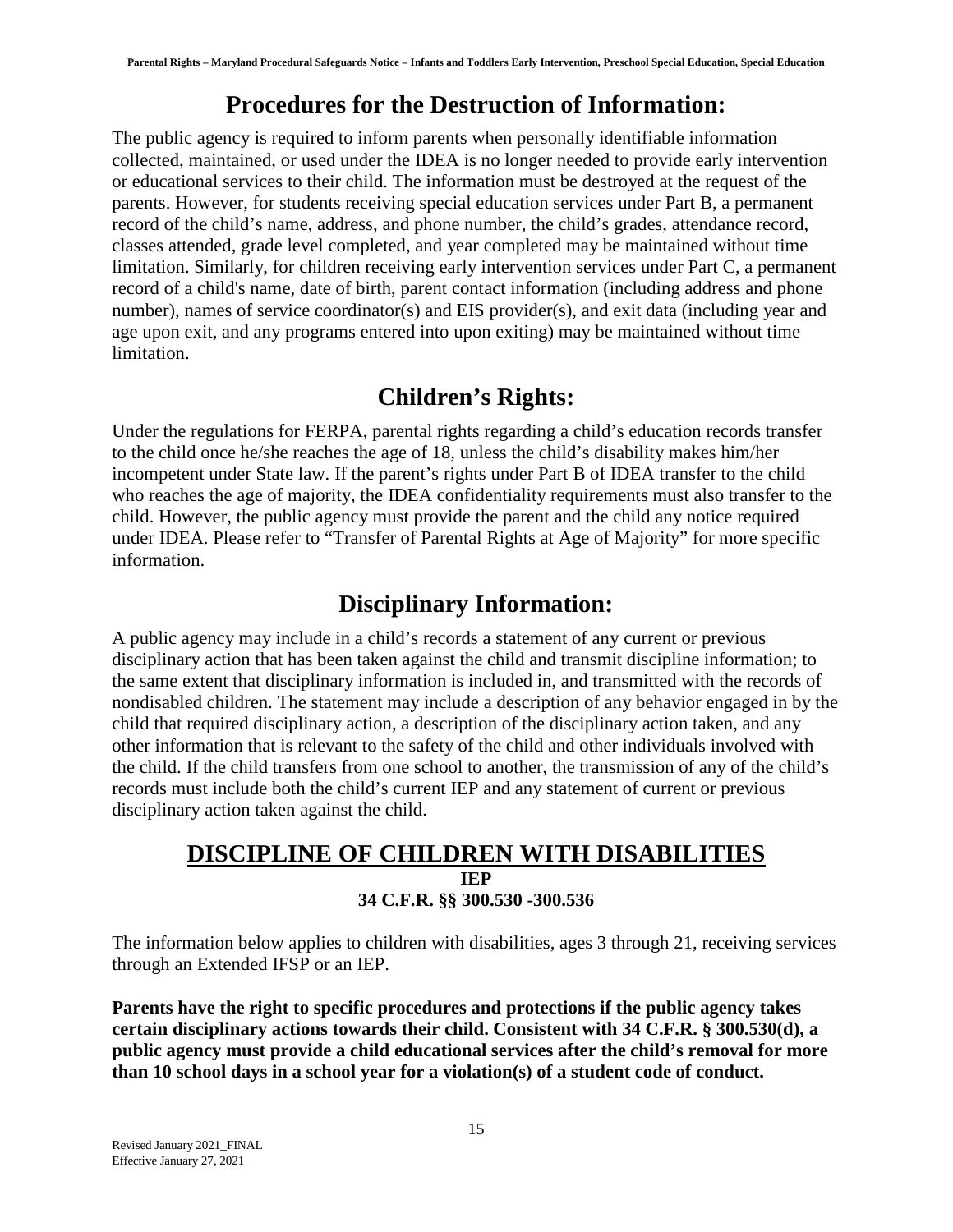#### **Definitions:**

<span id="page-19-0"></span>For purposes of this part, the following definitions apply:

- Controlled substance means a drug or other substance identified under schedules I, II, III, IV, or V in section 202(c) of the Controlled Substances Act (21 U.S.C. 812(c)).
- Illegal drug means a controlled substance, but does not include a substance that is legally possessed or used under the supervision of a licensed health-care professional or that is legally possessed or used under any other authority under the IDEA or under any other provision of federal law.
- Weapon has the meaning given the term ''dangerous weapon'' under paragraph (2) of the first subsection (g) of section 930 of title 18, United States Code.
- <span id="page-19-1"></span>• Serious bodily injury has the meaning given the term "serious bodily injury" under paragraph (3) of subsection (h) of section 1365 of title 18, United States Code.

#### **Authority of School Personnel:**

School personnel may consider any unique circumstances on a case-by-case basis, when determining whether a change in placement, made in accordance with the following requirements related to the discipline, is appropriate for a child with a disability who violates a school code of conduct.<sup>[7](#page-19-2)</sup>

School personnel may remove a child with a disability from his or her current placement to an appropriate interim alternative educational setting, another setting, or suspension, for not more than 10 school days at a time for violation of a school code of conduct, to the extent they take such action for children without disabilities, and for additional removals of not more than 10 consecutive school days in that same school year for separate incidents of misconduct (as long as those removals do not constitute a change in placement under  $§ 300.536$ .<sup>[8](#page-19-3)</sup>

If the behavior that violated the student code of conduct was not a manifestation of the child's disability (see Manifestation Determination below), and the disciplinary change in placement would exceed 10 school days in a row, school personnel may apply the disciplinary procedures to such child with a disability in the same manner and for the same duration as it would to children without disabilities, except that the school must provide services to the child as described below in the Services provision.<sup>[9](#page-19-4)</sup> The child's IEP Team determines the interim educational setting for such services.<sup>[10](#page-19-5)</sup>

After a child with a disability has been removed from his or her current placement for 10 school days in the same school year, during any subsequent days of removal the public agency must provide services to the extent required under the services provision described below.<sup>[11](#page-19-6)</sup>

<span id="page-19-2"></span><sup>7</sup> 34 CFR § 300.530(a).

<span id="page-19-3"></span><sup>8</sup> 34 CFR § 300.536 (b)(1).

<span id="page-19-4"></span><sup>9</sup> 34 CFR § 300.530(c). <sup>10</sup> *Id.*

<span id="page-19-6"></span><span id="page-19-5"></span><sup>11</sup> 34 CFR § 300.530(b)(2).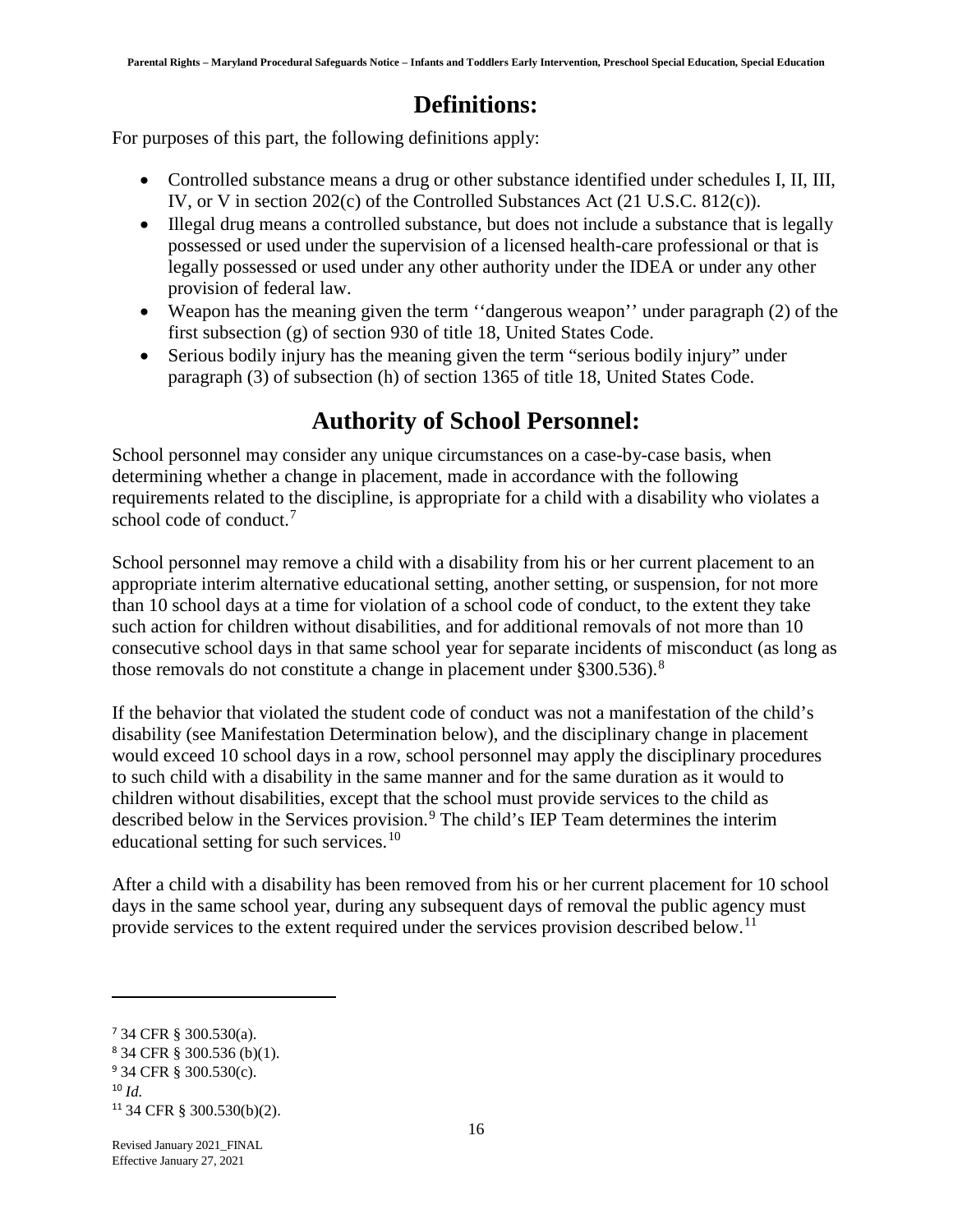In accordance with the discipline policy required for all children, those in public prekindergarten programs, kindergarten, first grade or second grade may be disciplinarily removed only if the school administration, in consultation with a school psychologist or other mental health professional, determines that there is an imminent threat of serious harm to other students or staff that cannot be reduced or eliminated through interventions and supports. In such a case, the principal or school administration must promptly contact the parent or guardian of the student. In addition, the child may not be removed for more than five school days per incident. Children in public prekindergarten programs, kindergarten, first grade or second grade may be disciplinarily removed for forty-five school days or longer only when consistent with federal law (COMAR 13A.08.01.11).

#### **Services:**

<span id="page-20-0"></span>A child with a disability who is removed from the child's current placement for 10 school days or less in a school year is only entitled to services if the public agency provides services to a child without disabilities who is similarly removed.

A child with a disability who is removed from the child's current placement for more than 10 school days and the behavior is not a manifestation of the child's disability (*see Manifestation Determination*), or who is removed under special circumstances (*see Special Circumstances*)  $must:$ <sup>[12](#page-20-1)</sup>

- 1) Continue to receive education services (have available FAPE), so as to enable the child to continue to participate in the general education curriculum, although in another setting (that may be an interim alternative educational setting), and to progress toward meeting the goals set out in the child's IEP; and
- 2) Receive, as appropriate, a functional behavioral assessment, and behavioral intervention services and modifications, which are designed to address the behavior violation so that it does not happen again.

After a child with a disability has been removed from his or her current placement for 10 school days in the same school year, and if the current removal is for 10 school days in a row or less and if the removal is not a change in placement (see definition below), then school personnel, in consultation with at least one of the child's teachers, determine the extent to which services are needed to enable the child to continue to participate in the general education curriculum, although in another setting, and to progress toward meeting the goals set out in the child's IEP. If the removal is a change of placement (*see Change of Placement Because of Disciplinary Removal*), the child's IEP Team determines the appropriate services to enable the child to continue to participate in the general education curriculum, although in another setting (that may be an interim alternative educational setting), and to progress toward meeting the goals set out in the child's IEP.

<span id="page-20-1"></span><sup>12</sup> 34 CFR § 300.530(d).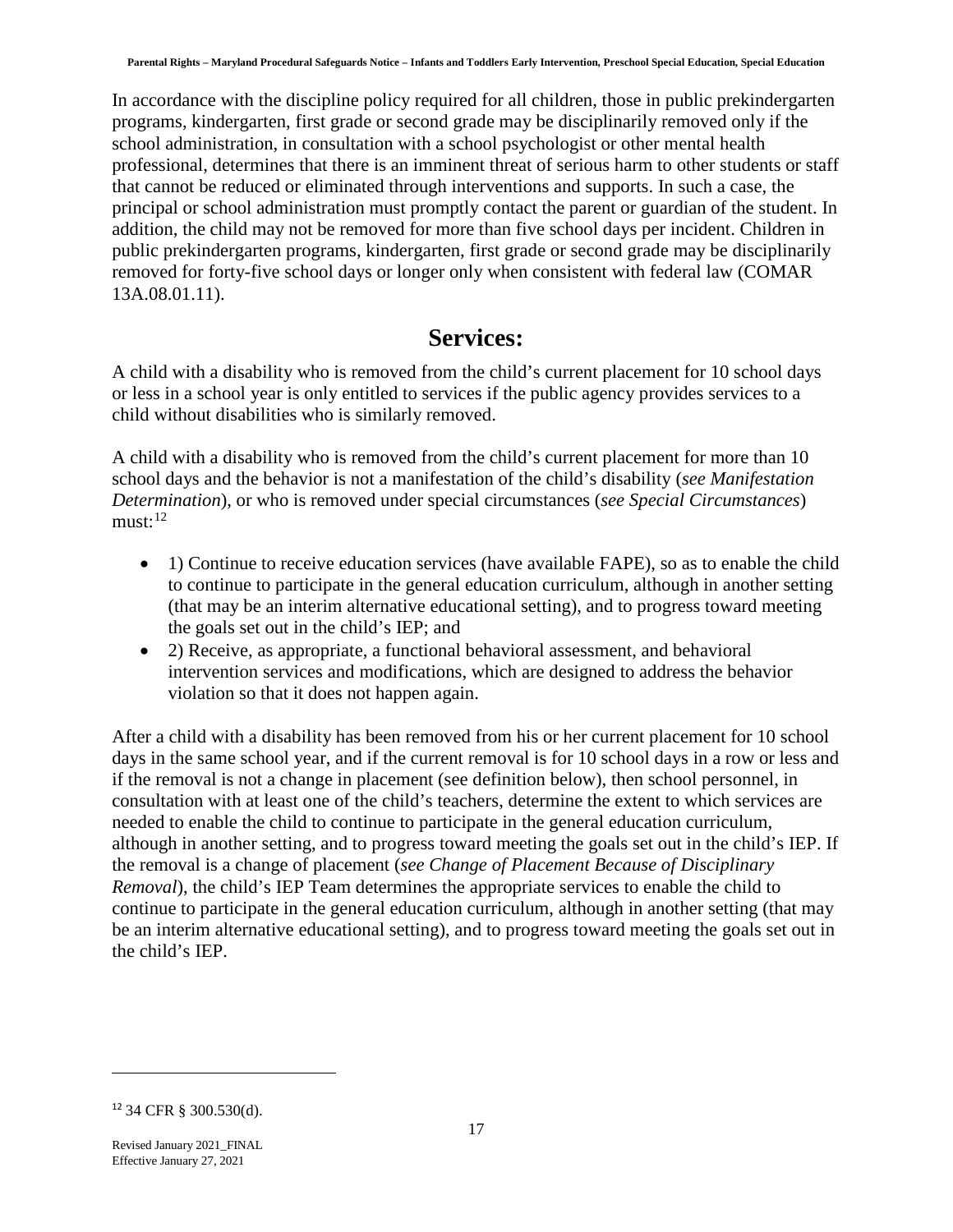### **Manifestation Determination:**

<span id="page-21-0"></span>Within 10 school days of any decision to change the placement because of a violation of the code of conduct, the parent and the child's IFSP team or IEP team must review all relevant information in the child's file, including his/her IFSP or IEP, any teacher observations and any relevant information provided by the parent, to determine if the conduct in questions was:

- Caused by or had a direct and substantial relationship to the child's disability; or
- The direct result of the public agency's failure to implement the child's IFSP or IEP.<sup>[13](#page-21-2)</sup>

If the IEP team determines that either of the above statements is applicable, the conduct shall be determined to be a manifestation of the child's disability.<sup>[14](#page-21-3)</sup> Additionally, if the IEP team determines that the child's conduct in question was a direct result of the LEA's failure to implement the child's IEP, the LEA must take immediate steps to remedy those deficiencies.<sup>[15](#page-21-4)</sup>

If the conduct was a manifestation of the child's disability, the IFSP team or IEP team must either:<sup>[16](#page-21-5)</sup>

- Conduct a functional behavioral assessment and implement a behavioral intervention plan for the child, if the public agency had not previously done so, and implement a behavioral intervention plan for the child;
- Review the child's behavior intervention plan if he/she already has such plan and modify it, as necessary to address the behavior;  $17$  and
- Return the child to the placement from which he/she was removed, unless the parents and the public agency agree to a change of placement as part of modifying the child's behavioral intervention plan, except when the child has been removed to an interim alternative educational setting for drugs, weapons or serious bodily injury.<sup>[18](#page-21-7)</sup>

# **Special Circumstances:**

<span id="page-21-1"></span>School personnel may remove a child to an interim alternative educational setting for up to 45 school days without regard to whether the behavior is determined to be a manifestation of the child's disability, in cases where the child:

- Carries or possesses a weapon to or at school, on school premises, or to or at a school function under the jurisdiction of a State or local public agency;<sup>[19](#page-21-8)</sup>
- Knowingly possesses or uses illegal drugs, or sells or solicits the sale of a controlled substance, while at school, on school premises, or at a school function under the jurisdiction of a State or local public agency; $^{20}$  $^{20}$  $^{20}$  or

<span id="page-21-2"></span><sup>13</sup> 34 CFR § 300.530(e)(1)(i-ii).

<span id="page-21-3"></span><sup>14</sup> 34 CFR § 300.530(e)(2).

<span id="page-21-4"></span><sup>15</sup> 34 CFR § 300.530(e)(3).

<span id="page-21-5"></span><sup>16</sup> 34 CFR § 300.530(f)(1).

<span id="page-21-6"></span><sup>17</sup> 34 CFR § 300.530(f)(1)(ii).

<span id="page-21-7"></span><sup>18</sup> 34 CFR § 300.530(f)(2).

<span id="page-21-8"></span> $19$  34 CFR § 300.530(g)(1).

<span id="page-21-9"></span> $20$  34 CFR § 300.530(g)(2).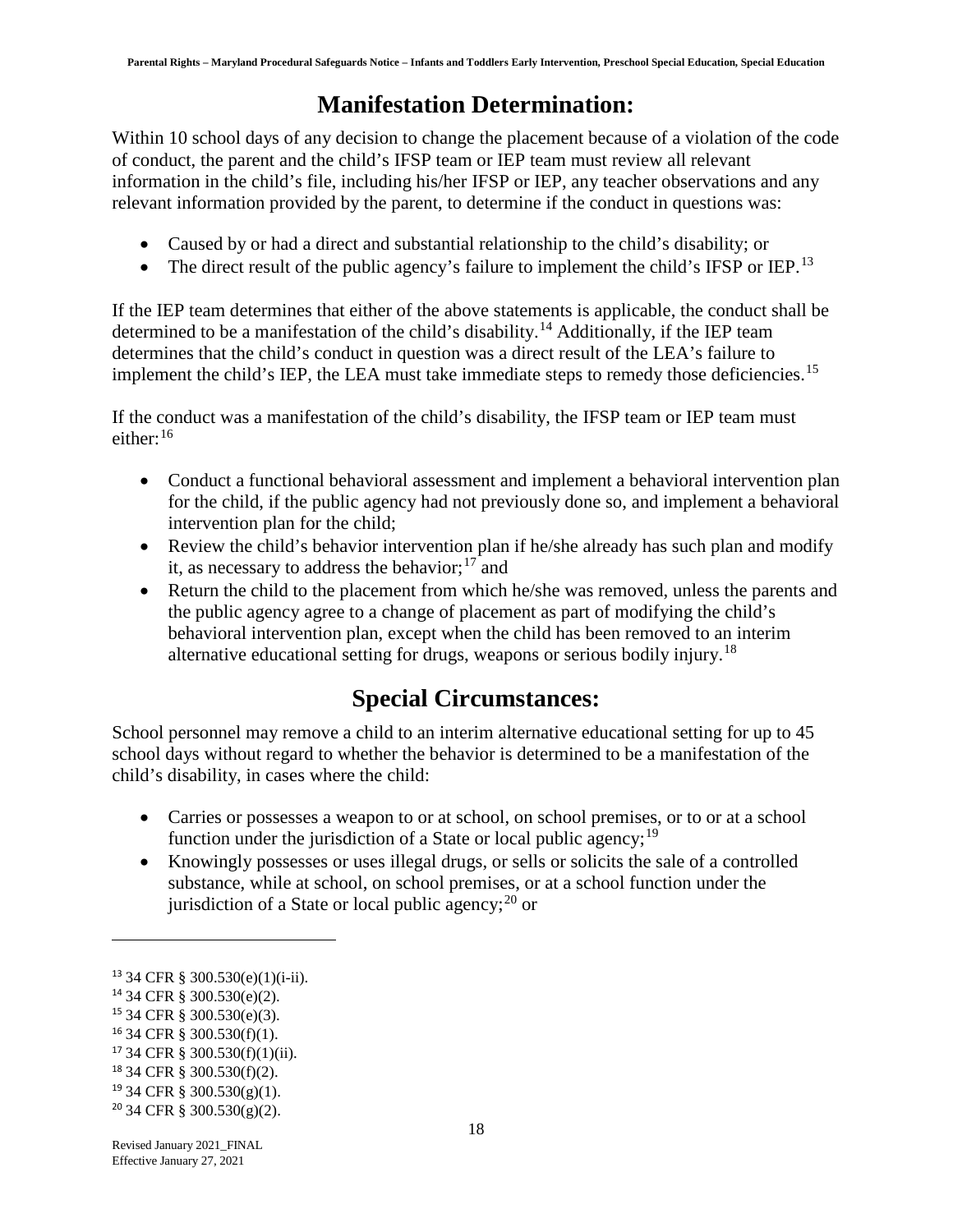• Has inflicted serious bodily injury upon another person while at a school, on school premises, or at school function under the jurisdiction of a State or local public agency.<sup>[21](#page-22-2)</sup>

The IEP Team determines the interim alternative educational setting for removals that are changes of placement, and removals under the subheadings Additional Authority and Special Circumstances.

### **Change of Placement:**

<span id="page-22-0"></span>For purposes of removals of a child with a disability from the child's current educational placement, a change of placement occurs if:

- The removal is for more than 10 consecutive school days in a school year; or
- The child has been subjected to a series of removals that constitute a pattern because the removals total more than 10 school days in a school year; the child's behavior is substantially similar to the child's behavior in previous incidents that resulted in the series of removals; and because of such additional factors as the length of each removal, the total amount of time the child has been removed, and the proximity of the removals to one another.

The public agency determines on a case-by-case basis whether a pattern of removals constitutes a change of placement. This determination is subject to review through due process and judicial proceedings. When a child is removed for more than 10 school days, that results in a change in placement, whether or not the behavior is a manifestation of the disability, or when a child is removed to interim alternative educational setting (IAES) for drugs, weapons or serious bodily injury, the child continues to receive services to enable him/her to continue to participate in the general education curriculum although in another setting and to progress toward meeting the goals set out in his/her IEP. The child must also receive, as appropriate, a functional behavioral assessment and behavior intervention services and modifications designed to address the behavioral violation so that it does not recur. The IEP team determines appropriate services and the location in which the services will be provided.

### **Appeal of Disciplinary Action:**

<span id="page-22-1"></span>If the parents of a child with a disability disagree with a decision regarding a manifestation determination or with any decision regarding placement for disciplinary reasons, the parents may file a due process complaint with the Office of Administrative Hearings (OAH) and the public agency.<sup>[22](#page-22-3)</sup> If the public agency believes that maintaining the current placement of the child is substantially likely to result in injury to the child or others, the public agency may file a due process complaint with OAH and the parents. When a hearing is requested under this section, unless the parents and the LEA agree in writing to waive the resolution meeting or to use the mediation process, a resolution meeting must occur within seven days of receiving notice of the due process complaint, and the due process hearing may proceed unless the matter has been resolved to the satisfaction of both parties within 15 days of the receipt of the due process complaint.

<span id="page-22-3"></span><span id="page-22-2"></span><sup>&</sup>lt;sup>21</sup> 34 CFR § 300.530(g)(3). <sup>22</sup> 34 CFR § 300.532(a).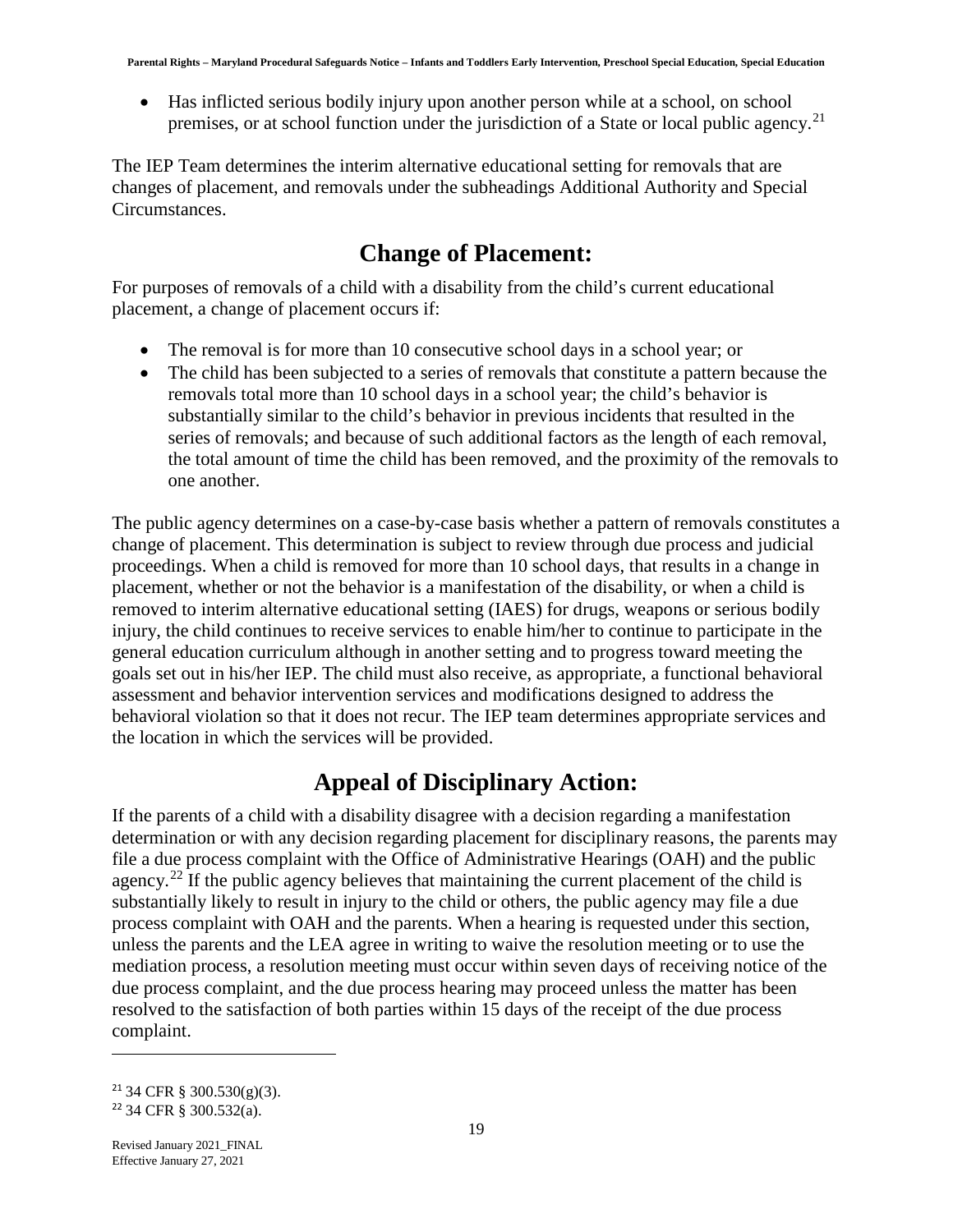An Administrative Law Judge (ALJ), conducts the due process hearing. Whenever a hearing is requested with regards to any decisions made above, the hearing must be expedited and consistent with 34 CFR § 300.532(c); the hearing must occur within 20 school days of the date the due process complaint is filed, and the hearing officer must make a determination within 10 school days after the hearing.

In making a determination in a disciplinary appeal, the ALJ may:

- Return the child to the placement from which he/she was removed; or
- Order a change in placement of the child to an appropriate interim alternative educational setting for not more than 45 school days if the ALJ determines that maintaining the current placement of the child is substantially likely to result in injury to the child or others.
- Any decision made on an expedited due process hearing subject to this section, is appealable consistent with 34 CFR  $\S$  300.514.<sup>[23](#page-23-1)</sup>

**Note:** The procedures above may be repeated, if the LEA believes that returning the child to the original placement is substantially likely to result in injury to the child or to others.<sup>[24](#page-23-2)</sup>

When a due process complaint is requested by either the parents or the public agency, the child remains in the interim alternative educational setting pending the decision of the ALJ or until the expiration of the time period provided (no more than 45 school days), whichever comes first, unless the parents and the public agency agree otherwise.

# **Child Not Yet Determined Eligible**

<span id="page-23-0"></span>Children who have not been determined eligible for special education and who have engaged in a behavior that violates any rule or code of conduct may assert any of the protections provided, if the public agency had knowledge that the child had a disability before the behavior occurred.

The public agency has knowledge if, before the behavior resulting in the disciplinary action occurred:

- The parents expressed concern in writing, that their child needs special education and related services, to supervisory or administrative personnel of the public agency, or a teacher of the child;
- The parents requested an evaluation; or
- The child's teacher or other school personnel have expressed specific concern about a pattern of behavior demonstrated by the child, directly to the director of special education or other supervisory personnel of the public agency.

The public agency is not considered to have knowledge if:

<span id="page-23-1"></span><sup>23</sup> 34 CFR § 300.532(c)(5).

<span id="page-23-2"></span><sup>24</sup> 34 CFR § 300.532(b)(3).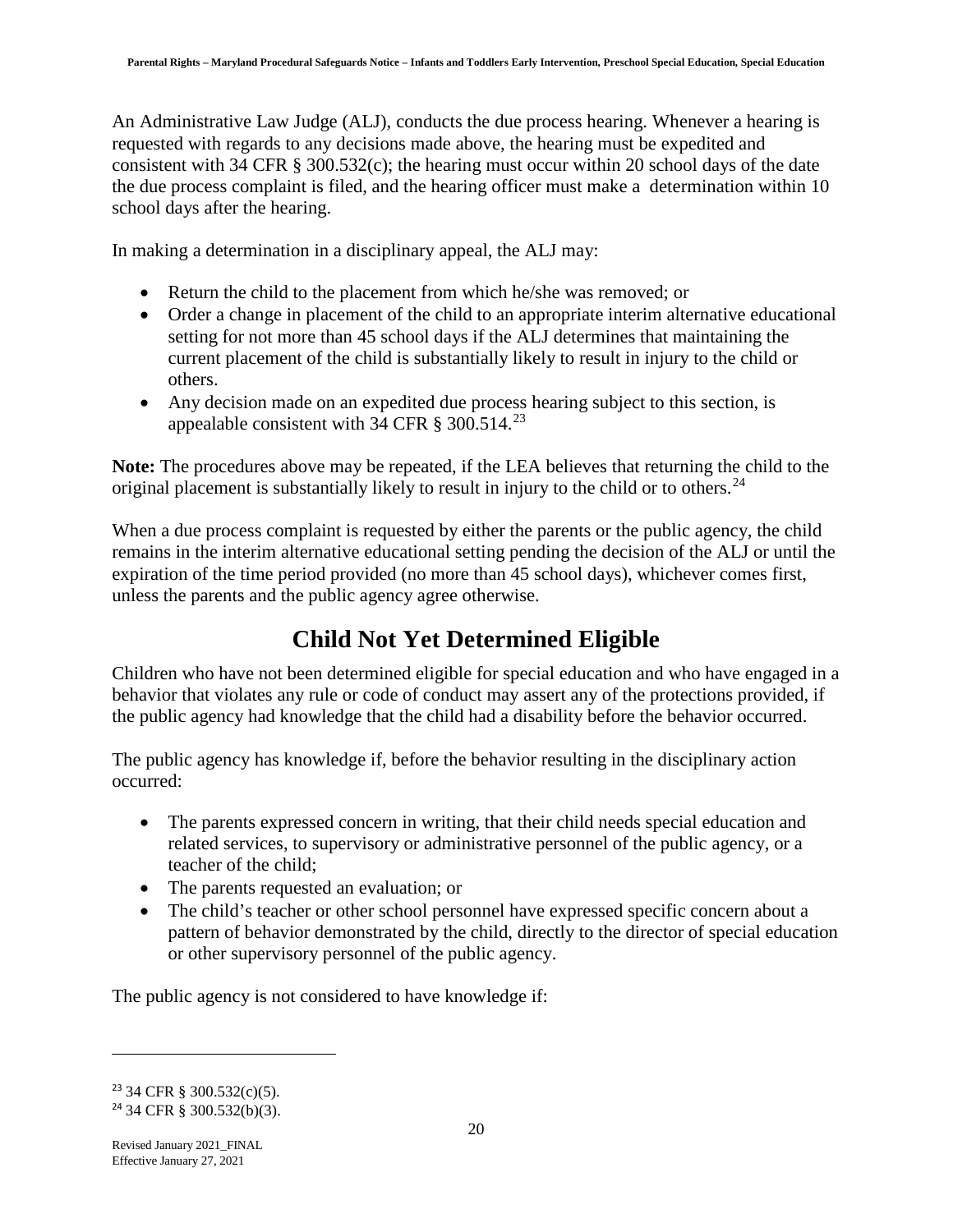- The parents refused to allow the public agency to evaluate their child;
- The parents refused to allow the public agency to provide special education services; or
- The child has been evaluated and it was determined that he/she was not a child with a disability under IDEA.

If the public agency does not have knowledge that a child has a disability prior to taking disciplinary action, the child may be subject to the same disciplinary measures as a child without disabilities who engages in comparable behaviors.

If a parent made a request for an evaluation, during the timeframe in which their child is subject to disciplinary measures, the evaluation must be expedited. Pending the results, the child remains in the educational placement determined by school authorities. If, based on the public agency's evaluation and information provided by parents, the child is determined to be a child with a disability, the public agency must provide special education and related services and all procedural safeguards regarding discipline of children with disabilities apply.

#### <span id="page-24-0"></span>**Referral to and Action by Law Enforcement and Judicial Authorities**

IDEA does not prohibit public agencies from reporting a crime to appropriate authorities, and law enforcement. Judicial authorities may exercise their responsibilities in applying federal and State law to crimes committed by a child with a disability. Any agency reporting a crime shall supply copies of the child's special education and disciplinary records to the appropriate authorities to the extent allowed by the Family Educational Rights and Privacy Act (FERPA).

#### <span id="page-24-1"></span>**PARENTAL UNILATERAL PLACEMENT OF CHILDREN IN PRIVATE SCHOOLS AT PUBLIC EXPENSE IEP 34 CFR § 300.148**

**IDEA does not require a public agency to pay for the cost of education, including early intervention or special education and related services, of a child with a disability at a private school if the public agency made a free appropriate public education (FAPE) available and the parent chose to place their child in a private school.**

IDEA does not require a public agency to pay for the cost of education, including special education and related services, of a child with a disability at a private school if the public agency made a free appropriate public education (FAPE) available and the parents chose to place their child in a private school. However, the public agency shall include the child in the population of children placed in private schools by their parents, in accordance with the federal regulations. Disagreements between the parents and the public agency regarding the availability of FAPE and financial responsibility are subject to due process complaint procedures under IDEA. Please refer to "Resolving Disagreements" for more specific information.

If a child with a disability had previously received special education and related services under the authority of a public agency, and the parents enroll their child in a private preschool,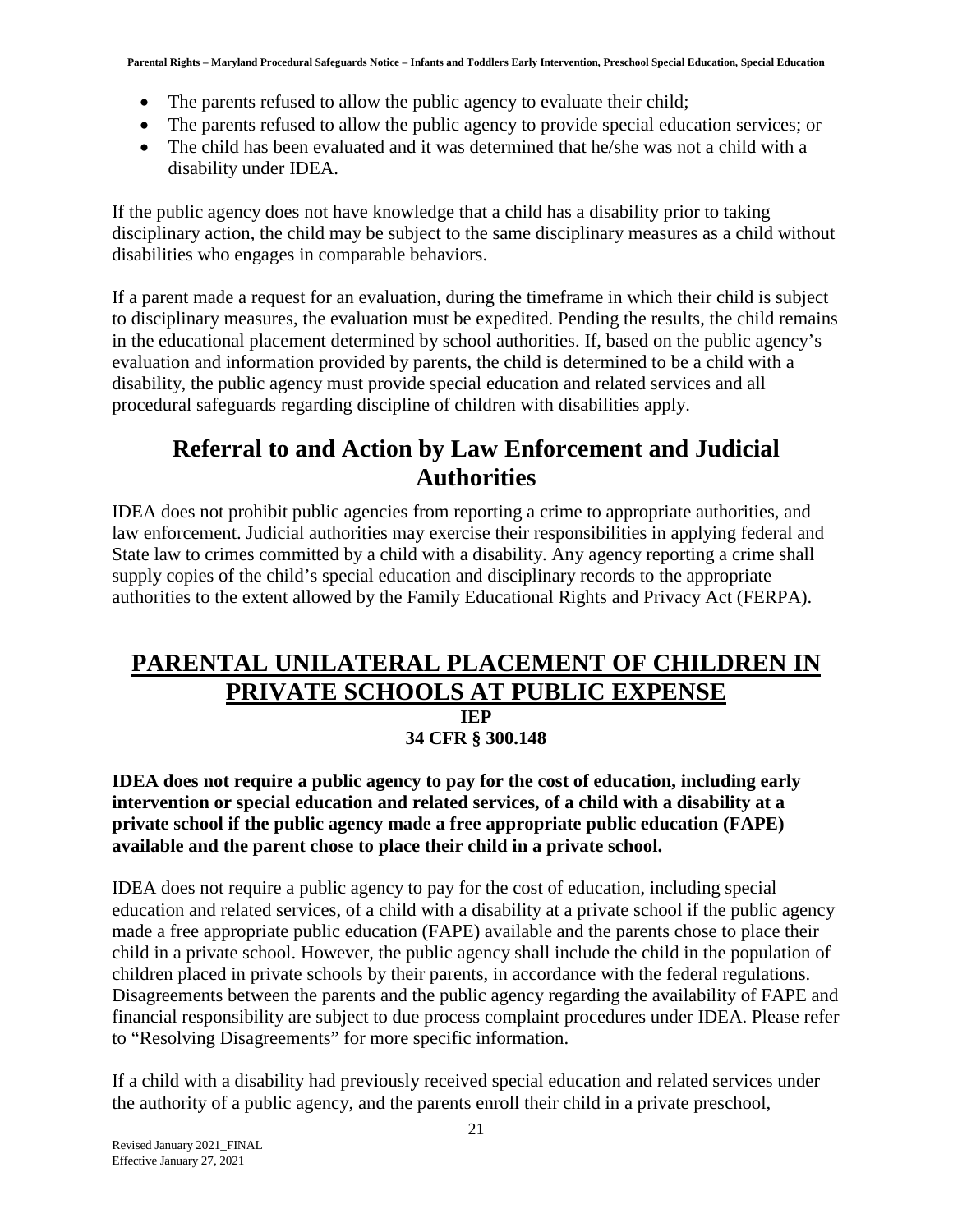elementary, or secondary school without the consent or referral of the public agency, an ALJ or a court, may require the public agency to reimburse parents for the cost of that enrollment if an ALJ or a court finds that the public agency had not made FAPE available to the child in a timely manner prior to that enrollment, and that the private placement is appropriate. An ALJ or a court may find your parental placement to be appropriate even if it does not meet the State standards that apply to education provided by public agencies.

### **Limitation on Reimbursement:**

<span id="page-25-0"></span>Reimbursement may be reduced or denied by an ALJ or a court if:

- At the most recent IEP team meeting parents attended prior to removing their child from the public school, parents did not inform the IEP team that they were rejecting the placement proposed by the public agency to provide FAPE, including stating their concerns and their intent to enroll their child in a private school at public expense; or
- At least ten (10) business days (including any business days that occur on a holiday) prior to the parents removal of their child from the public school, parents did not give the public agency written notice of their intent to remove their child, including their concerns regarding their child's public placement; or
- If prior to the parents removal of their child from the public school, the public agency informed the parents, through the prior written notice requirements of its intent to evaluate their child (including a statement of the purpose of the evaluation that was appropriate and reasonable), but the parents did not make their child available for the evaluation; or
- Upon a judicial finding of unreasonableness with respect to the parents actions.

Notwithstanding the notice requirements described above, the cost of reimbursement:

- Shall not be reduced or denied for the parents failure to provide such notice, if:
	- o The public agency prevented the parents from providing notice,
	- o The parents had not received written notice, under the IDEA notice requirements described above,
	- o Compliance with the notice requirements would likely result in physical harm to the child, and
- <span id="page-25-1"></span>• May, at the discretion of a court or an ALJ, not be reduced or denied for failure to provide such notice if:
	- o The parents are not literate and cannot write in English, or
	- o Compliance with the notice as described above would likely result in serious emotional harm to the child.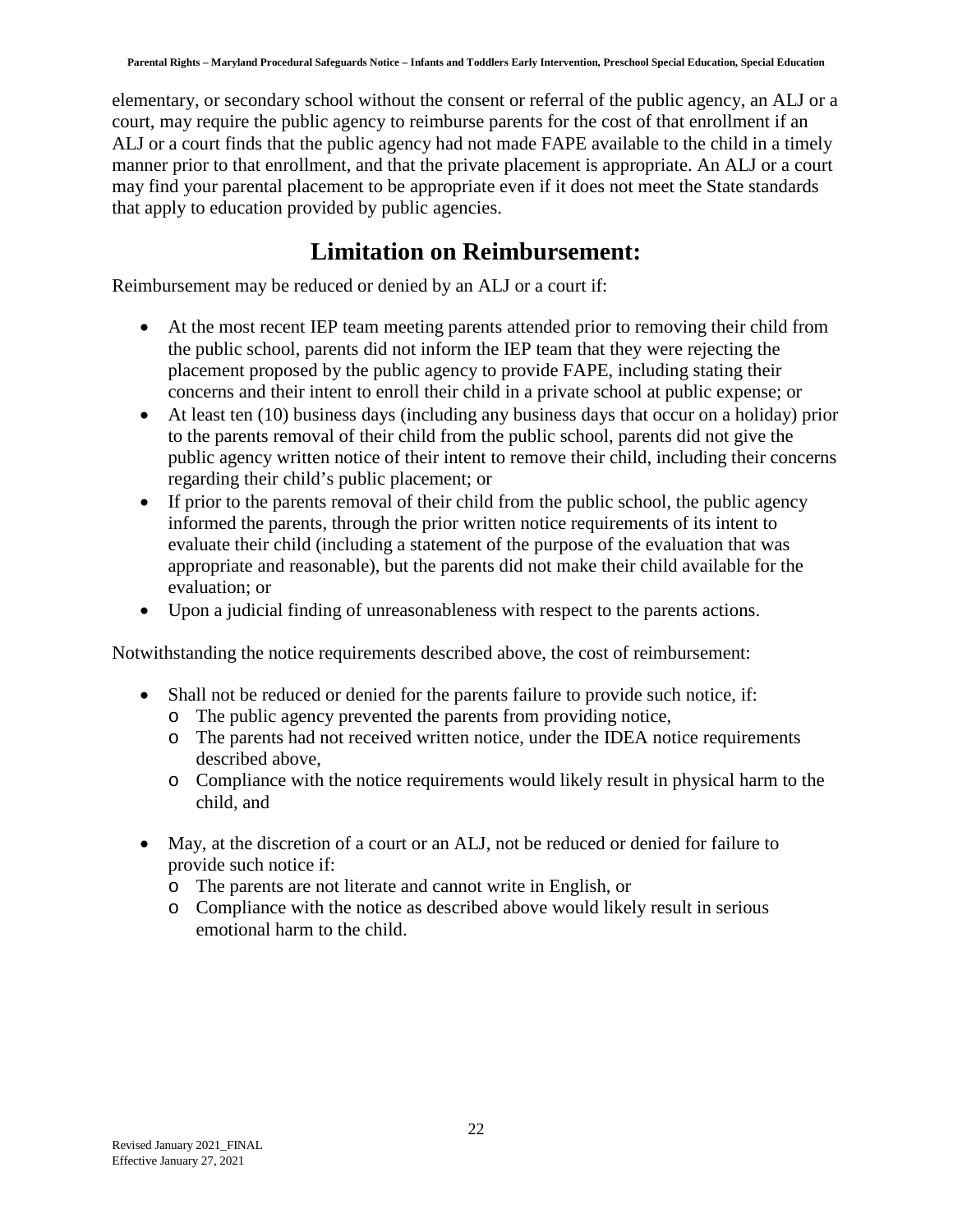#### **TRANSFER OF PARENTAL RIGHTS AT AGE OF MAJORITY IEP 34 CFR § 300.520**

#### **In Maryland, parental rights do not transfer to children with disabilities on reaching the age of majority, except under limited circumstances.**

Under Maryland law, in certain limited circumstances, all rights accorded to the parents under IDEA shall transfer to a child with a disability. This transfer occurs when the child reaches the age of 18 years, if the child has not been adjudged incompetent under State law and there is documentation that:

- The parents are unavailable or unknown, and the child requests that the parental rights be transferred to the child rather than have a parent surrogate appointed;
- The parents have not participated in the special education decision making process for the child after repeated attempts by the public agency to involve the parents over the previous year;
- The parents have affirmatively rejected participation in the special education decision making process;
- The parents cannot participate in the special education decision making process due to prolonged hospitalization, institutionalization, or serious illness or infirmity of one or both of the parents and the parents have consented to the transfer of rights to the child;
- The parents cannot participate in the special education decision making process due to extraordinary circumstances beyond their control, and the parents have consented to the transfer of rights to the child; or
- The child is living outside of the parents' home and is not in the care or custody of another public agency.

If the parents of a child with a disability, with whom the child resides, do not consent to the transfer of rights to the child at the age of 18, and the child has not been adjudged incompetent under State law, either party may file a due process complaint to determine whether the rights should be transferred.

If a child with a disability has been represented by a parent surrogate in accordance with federal and State laws and regulations, the public agency shall provide any written notice required under federal and State laws and regulations to both the child and parent surrogate. All other rights afforded the parent surrogate under IDEA shall transfer to the child if the child has not been adjudged incompetent under State law and the child requests that the rights transfer.

### **RESOLVING DISAGREEMENTS**

**IEP and IFSP**

#### <span id="page-26-0"></span>**34 CFR §§ 300.506-300.516 and 34 CFR §§ 303.430-303-434 and §§ 303.440-303.449**

**The following procedures describe the processes available to parents and public agencies for resolving disagreements regarding a child's early intervention or special education**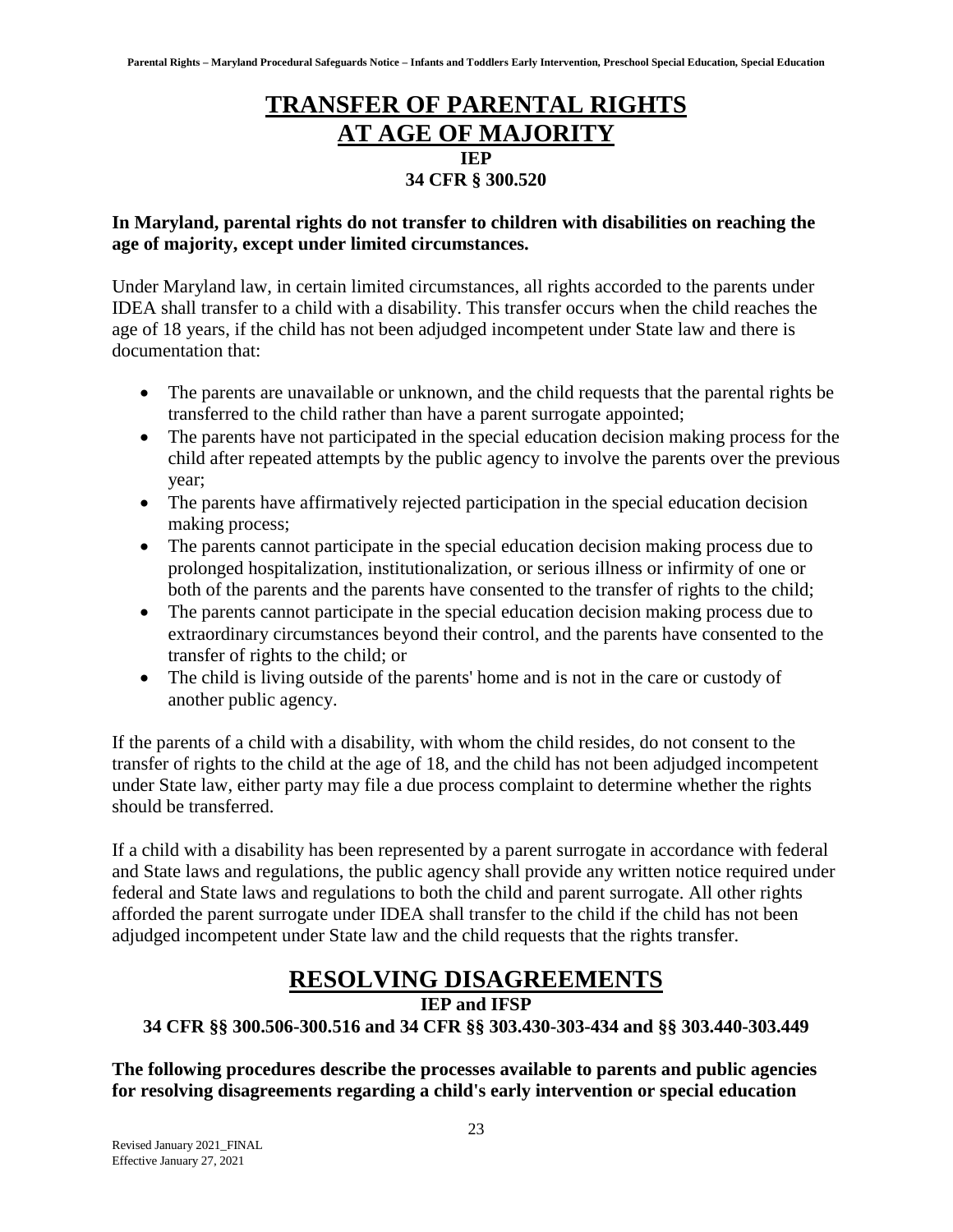#### **program and related services, including eligibility. These options include mediation, State complaint, and due process complaint.**

### **Mediation:**

<span id="page-27-0"></span>Mediation is a voluntary process for all parties that may be used at any time by the parents of a child with a disability and the public agency responsible for the education of the child to resolved disagreements involving any matter under Part B of the IDEA, including matters arising prior to the filing of a due process complaint.<sup>[25](#page-27-1)</sup> Mediation may be requested by parents or the public agency. $^{26}$  $^{26}$  $^{26}$ 

If during an IEP/IFSP team meeting a parent disagrees with a child's IEP/IFSP or the special education services provided to the child, the IEP/IFSP team shall provide the parent, in plain language:

- An oral and written explanation of the parent's right to request mediation;
- Contact information, including a telephone number, that a parent may use to receive more information about the mediation process; and
- Information regarding pro bono representation and other free or low-cost legal and related services available in the area.

Parents may request the information about mediation to be translated into the parents' native language. If the native language spoken by the parents is spoken by more than 1 percent of the student population in the local school system, the IEP/IFSP team shall provide the parent with the translated document within 30 days after the date of the request.

An employee of the Office of Administrative Hearings (OAH) who is qualified and trained in effective mediation techniques will conduct the mediation. OAH is an impartial entity that is not part of MSDE. OAH has a list of qualified employees who have no personal or professional conflict of interest, are not employees of a State agency or the LEA that is involved in the education or care of the child and are selected in an impartial manner to conduct the mediation. A qualified mediator as described above is not an employee of MSDE or an LEA solely because he or she serves as the mediator.

- Mediation is at no cost to the parent or public agency responsible for the child's early intervention or education, including the cost of a meeting with parents to encourage mediation.
- A request for mediation is made to the public agency responsible for the early intervention or education of the child and the OAH. To assist parents with filing a request for mediation a form is available from the public agency and on the MSDE website at [www.marylandpublicschools.org.](http://www.marylandpublicschools.org/) For further assistance, contact the public agency's Special Education Office or the MSDE, Division of Early Intervention/Special Education Services, 410-767-7770.

<span id="page-27-2"></span><span id="page-27-1"></span> $25$  34 CFR § 300.506(b)(1)(i). <sup>26</sup> 34 CFR § 303.431(a).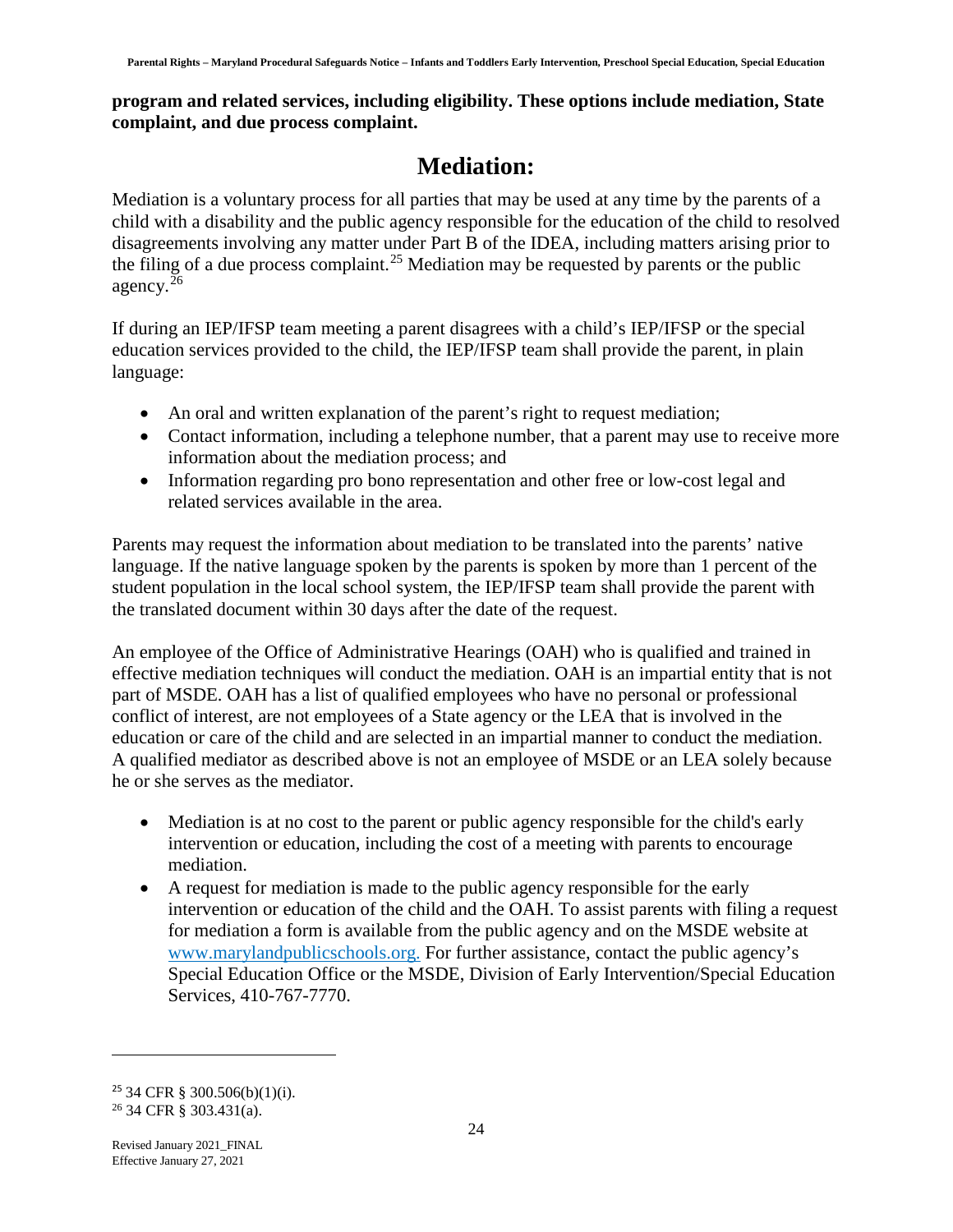- Parents or the public agency may be accompanied and advised by counsel during mediation.
- A mediation session will generally occur within 20 days of the receipt of a written request, but must be scheduled in a timely manner and at a location convenient to the parties to the dispute. $27$
- Mediation sessions are closed proceedings. Discussions that occur during mediation must be confidential and cannot be used as evidence in any subsequent due process hearing or civil action of any Federal or State court of a State receiving assistance under Part B of IDEA. Parents or the public agency may be asked to sign a confidentiality pledge before the start of the mediation.
- An agreement reached by the parties in the mediation must be set forth in a written agreement that is enforceable in any State Court that has the authority to hear this type of case, or in a federal district court. This agreement must be signed by the parent and a representative of the agency with authority to bind the agency.
- Mediation is available to resolve disputes whether a parent has filed a due process complaint to request a due process hearing, but a public agency may not use mediation to deny or delay the parent's right to a hearing on the parent's due process complaint.

# **Meeting to Encourage Mediation:**

<span id="page-28-0"></span>A public agency may offer to parents, who elect not to use the mediation process, to meet at a time and location convenient to the parents, to explain the benefits of the mediation process and encourage parents to use the process.

#### <span id="page-28-1"></span>**Difference Between a State Complaint and a Due Process Complaint:**

**In addition to mediation, parents have the right to use the State complaint process or the due process complaint process to resolve disagreements with the public agency. These options have different rules and procedures.**

The IDEA regulations have separate procedures for State complaints and for due process complaints. As explained below, any individual or organization may file a State complaint alleging a violation of any IDEA requirement by a public agency. Only a parent or a public agency may file a due process complaint on any matter relating to the identification, evaluation, early intervention services or educational placement of a child with a disability, or the provision of a free appropriate public education (FAPE) to the child.

MSDE staff generally must resolve a State complaint within 60 calendar days, unless the timeline is properly extended. An ALJ must hear a due process complaint (if not resolved through a resolution meeting or through mediation) and issue a written decision within 45 calendar days after the end of the resolution period or the adjusted resolution period, unless the ALJ grants a specific extension of the timeline at the parent's request or the public agency's request.

<span id="page-28-2"></span><sup>27</sup> 34 CFR § 303.431(b)(4).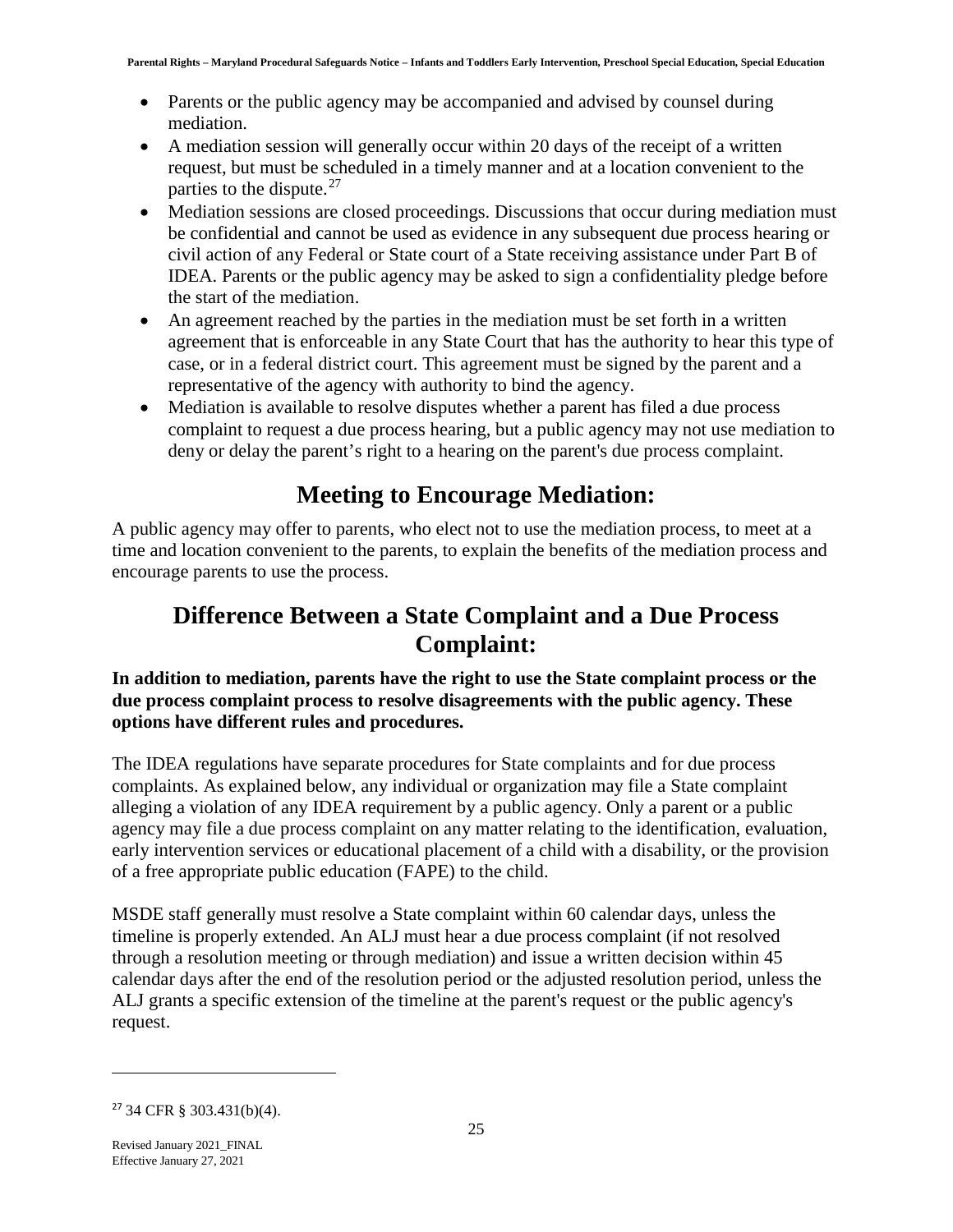<span id="page-29-0"></span>For an overview and comparison of these options, see the Attachment to this document.

### **State Complaint:**

**An organization or individual, including one from another State, has the right to file a State Complaint with the Maryland State Department of Education (MSDE). In order for the State to conduct an investigation, the written complaint must meet specific criteria as required in the IDEA regulations. The MSDE is responsible for disseminating widely the State Complaint procedures to parents and other interested individuals, including parent training and information centers, protection and advocacy agencies, independent living centers, and other appropriate entities.**

If an organization or individual, including one from another State believes a public agency has violated a federal or State law or regulation concerning an early intervention or special education requirement, or that a public agency has not implemented a due process hearing decision, a State complaint may be filed in order to resolve the matter. The complaint must be filed with the MSDE and should be address to the Assistant State Superintendent, Division of Early Intervention and Special Education Services, Maryland State Department of Education, 200 West Baltimore Street, Baltimore, Maryland 21201. The person or organization that files a State complaint with MSDE must also send a copy of the complaint to the public agency at the same time. To assist with filing the complaint, detailed procedures and a form are available on the MSDE [website at www.marylandpublicschools.org,](http://www.marylandpublicschools.org/) or by calling the Division's Complaint Investigation and Due Process Branch at 410-767-7770.

#### **The State complaint must include:**

- A statement that the public agency has violated a requirement of federal or State law or regulation, or that the public agency failed to implement a due process hearing decision;
- The facts upon which the statement is based;
- The signature and contact information for the person/organization filing the State complaint; and
- If the State complaint is alleging a violation with respect to a specific child:
	- o The name and address of residence of the child;
	- o The name of the school the child is attending;
	- o In the case of a homeless child or youth, available contact information for the child, and the name of the school the child is attending;
	- o A description of the nature of the problem of the child, including facts relating to the problem; and
	- o A proposed resolution of the problem to the extent known and available to the party at the time the State complaint is filed.

**NOTE:** MSDE has model forms to assist parents and public agencies in filing a State complaint. Parents, public agencies and other parties may use the model form, or they may use any other form as long as it meets the requirements above.

A State complaint must allege a violation that has occurred not more than one year prior to the State receiving the complaint. MSDE must issue a written decision that contains findings of fact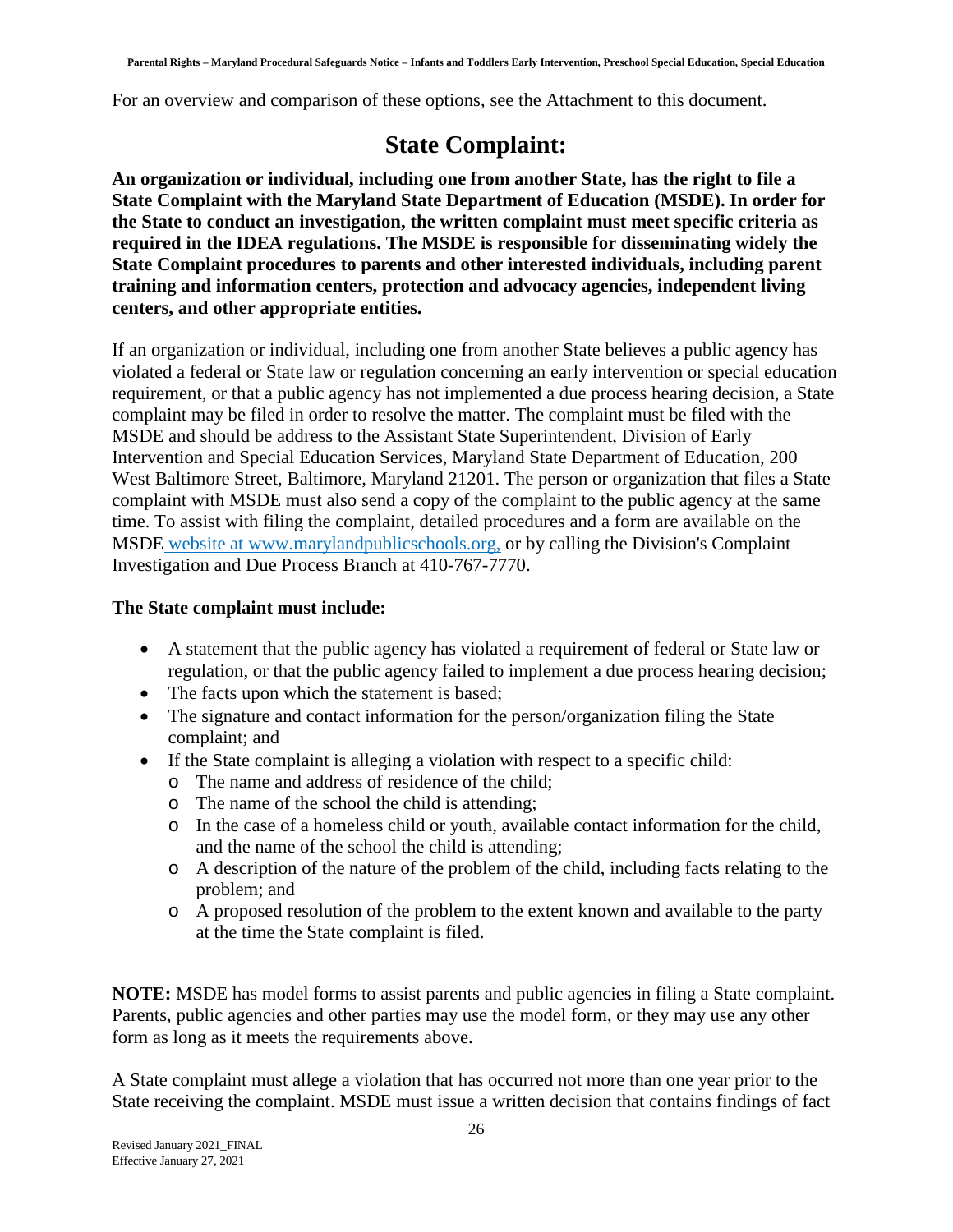and conclusions within 60 calendar days of receipt of the State complaint, and may extend the 60-day timeline only if:

- Exceptional circumstances exist regarding a particular complaint;[28](#page-30-2) or
- The parent and the public agency involved voluntarily agree to extend the time to try to mediation or alternative means of dispute resolution.<sup>[29](#page-30-3)</sup>

At a minimum, MSDE shall:

- Conduct an independent on-site investigation, if it is determined necessary;
- Provide the complainant the opportunity to submit additional information, either orally or in writing, about the allegations in the State complaint;
- Provide the public agency with the opportunity to submit a proposal to resolve the compliant and provide the parties with the opportunity to voluntarily engage in mediation consistent with 34 CFR § [30](#page-30-4)0.506.<sup>30</sup>
- Review all relevant information and make an independent determination as to whether a public agency has violated requirements of federal and State laws; and
- Issue a written decision to the complainant and the public agency that addresses each allegation in the complaint and contains findings of fact and conclusions and the reasons for MSDE's final decision.

The decision will also include procedures for the effective implementation of the final decision, if needed, including technical assistance activities, negotiations, and corrective actions to achieve compliance. If MSDE determines a public agency has failed to provide appropriate services, the final written decision shall address how a public agency is to remediate the denial of those services appropriate to the needs of the child, including corrective action appropriate to address the needs of the child (such as compensatory services or monetary reimbursement), and appropriate future services for all children with disabilities.

# **Resolving a State Complaint:**

<span id="page-30-0"></span>Mediation and other less formal methods to resolve the disagreement may be available and are encouraged. If the parties resolve the complaint, MSDE does not conduct an investigation under the federal regulations.

#### <span id="page-30-1"></span>**Resolving a State Complaint that is the Subject of a Due Process Hearing:**

If MSDE receives a State complaint that is also part of a due process hearing, or if a State complaint contains multiple issues of which one or more are part of a hearing, MSDE must set aside any part of the State complaint that is being addressed in the due process hearing until the conclusion of that due process hearing. However, any issue in the State complaint that is not part of the due process hearing must be resolved using the timeline and procedures described above.

<span id="page-30-2"></span><sup>28</sup> 34 CFR § 300.152(b)(1)(i).

<span id="page-30-3"></span><sup>29</sup> 34 CFR § 300.152(b)(1)(ii).

<span id="page-30-4"></span><sup>30</sup> 34 CFR § 300.152(a)(3).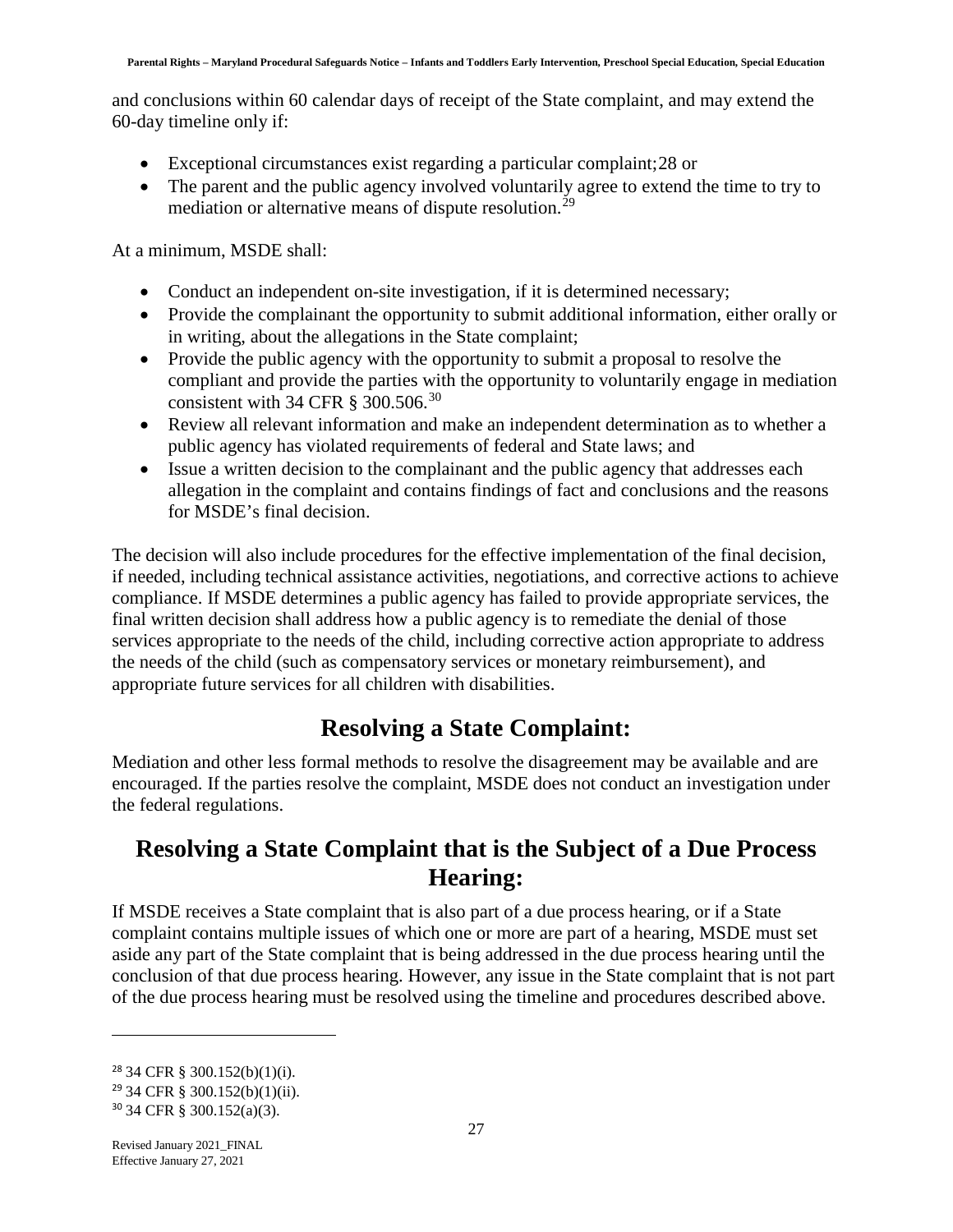If an issue is raised in a State complaint that has previously been decided in a due process hearing, involving the same parties, the hearing decision is binding, and MSDE shall inform the complainant to that effect.

#### **Due Process Complaint:**

<span id="page-31-0"></span>**The parent, early intervention services provider, local lead agency, or a public agency may file a due process complaint on any matter relating to the identification, evaluation, or placement of a child, or the provision of early intervention services or educational placement, or the provision of a free appropriate public education (FAPE) to a child.[31](#page-31-2)**

The due process complaint must allege a violation that occurred within two years of the date the parent or agency knew or should have known about the alleged action that forms the basis of the due process complaint, or if the State has an explicit time limitation for requesting such a due process hearing under this part, in the time allowed by that State law.[32](#page-31-3)

This timeline does not apply to a parent if the parent was prevented from filing a due process complaint within the timeline because the public agency specifically misrepresented that it had resolved the issues identified in the due process complaint, or the public agency withheld information from the parent that it was required to provide under IDEA.<sup>[33](#page-31-4)</sup>

To file a due process complaint, the parent or the public agency (or the parent's attorney or the public agency's attorney) must submit a due process complaint to the other party and the OAH. The complaint must contain all of the content listed below and must be kept confidential.

To assist parents in filing a due process complaint, a Request for Mediation and Due Process Complaint Form is available from the public agency from which the early intervention services are provided, where the child attends school, and on the MSDE website at [www.marylandpublicschools.org.](http://marylandpublicschools.org/MSDE/divisions/earlyinterv/complaint_investigation/docs/UniformDPMediation1091615.pdf) Information is also available about any potential free or lowcost legal resources at a parent's request or if the parent or agency files a due process complaint. For further assistance, contact the public agency's early intervention office, special education office, or the MSDE Division of Early Intervention and Special Education Services at (410) 767- 7770.

#### **Content of the Due Process Complaint:**

<span id="page-31-1"></span>The due process complaint must include:

- The name of the child:
- Address of the child's residence (or, for a homeless child, available contact information);
- Name of the school the child is attending;
- Name of the public agency responsible for the education of the child (i.e., local school system);

<span id="page-31-2"></span><sup>31</sup> 34 CFR § 303.440(a).

<span id="page-31-3"></span><sup>32</sup> 34 CFR § 300.511(e).

<span id="page-31-4"></span><sup>33</sup> 34 CFR § 300.511(f).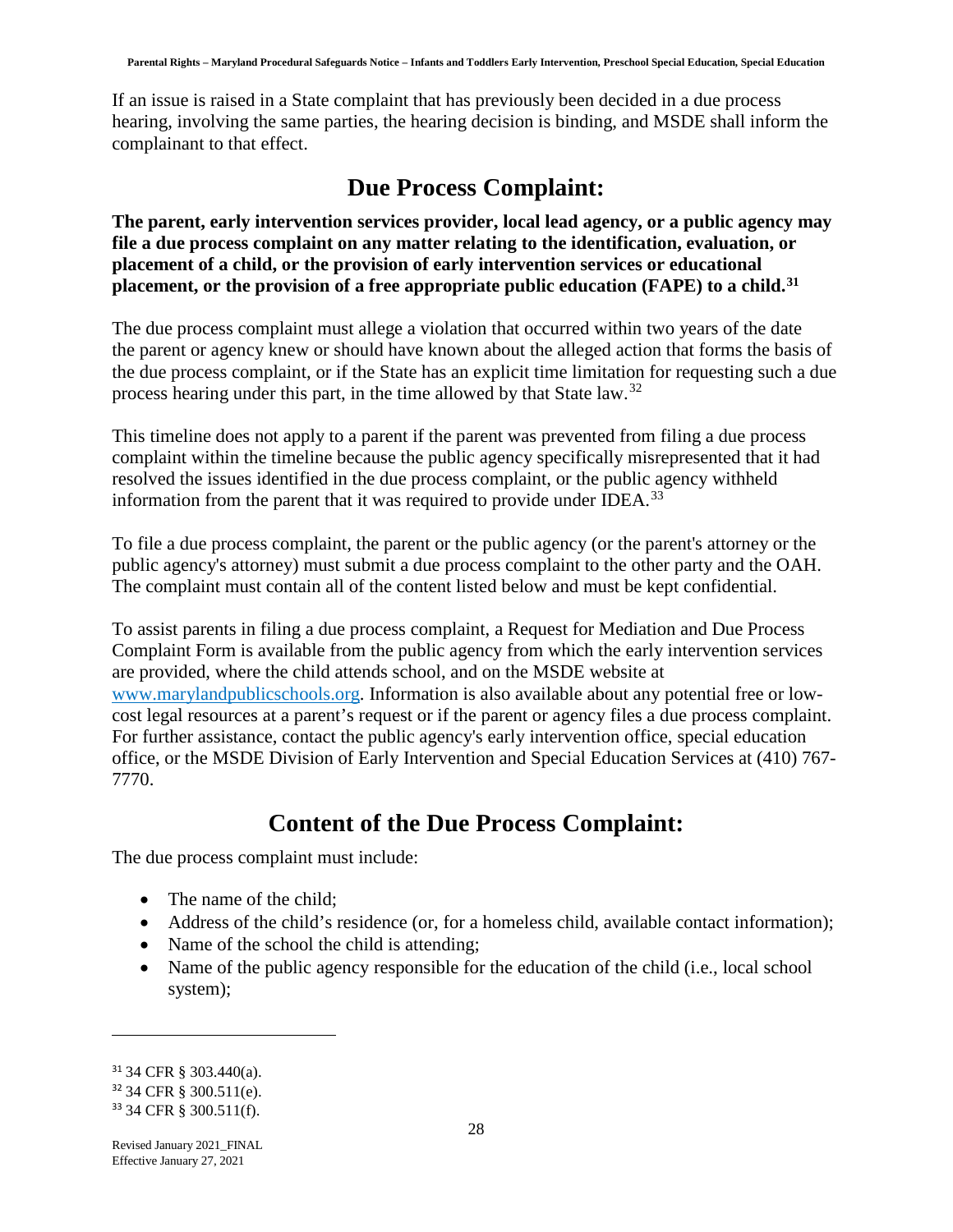- A description of the problem of the child relating to the proposed or refused initiation or change, including facts relating to the problem; and
- A proposed resolution of the problem to the extent known and available to the party at the time of the complaint.

The parent or the public agency may not have a due process hearing until the parent or the public agency (or the parent's attorney or the public agency's attorney), files a due process complaint that includes this information. MSDE has available model forms to assist parents and public agencies in filing a due process complaint. Parents, public agencies and other parties may use the model form, or they may use any other form as long as it meets the requirements above.

# **Response to the Due Process Complaint:**

<span id="page-32-0"></span>When a party files a due process complaint, the public agency responsible for the child's early intervention and education shall:

- Inform the parent of free or low cost legal and other relevant services available;
- Provide the parent with a copy of the procedural safeguards document; and
- Inform the parent of the availability of mediation.

If the public agency has not sent a prior written notice to the parents regarding the issues raised by the parent in the due process complaint, the public agency shall send the parent a response, within 10 days of receiving the due process complaint, containing:

- An explanation of why the public agency proposes or refuses to take the action(s);
- A description of any other options that the public agency considered and the reasons why those options were rejected;
- A description of each evaluation procedure, assessment, record or report which was used as the basis for the proposed or refused action;
- A description of other factors that were relevant and used as the basis for the proposed or refused action;
- A statement that the parents of a child with a disability have protections under the procedural safeguards of this part and, if this notice is not an initial referral for evaluation, the means by which a copy of the procedural safeguards can be obtained; and
- Sources for parents to contact to obtain assistance in understanding the provisions of the IDEA.

This response does not preclude the public agency from asserting that the parent's due process complaint was insufficient, where appropriate.

The other party to a due process complaint (parent or public agency) must send the other party a response that specifically addresses the issues in the due process complaint, within 10 calendar days of receiving the due process complaint.

# **Sufficiency of Notice:**

<span id="page-32-1"></span>The due process complaint is considered sufficient unless the party receiving the complaint notifies OAH and the other party in writing within 15 days of receiving it that the receiving party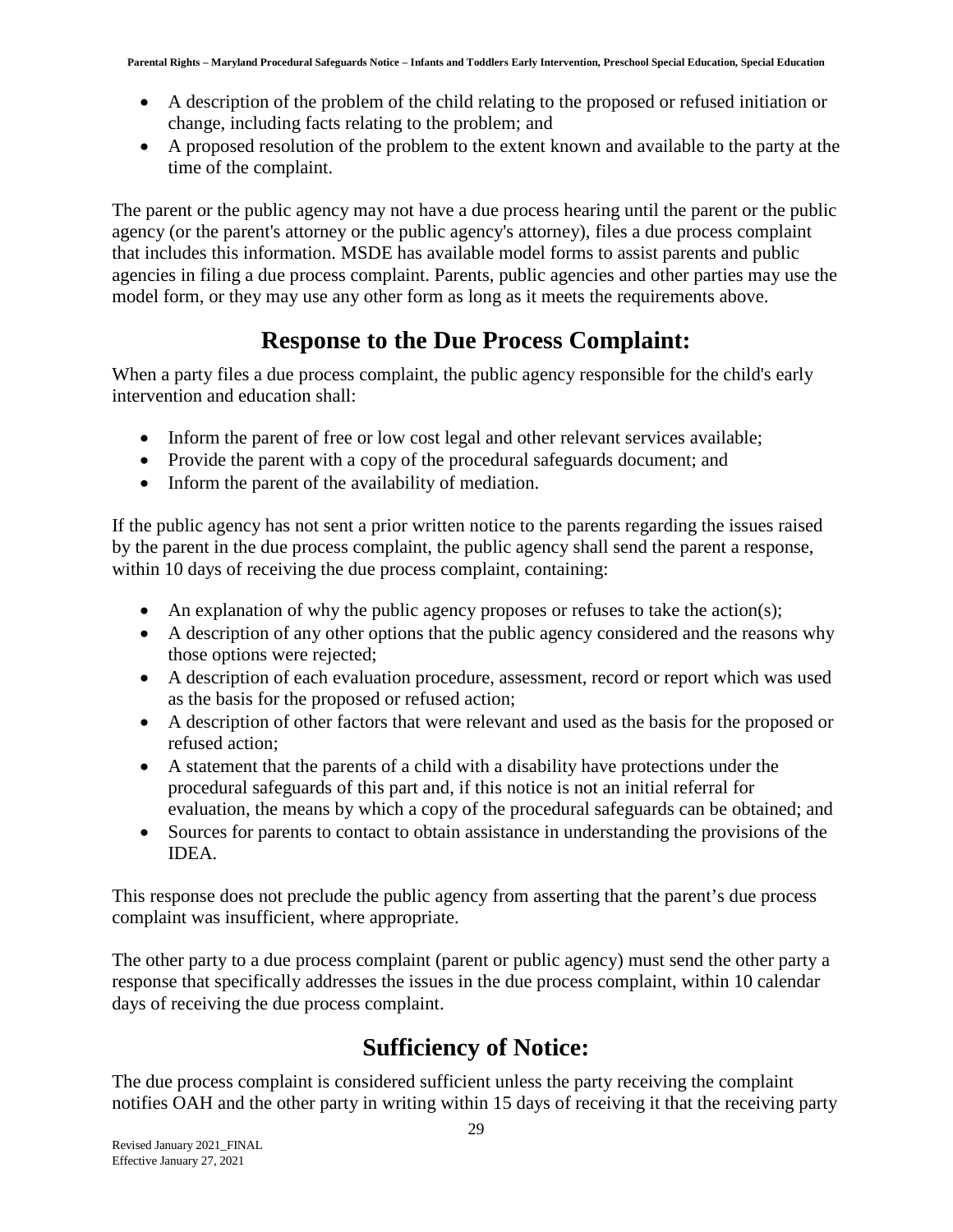believes the due process complaint does not meet the content requirements. Within five (5) days of receiving notice of the deficiency, OAH will determine whether the due process complaint meets the content requirements and immediately notify the parties in writing.

A party may amend its due process complaint only if the other party consents in writing and is given the opportunity to resolve the issues through a resolution meeting as noted below; or OAH grants permission not later than five (5) days before a due process hearing occurs. The timeline for the resolution meeting and the due process hearing begins again with the filing of the amended due process complaint.

### **Child's Status During Proceedings:**

<span id="page-33-0"></span>During the pendency of any administrative or judicial proceeding (except as provided under the discipline section), unless the parent and public agency agree otherwise, the child must remain in his or her current early intervention or educational placement. If the proceeding involves an initial application for early intervention services, the child must receive those services that are not in dispute.<sup>[34](#page-33-2)</sup> If the proceeding involves an initial application for initial admission to public school, the child, with parental consent, must be placed in the public program until the completion of all proceedings. If the decision of the ALJ agrees with the parents that a change of early intervention services or education placement is appropriate, that placement becomes the child's current placement during the pendency of subsequent appeals.

However, if the complaint involves an application for initial services under this part from a child who is transitioning from Part C (ISFP) of the Act to Part B (IEP) and is no longer eligible for Part C services because the child has turned three, the public agency is not required to provide the Part C services that the child had been receiving. If the child is found eligible for special education and related services under Part B and the parent consents to the initial provision of special education and related services under § 300.300(b), then the public agency must provide those special education and related services that are not in dispute between the parent and the public agency.[35](#page-33-3)

#### **Resolution Process:**

<span id="page-33-1"></span>Within 15 calendar days of receiving a parent's due process complaint, and before the due process hearing begins, the public agency must hold a meeting with the parent and the relevant member or members of the Individualized Family Service Plan (IFSP) team or Individualized Education Program (IEP) team who have specific knowledge of the facts identified in the parent's due process complaint. The meeting:

- Must include a representative of the public agency who has decision-making authority on behalf of the public agency; and
- May not include an attorney representing the public agency unless the parent brings an attorney.

<span id="page-33-3"></span><span id="page-33-2"></span><sup>34</sup> 34 CFR § 303.430(e)(2). <sup>35</sup> 34 CFR § 300.518(c).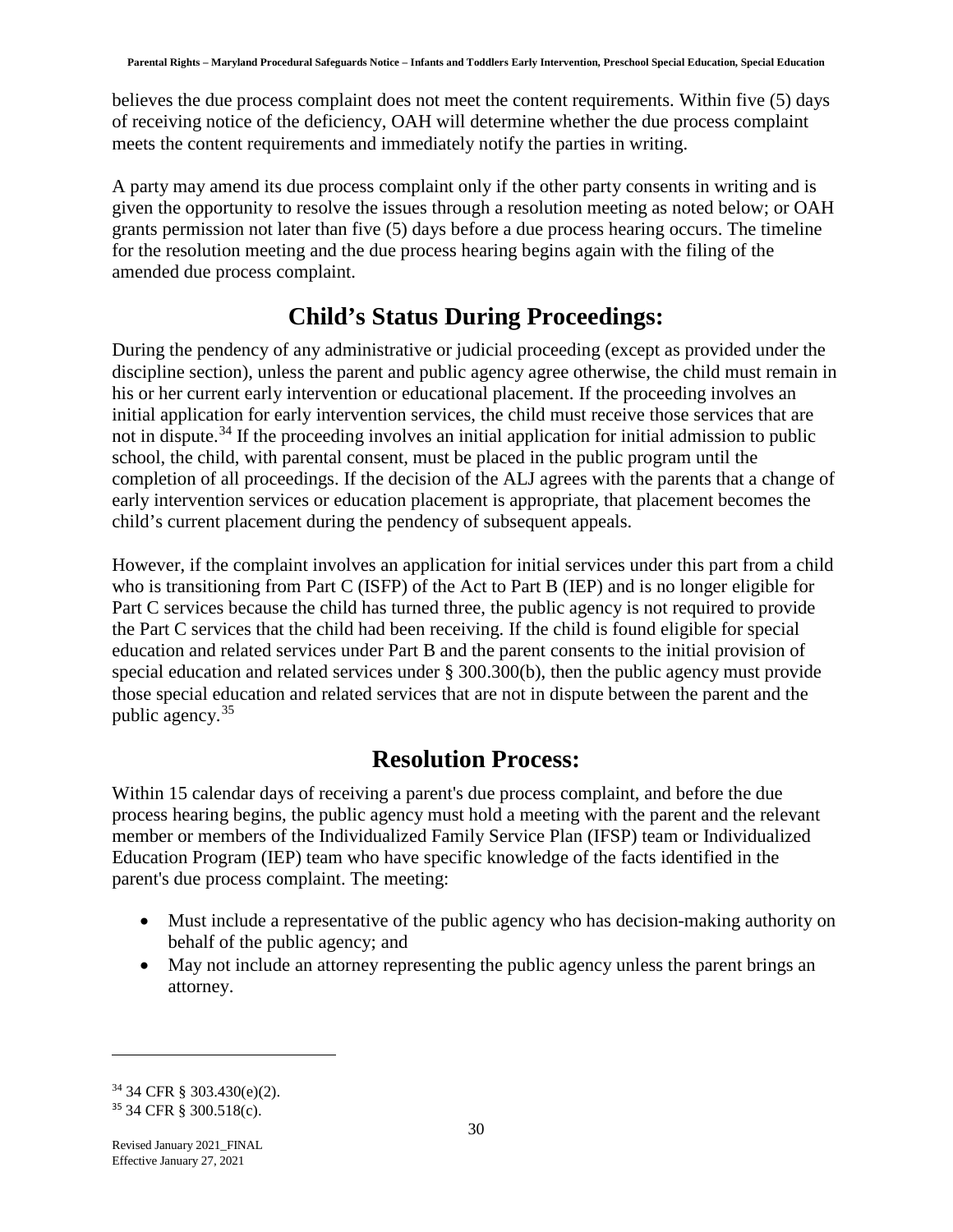The parent and the public agency determine the relevant members of the IFSP or IEP team to attend the meeting. The purpose of the meeting is for the parent to discuss the due process complaint, and the facts that form the basis of the complaint, so that the public agency has the opportunity to resolve the dispute. The resolution meeting is not necessary if:

- The parent and the public agency agree in writing to waive the meeting;
- The parent and the public agency agree to try mediation; or
- The public agency initiated the due process complaint.

If the public agency has not resolved the due process complaint to the parent's satisfaction within 30 calendar days of receiving the complaint (the resolution period), the due process hearing may occur.

The 45-day timeline for issuing a final decision begins at the end of the 30-day resolution period, unless one of the following circumstances described below in the *Adjustments to the 30 Calendar Day Resolution Period* or the *Expedited Timelines* sections applies.

# **Adjustments to the 30 Calendar Day Resolution Period:**

<span id="page-34-0"></span>Except when the parent and the public agency have agreed to extend the resolution process, waive the resolution process, or to use mediation, a parent's failure to participate in the resolution meeting will delay the timelines for the resolution process and due process hearing until the meeting is held.

If, after making reasonable efforts and documenting such efforts, the public agency is not able to obtain the parent's participation in the resolution meeting, the public agency may, at the end of the 30-day resolution period, request that the ALJ dismiss the due process complaint. Documentation of the public agency's efforts must include a record of attempts to arrange a mutually agreed upon time and place, such as:

- Detailed records of telephone calls made or attempted and the results of those calls;
- Copies of correspondence sent to the parent and any responses received; and
- Detailed records of visits made to the parent's home or place of employment and the results of those visits.

If the public agency does not hold the resolution meeting within 15 calendar days of receiving notice of a parent's due process complaint or does not participate in the resolution meeting, the parent may request that the hearing commence and the decision be issued within 45 calendar days.

If the parent and the public agency agree in writing to waive the resolution meeting, then the 45 day timeline for the due process hearing starts the next day.

After the start of mediation or the resolution meeting and before the end of the 30-day resolution period, if the parent and the public agency agree in writing that no agreement is possible, then the 45-day timeline for the due process hearing starts the next day.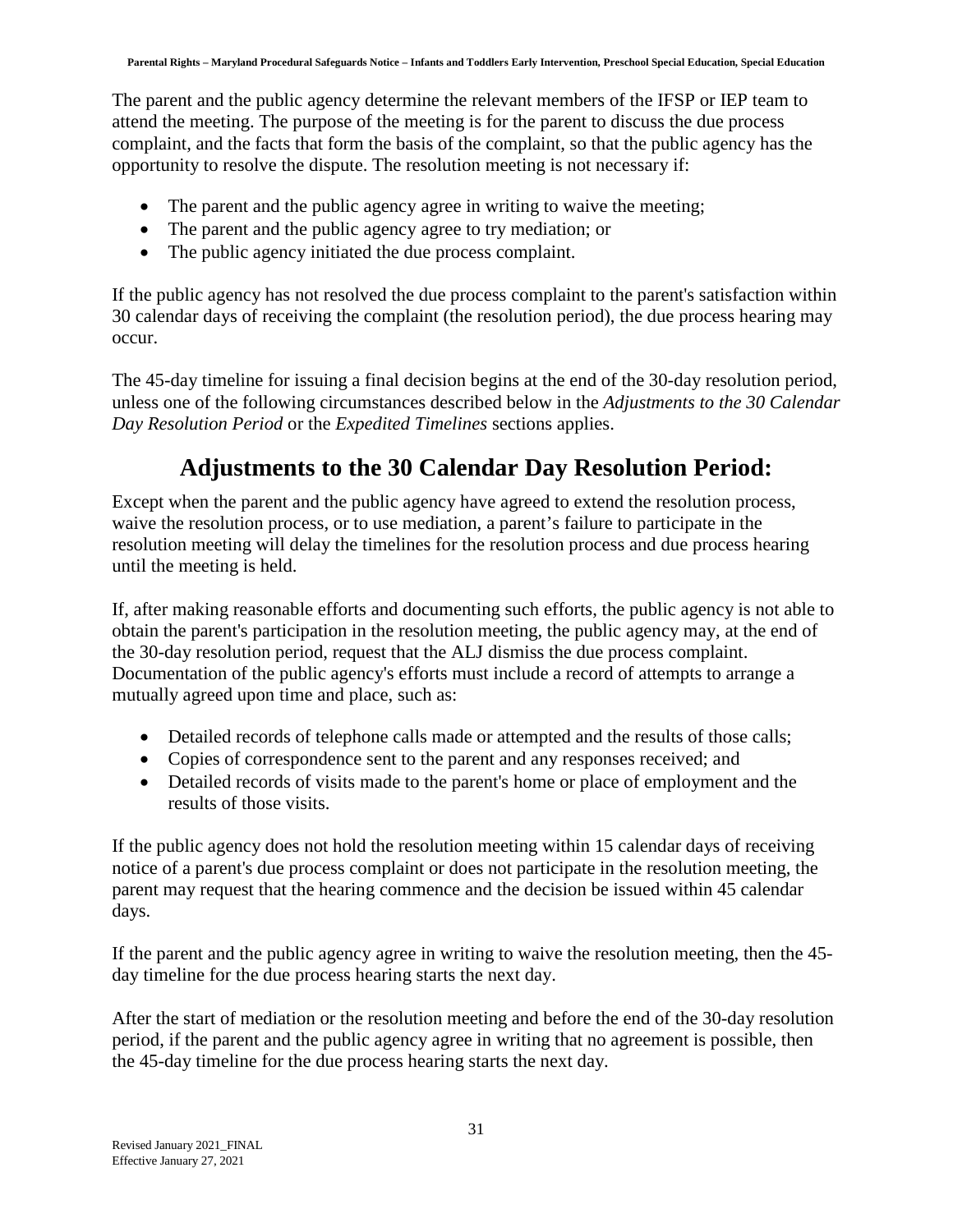If the parent and the public agency agree to try mediation, at the end of the 30-day resolution period, both parties can agree in writing to continue the mediation process until an agreement is reached. However, if either the parent or the public agency withdraws from the mediation process, then the 45-day timeline for the due process hearing starts the next day.

#### **Resolution Settlement Agreement:**

<span id="page-35-0"></span>If a resolution to the dispute is reached at the resolution meeting, the parent and the public agency must enter into a written, legally binding agreement that is:<sup>[36](#page-35-3)</sup>

- Signed by the parent and a representative of the public agency who has the authority to hold the public agency to the agreement; and
- Enforceable in any State court of competent jurisdiction (a state court that has authority to hear this type of case) or in a federal district court.

If the parent and the public agency enter into an agreement as a result of a resolution meeting, either party may void the agreement within three (3) business days.

# **Due Process Hearing:**

<span id="page-35-1"></span>The parent or the public agency involved in a dispute has the opportunity for an impartial due process hearing when filing a due process complaint. A parent or the public agency must request the hearing within two years of the date the parent or public agency knew about the alleged action that forms the basis of the due process complaint. The only exceptions to the two year requirement are: (1) if a parent was prevented from filing a due process complaint due to specific misrepresentations by the LEA that it had resolved the problem forming the basis of the due process complaint, or (2) if a parent was prevented from filing a due process complaint due to the LEA's withholding of information that is required to be provided to a parent.

# **An Administrative Law Judge (ALJ):**

- <span id="page-35-2"></span>• Is an employee of the Office of Administrative Hearings, and not of MSDE;
- Does not have a personal or professional interest that conflicts with their objectivity in the hearing;
- Is knowledgeable and understands the provisions of the IDEA, and federal and State regulations pertaining to the IDEA, and legal interpretations of the IDEA; and
- Has the knowledge and ability to conduct hearings, and to make and write decisions, consistent with appropriate, standard legal practice.
- A person who otherwise qualifies to conduct a hearing, is not an employee of MSDE solely because he or she is paid by MSDE to serve as a hearing officer.[37](#page-35-4)
- MSDE will keep a list of persons who serve as hearing officers, to include a statement of the qualifications of each of those persons. This information is available on the OAH website.<sup>[38](#page-35-5)</sup>

<span id="page-35-3"></span><sup>36</sup> 34 CFR § 300.510(d).

<span id="page-35-4"></span><sup>37</sup> 34 CFR § 303.443(c)(2); 34 CFR § 300.511(c)(1-2).

<span id="page-35-5"></span><sup>38</sup> 34 CFR § 303.443(c)(3); 34 CFR § 300.511(c)(3).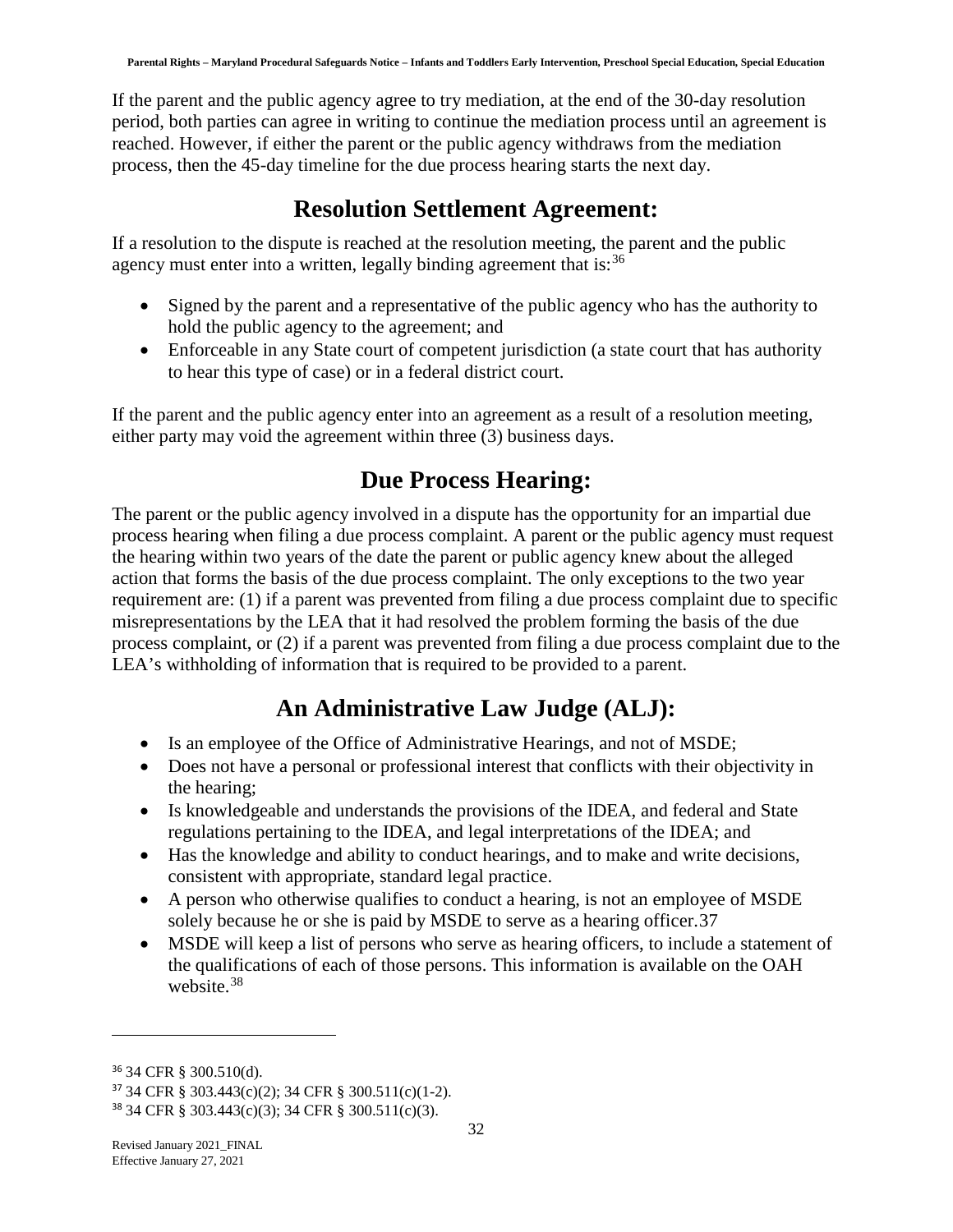# **Subject Matter of a Due Process Complaint:**

<span id="page-36-0"></span>The party (the parent or the public agency) that files the due process complaint may not raise issues at the due process hearing that were not addressed in the due process complaint, unless the other party agrees.

# **Hearing Rights:**

<span id="page-36-1"></span>Either party to any due process hearing (including a hearing on IDEA disciplinary procedures) has the right to:

- Represent yourself or be represented by an attorney at due process hearings in accordance with State Government Article §9-1607.1, Annotated Code of Maryland;
- Be accompanied and advised by a lawyer and persons with special knowledge or training with respect to the problems of children with disabilities;
- Present evidence and confront, cross-examine, and require the attendance of witnesses;
- Prohibit the introduction of any evidence at the hearing that has not been disclosed to that party at least 5 business days before the hearing;
- Obtain a written, or, at the parent's option, electronic, word-for-word record of the hearing; and
- <span id="page-36-2"></span>• Obtain written, or, at the parent's option, electronic findings of fact and decisions.

# **Additional Disclosure of Information:**

At least five (5) business days before a due process hearing, the parent and the public agency must disclose to each other all evaluations completed by that date and recommendations based on those evaluations that the parent or the public agency intend to use at the hearing. An ALJ may prevent any party that does not comply with this requirement from introducing the relevant evaluation or recommendation at the hearing without the consent of the other party.

# **Parent's Rights:**

<span id="page-36-3"></span>The parent has the right to:

- Have the child present;
- Open the hearing to the public; and
- <span id="page-36-4"></span>• Have the record of the hearing, the findings of fact, and decisions provided to you at no cost.

# **Hearing Decision:**

The ALJ decision on whether a child received a free appropriate public education (FAPE) must be based on substantive grounds. In matters alleging a procedural violation, an ALJ may find that the child did not receive FAPE only if the procedural inadequacies:

- Interfered with the child's right to a FAPE;
- Significantly interfered with the parent's opportunity to participate in the decision-making process regarding the provision of a FAPE to the child; or
- Caused a deprivation of an educational benefit.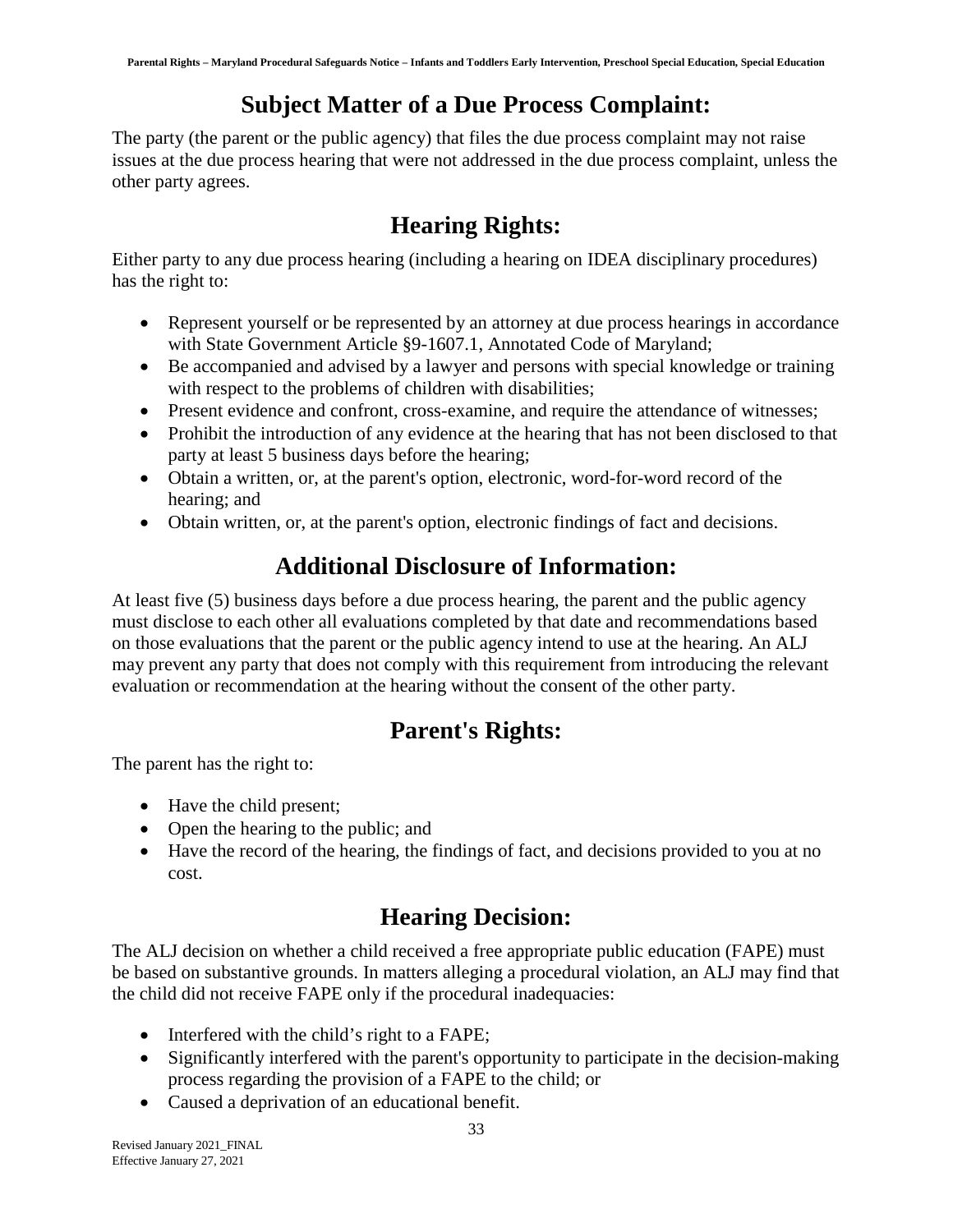None of the provisions described above can be interpreted to prevent an ALJ from ordering a public agency to comply with the requirements in the procedural safeguards section of the federal regulations under Part B of the IDEA (34 CFR 300.500 through 300.536).

The ALJ decision on whether a child was appropriately identified, evaluated, or placed, or whether the child was appropriately provided early intervention services must be based on substantive grounds. In matters alleging a procedural violation, an ALJ may find that the child was not appropriately identified, evaluated, placed, or provided early intervention services only if the procedural inadequacies:

- Impeded the child's right to identification, evaluation, and placement or provision of early intervention services for the child and that child's family;
- Significantly impeded the parent's opportunity to participate in the decision-making process regarding identification, evaluation, placement or provision of early intervention services for the child and that child's family; or
- <span id="page-37-0"></span>• Caused a deprivation of an educational or developmental benefit.

# **Separate Due Process Complaint:**

Nothing in the procedural safeguards section of IDEA prevents a parent from filing a separate due process complaint on an issue separate from a due process complaint already filed.

# **Timelines and Convenience of a Hearing:**

<span id="page-37-1"></span>Not later than 45 calendar days after the end of the 30 calendar day period for resolution meetings or, as described under *Adjustments to the 30 Calendar Day Resolution Period*, not later than 45 calendar days after the end of the adjusted time period:

- A final decision is reached in the hearing; and
- A copy of the decision is mailed to each of the parties.

An ALJ may grant specific extensions of time beyond the 45-day time period at the request of either party. Each hearing must occur at a time and place that is reasonably convenient to the parent and the child.

# **Expedited Due Process Hearing (IEP ONLY):**

<span id="page-37-2"></span>A public agency is responsible for arranging an expedited due process hearing when a due process complaint is filed on behalf of a child with a disability, regarding:

- A child with a disability who is not currently enrolled and attending school;
- The placement of a child with a disability in an interim alternative education setting; or
- A manifestation determination.

The due process hearing must occur within 20 school days of the date the complaint is filed. The ALJ must make a determination within 10 school days after the hearing. A resolution meeting must occur within seven (7) calendar days of receiving notice of the due process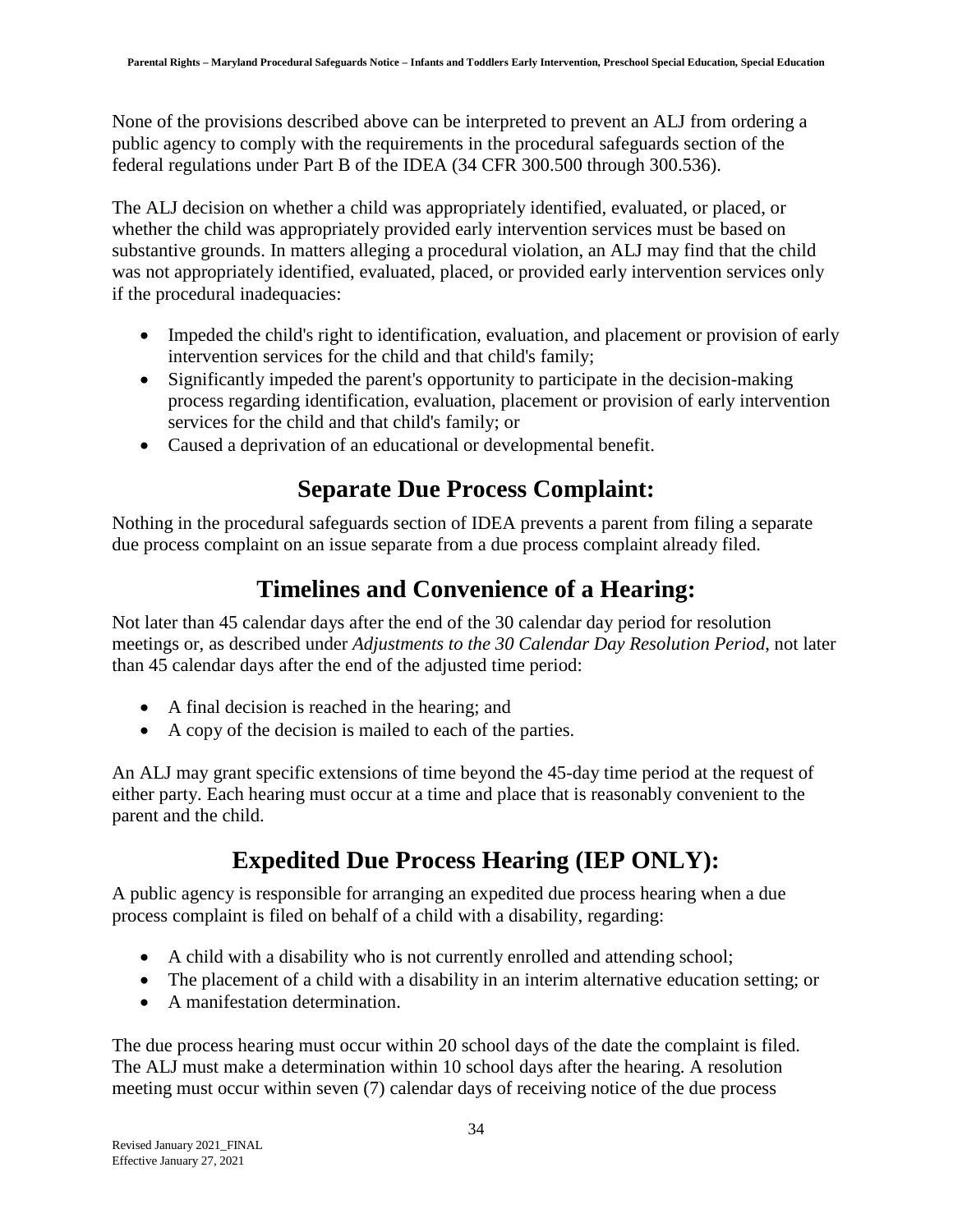complaint and the due process hearing may proceed unless the matter has been resolved to the satisfaction of both parties within 15 calendar days of receiving the due process complaint.

#### **Hearing Decisions:**

<span id="page-38-0"></span>After deleting any personally identifiable information, the public agency is responsible for transmitting the findings and decisions to the State advisory panel and also must make those findings and decisions available to the public. $39$ 

#### **Finality of Hearing Decision:**

<span id="page-38-1"></span>An ALJ decision is final unless appealed by either the parents or the public agency. Any party aggrieved by the findings and decisions has the right to bring a civil action with respect to the complaint presented in the due process hearing.

#### **Appeal:**

<span id="page-38-2"></span>Any party to the hearing who does not agree with the findings and decision has the right to appeal by bringing a civil action in any State court of competent jurisdiction or in a district court of the United States without regard to the amount in controversy within 120 days of the date of the ALJ decision.

In any civil action, the court will:

- Receive the records of the administrative proceedings;
- Hear additional evidence at the parent's request or at the public agency's request;
- Base its decision on the preponderance of the evidence: and
- Grant the relief that the court determines to be appropriate.

Nothing in Part B of the IDEA restricts or limits the rights, procedures, and remedies available under the U. S. Constitution, the Americans with Disabilities Act of 1990, Title V of the Rehabilitation Act of 1973 (Section 504), or other federal laws protecting the rights of children with disabilities. Except that before the filing of a civil action under these laws seeking relief that is also available under Part B of IDEA, the due process procedures described above must be exhausted to the same extent as would be required had the parent or public agency filed the action under Part B of the IDEA. This means that parents may have remedies available under other laws that overlap with those available under the IDEA, but in general, to obtain relief under those other laws, parents must first use the available administrative remedies under the IDEA (i.e., the due process complaint, resolution meeting, and impartial due process hearing procedures) before going directly into court.

<span id="page-38-4"></span><span id="page-38-3"></span><sup>39</sup> 34 CFR § 300.513(d).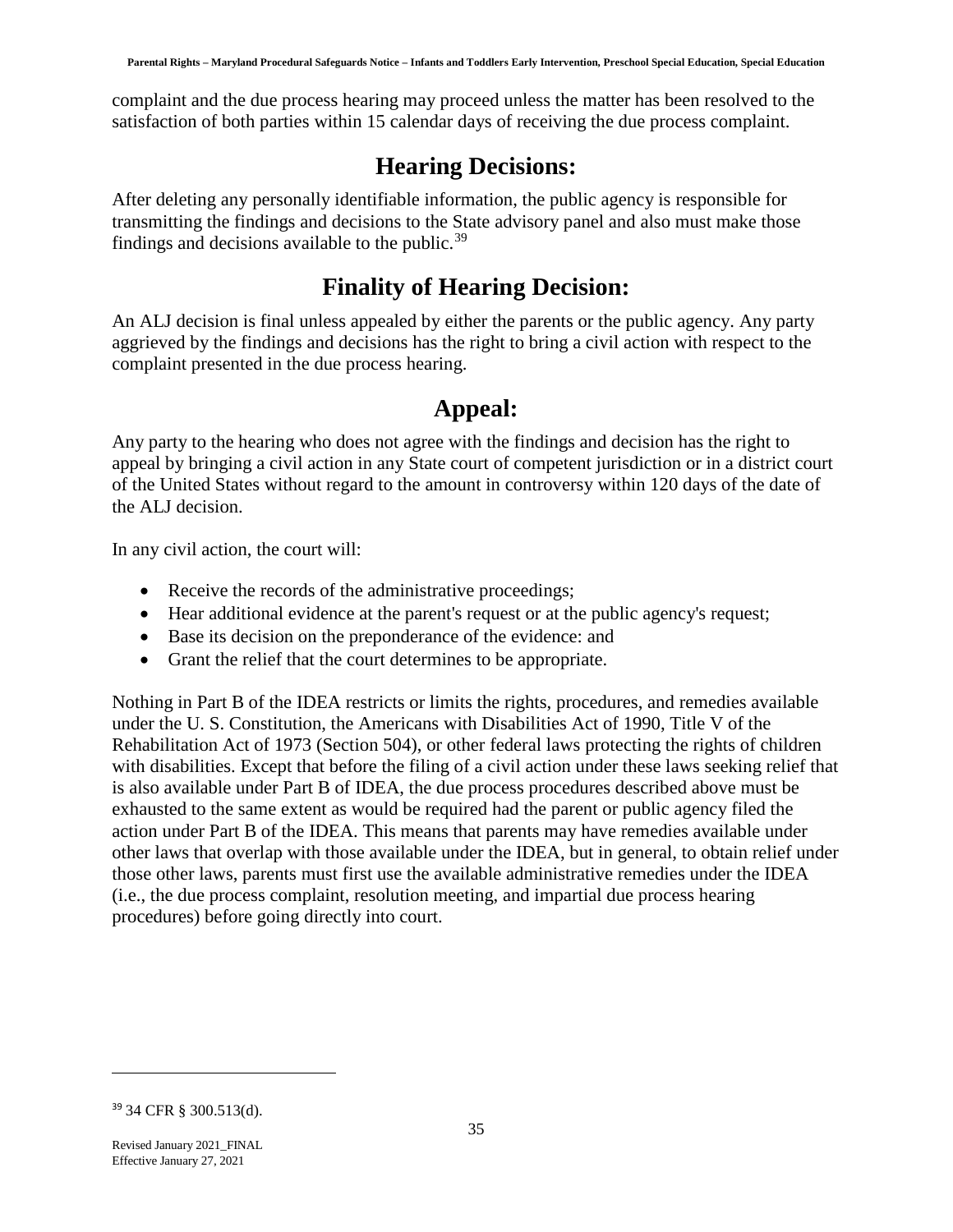#### **ATTORNEYS' FEES IEP and IFSP 34 C.F.R. § 300.517**

In any action or proceeding brought under IDEA, the court in its discretion may award reasonable attorneys' fees to:

- The parents or guardians of a child with a disability who is the prevailing party;
- To a prevailing party who is MSDE or any other public agency against the attorney of the parent who files a complaint or subsequent cause of action that is frivolous, unreasonable, or without foundation, or against the attorney of the parent who continued to litigate after the litigation clearly became frivolous, unreasonable, or without foundation; or
- To a prevailing party who is MSDE or any other public agency against the attorney of the parent, or against the parent, if the parent's complaint or subsequent cause of action was presented for any improper purpose, such as to harass, to cause unnecessary delay, or to needlessly increase the cost of litigation.

Fees awarded must be based on rates prevailing in the community in which the action arose for the kind and quality of services furnished. No bonus or multiplier may be used in calculating the fees awarded. Funds available under the IDEA shall not be used to support legal fees, court costs, or other costs associated with a cause of action brought on behalf of a child with a disability to ensure FAPE.

Fees may not be awarded under the following circumstances:

- For any IFSP or IEP team meeting unless it is convened as a result of a due process hearing or judicial action;
- For mediation conducted prior to filing a due process complaint;
- For resolution meetings; and
- For services following a written settlement offer to the parent if:
	- o The offer is made within the timelines under Rule 68, Federal Rules of Civil Procedure, or in an administrative proceeding, more than ten days before the proceeding begins;
	- o The offer is not accepted within ten days; and
	- o The court finds the relief obtained by the parent in the hearing is not more favorable to the parent than the offer of settlement. Fees and costs may be awarded if the parent was substantially justified in rejecting the settlement offer.

Fees may be reduced under the following circumstances:

- The parent or the parent's attorney unreasonably prolonged resolving the dispute;
- The amount of fees unreasonably exceeds the hourly rate prevailing in the community for similar services by attorneys of reasonably comparable skill, reputation and experience;
- The time and services were excessive considering the nature of the proceeding; or
- The attorney did not provide the appropriate information in filing the due process hearing request notice.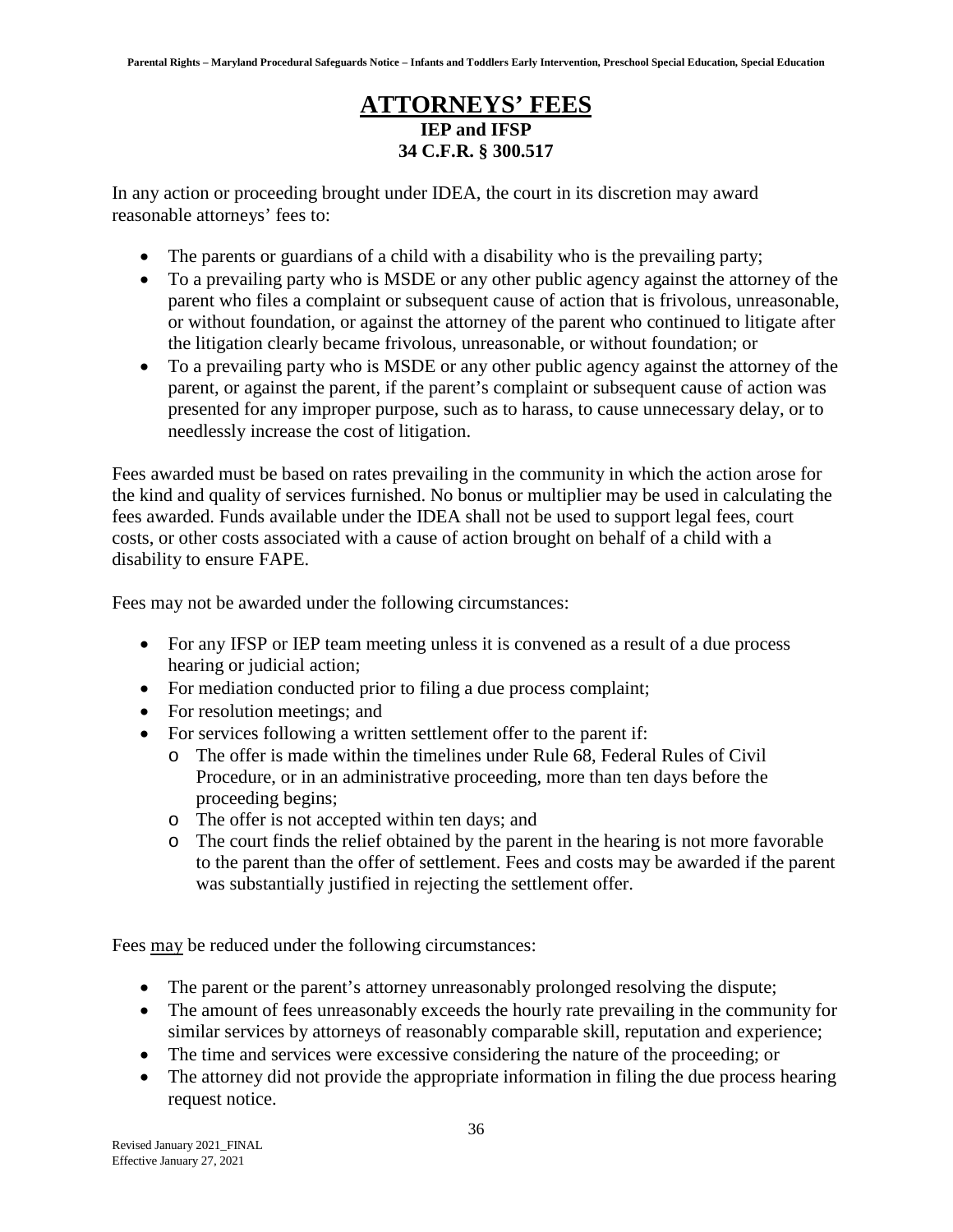Fees will not be reduced if: The public agency prolonged the resolution; or There was a violation of the procedural safeguard requirements.

Because the parent's right to recover attorneys' fees depends upon meeting certain conditions set out in the IDEA, parents should discuss this matter with their attorneys.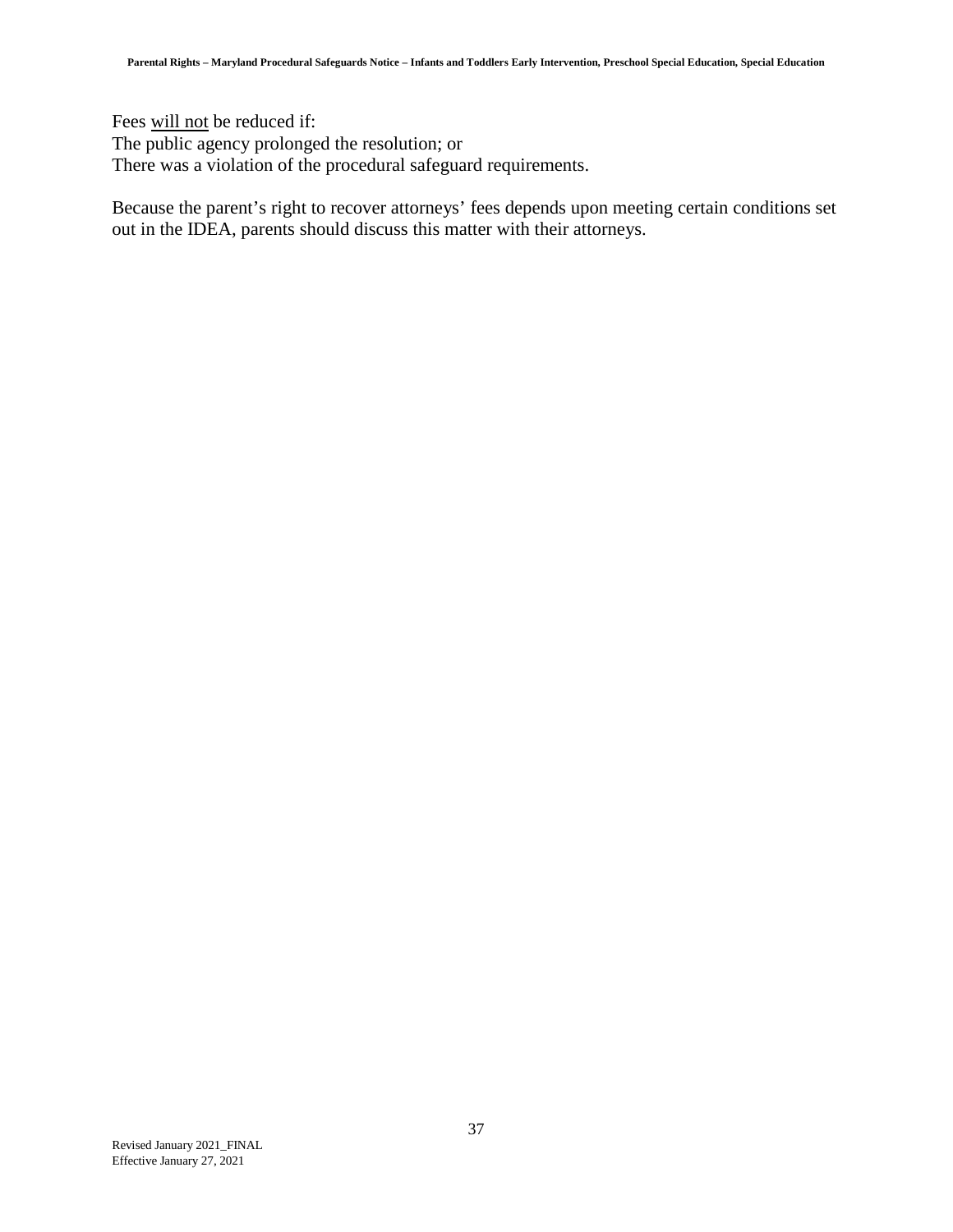# **ATTACHMENT**

# <span id="page-41-1"></span><span id="page-41-0"></span>**IDEA DISPUTE RESOLUTION PROCESSES COMPARISON CHART**

| Comparison                                              | <b>MEDIATION</b>                                                                                                                                          | <b>DUE PROCESS</b><br><b>COMPLAINT</b>                                                                                                                                         | <b>RESOLUTION PROCESS</b>                                                                                                                                                                                                                                                                                                                                                                                                                                                                                                                                                                               | <b>STATE</b><br><b>COMPLAINT</b>                                                                |
|---------------------------------------------------------|-----------------------------------------------------------------------------------------------------------------------------------------------------------|--------------------------------------------------------------------------------------------------------------------------------------------------------------------------------|---------------------------------------------------------------------------------------------------------------------------------------------------------------------------------------------------------------------------------------------------------------------------------------------------------------------------------------------------------------------------------------------------------------------------------------------------------------------------------------------------------------------------------------------------------------------------------------------------------|-------------------------------------------------------------------------------------------------|
| Who can initiate<br>the process?                        | Parent or public<br>agency, but must<br>be voluntary for<br>both                                                                                          | Parent or public<br>agency                                                                                                                                                     | Public agency schedules the<br>resolution meeting upon receipt of<br>a due process complaint unless the<br>parties agree to waive or use<br>mediation                                                                                                                                                                                                                                                                                                                                                                                                                                                   | Any individual<br>or organization<br>including those<br>from out of state                       |
| What is the time<br>limit for filing?                   | None Specified                                                                                                                                            | 2 years of when the<br>party knew or should<br>have known of the<br>problem with limited<br>expectations <sup>1</sup>                                                          | Triggered by a parent's due<br>process complaint                                                                                                                                                                                                                                                                                                                                                                                                                                                                                                                                                        | 1 year from the<br>date of the<br>alleged violation                                             |
| What issues can be<br>resolved?                         | Any matter under<br>Part 300, including<br>matters arising<br>prior to the filing<br>of a due process<br>complaint (there<br>are exceptions) <sup>2</sup> | Any matter relating to<br>the identification,<br>evaluation or<br>educational placement<br>or provision of a free<br>appropriate public<br>education (there are<br>exceptions) | Same as the issues raised in the<br>parent's due process complaint                                                                                                                                                                                                                                                                                                                                                                                                                                                                                                                                      | Alleged<br>violations of Part<br><b>B</b> of IDEA or<br>Part 300                                |
| What is the<br>timeline for<br>resolving the<br>issues? | None specified                                                                                                                                            | 45 days from the end<br>of the resolution<br>period unless a<br>specific extension to<br>the timeline is<br>granted <sup>3, 4</sup>                                            | Public agency must convene a<br>resolution meeting within 15 days<br>of receipt of the parent's due<br>process complaint, unless the<br>parties agree in writing to waive<br>the meeting or agree to use<br>mediation<br>Resolution period is 30 days from<br>receipt of the parent's due process<br>complaint unless the parties agree<br>otherwise or the parent or public<br>agency fails to participate in the<br>resolution meeting or the public<br>agency fails to convene the<br>resolution meeting within 15 days<br>of receipt of the parent's due<br>process complaint <sup>3, 5, 6, 7</sup> | 60 days from<br>receipt of the<br>complaint unless<br>an extension is<br>permitted <sup>8</sup> |
| Who resolves the<br>issues?                             | Parent and<br>public agency<br>with a<br>mediator<br>The process is<br>voluntary and both<br>parties must agree<br>to any resolution                      | Hearing Officer/<br>Administrative Law<br>Judge (ALJ)                                                                                                                          | Parent and public agency<br>Both parties must agree to any<br>resolution                                                                                                                                                                                                                                                                                                                                                                                                                                                                                                                                | Maryland State<br>Department of<br>Education <sup>9</sup>                                       |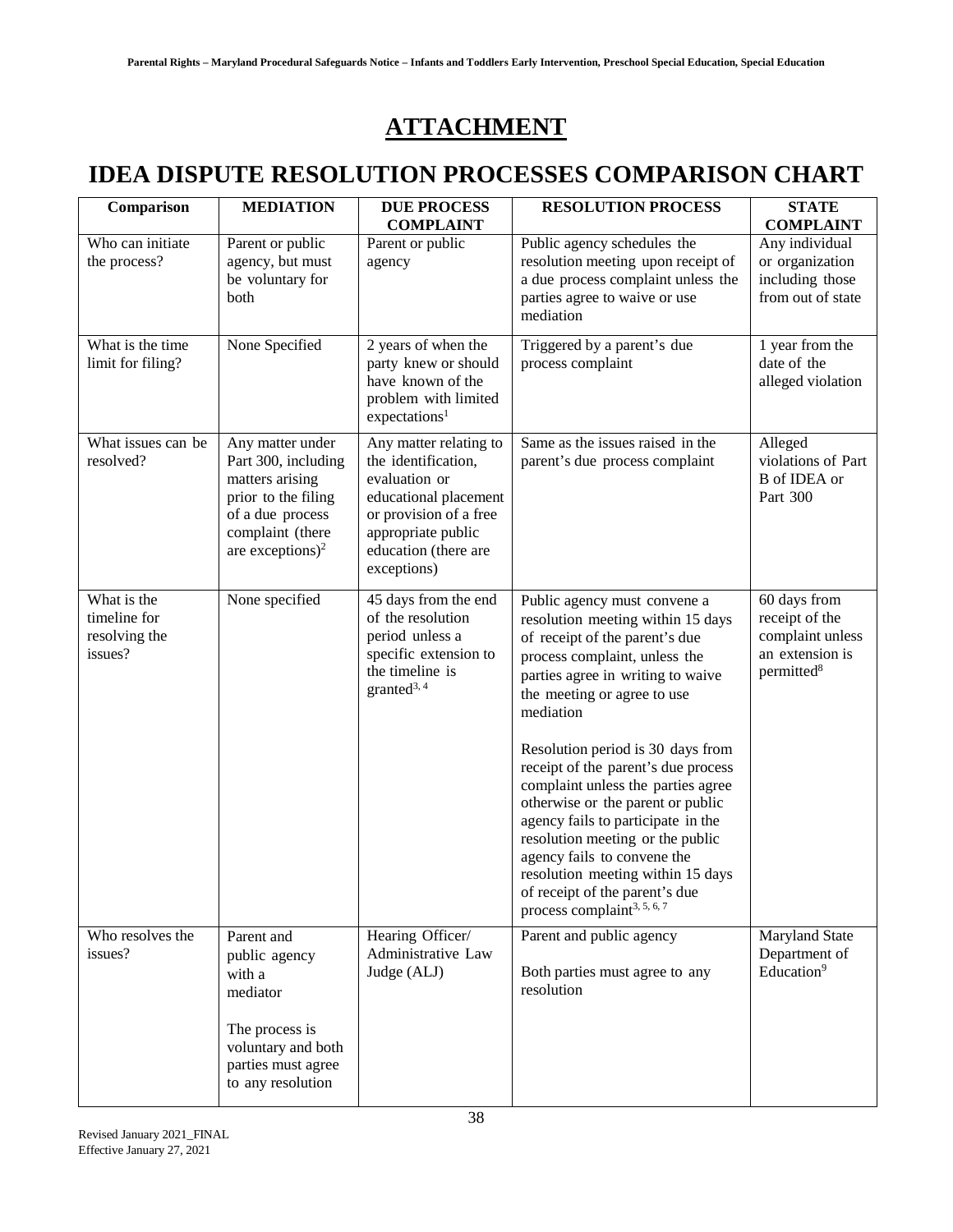<sup>1</sup>The time limit does not apply to a parent if the parent was prevented from filing a due process complaint due to: (1) specific misrepresentations by the public agency that it had resolved the problem forming the basis of the due process complaint; or (2) the public agency's withholding of information from the parent that was required under Part 300 of IDEA to be provided to the parent (34 C.F.R. §300.511(f)).

 $2\$ Such exceptions include: the public agency many not file a due process complaint or use mediation to override a parent's refusal to consent to the initial provision of special education services (34 C.F.R. §300.300(b)(3)); the public agency may not file a due process complaint or use mediation to override a parent's refusal to consent to an initial evaluation or reevaluation of a parentally-placed private school child or home schooled child;  $(34 \text{ C.F.R. } \S 300.300(c)(4)(i))$ ; the right of parents of parentally placed private school children to file a due process complaint is limited to the public agency's failure to meet the child find requirements (34 C.F.R. §300.140); the public agency's failure to provide a highly qualified teacher is not an issue subject to due process, but a State complaint could be filed with the State Education Agency (SEA) (34 C.F.R. §300.156(e)).

<sup>3</sup> If the due process complaint is filed for an expedited hearing pursuant to discipline procedures, or the child is not currently enrolled and attending school, the resolution period is 15 calendar days (with the meeting being held within 7 days). If the matter has not been resolved to the satisfaction of both parties, the hearing must occur within 20 school days of the date the hearing is requested and a decision must be issued with 10 school days after the hearing. (34 C.F.R. §300.532(c) and COMAR 13A.05.01.15).

<sup>4</sup> A hearing officer/ALJ may grant specific extension of time at the request of either party. (34 C.F.R. §300.516(c)).

<sup>5</sup> The regulations allow for adjustments to the 30-day resolution period. The 45 day timeline for the due process hearing starts the day after one of the following events: (1) both parties agree in writing to waive the resolution meeting; (2) after either the mediation or resolution meeting starts but before the end of the 30-day period, the parties agree in writing that no agreement is possible; (3) if both parties agree in writing to continue the mediation at the end of the 30-day resolution period, but later, the parent or public agency withdraws from the mediation process. (34 C.F.R. §300.510 (c)).

<sup>6</sup> Parent failure to participate in the resolution meeting delays the timelines for the resolution process and due process hearing until the meeting is held. (34 C.F.R. §300.510(b)(3)).

 $<sup>7</sup>$  If the public agency fails to hold the resolution meeting within 15 days of receiving the parent's due process</sup> complaint or fails to participate in the resolution meeting, the parent may seek the intervention of an ALJ to begin the due process hearing timeline  $(34 \text{ C.F.R. } §300.510(b)(5))$ .

<sup>8</sup> The timeline for resolving the State complaint may be extended if exceptional circumstances exist with respect to a particular complaint, or the parent (or individual or organization, if mediation or other alternative means of dispute resolution, is available to the individual or organization under State procedures) and the public agency agree to extend the time to engage in mediation or to engage in other alternative means of dispute resolution, if available in the State (34 C.F.R. §300.152(b)(1)).

<sup>9</sup> The MSDE complaint procedures provides the public agency with the opportunity to respond to the complaint, including, at the discretion of the public agency, a proposal to resolve the complaint; and an opportunity for the parent who files a complaint and the public agency to voluntarily engage in mediation. (34 C.F.R. §300.152(a)(3)). In some cases, the complainant and public agency may be able to resolve the dispute without the need for MSDE to resolve the matter.